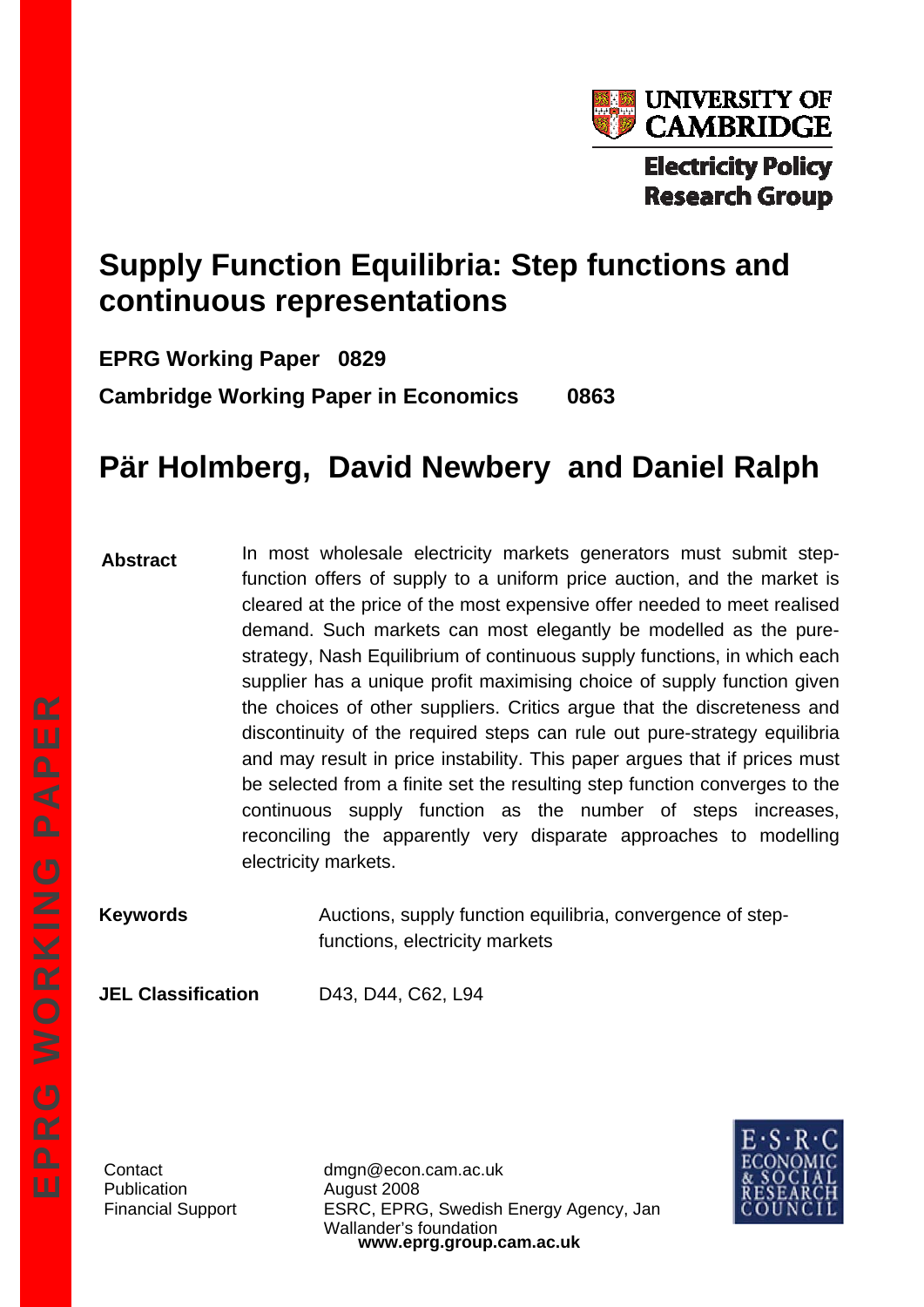# **Supply Function Equilibria:**

# **Step functions and continuous representations[1](#page-1-0)**

Pär Holmberg,<sup>[2](#page-1-1)</sup> David Newbery<sup>[3](#page-1-2)</sup> and Daniel Ralph<sup>[4](#page-1-3)</sup> 31 December 2008

# **Abstract**

<u>.</u>

In most wholesale electricity markets generators must submit step-function offers of supply to a uniform price auction, and the market is cleared at the price of the most expensive offer needed to meet realised demand. Such markets can most elegantly be modelled as the pure-strategy, Nash Equilibrium of continuous supply functions, in which each supplier has a unique profit maximising choice of supply function given the choices of other suppliers. Critics argue that the discreteness and discontinuity of the required steps can rule out pure-strategy equilibria and may result in price instability. This paper argues that if prices must be selected from a finite set the resulting step function converges to the continuous supply function as the number of steps increases, reconciling the apparently very disparate approaches to modelling electricity markets.

**Key words** Auctions, supply function equilibria, convergence of step-functions, electricity markets

<span id="page-1-0"></span><sup>&</sup>lt;sup>1</sup> Research support by the ESRC to the Electricity Policy Research Group, EPRG, under the programme *Towards a Sustainable Energy Economy* is gratefully acknowledged. Pär Holmberg has been supported by Swedish Energy Agency, Jan Wallander's foundation and the Research Program *The Economics of Electricity Markets*. We are indebted to Eddie Anderson and Nils-Henrik von der Fehr for valuable comments, with the usual disclaimer.

<span id="page-1-1"></span><sup>&</sup>lt;sup>2</sup> Research Institute of Industrial Economics, Stockholm. Visitor to the EPRG.

<span id="page-1-2"></span><sup>&</sup>lt;sup>3</sup> Faculty of Economics, University of Cambridge, Research Director, EPRG.

<span id="page-1-3"></span><sup>&</sup>lt;sup>4</sup> Judge Business School, University of Cambridge, Research Associate, EPRG.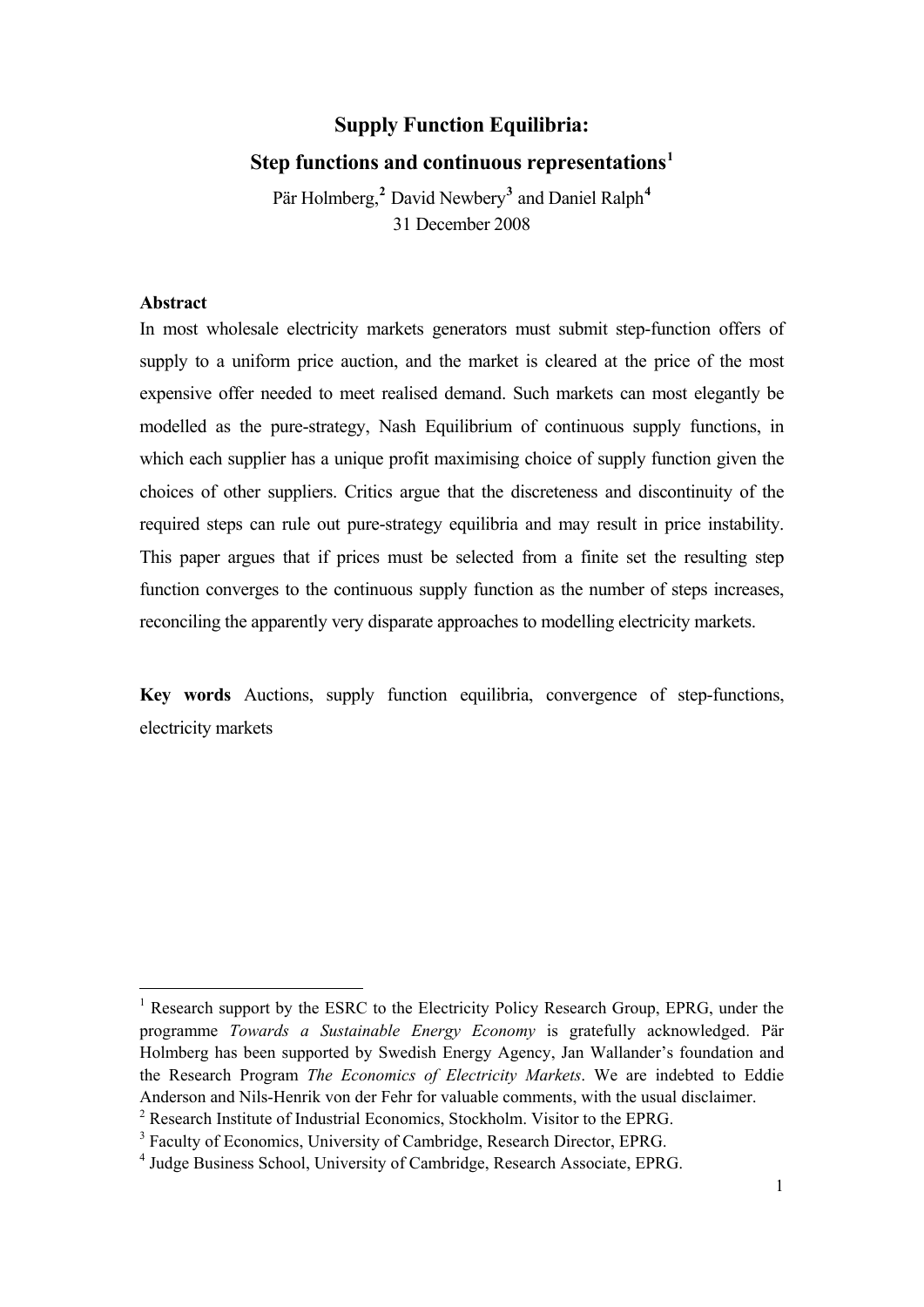#### **INTRODUCTION**

This paper fills an increasingly embarrassing gap between theory and reality in multi-bid auction markets such as electricity wholesale markets. The leading equilibrium theory underpinning market analysis and the econometric estimation of strategic bidding behaviour in electricity auctions assumes that generating companies offer a piecewise differentiable supply function, specifying the amounts they are willing to supply at each price. The market operator aggregates these supplies and clears the market at the lowest price at which supply is equal to demand – the Market Clearing Price (MCP). Generators on this theory choose their offers by optimising against the smooth residual demand, which gives well-defined first-order conditions. In reality, wholesale markets require offers to take the form of a step function, and the resulting residual demand facing any generator is also a step function, whose derivative is zero almost everywhere.

Faced with this, economists have chosen either to model the market as a discrete unit auction, which typically leads to complex mixed strategy equilibria, or have argued that with enough steps, the residual demand can be smoothed and then treated as differentiable. The difference between these approaches appears dramatic, and it is the purpose of this paper to demonstrate that in a well-defined sense it can be legitimate to approximate step-functions by smooth differentiable functions, and hence to draw on the well-developed theory associated with continuous supply functions.

To prove this result, we develop a new discrete model that has a pure-strategy equilibrium, which converges to the equilibrium of the limit game with continuous supply functions. Similar to Dahlquist/Lax-Richtmyer's equivalence theorem (LeVeque, 2007), convergence requires that the discrete system is consistent with the continuous system – the first-order conditions of the two systems converge - and that the discrete solution is stable, i.e. the difference between the two solutions does not grow at each step. Moreover, solutions should exist and globally maximize profits of the agents in both the discrete and continuous system.

To our knowledge we are the first to prove convergence of equilibria in multiunit auctions to equilibria in divisible good auctions in this rigorous manner. The new discrete model can be useful for other purposes. For example, it has the potential to enhance the accuracy in econometric studies of bidding in auctions, as our discrete model sidesteps the problem of how to smooth stepped residual demand curves, which has been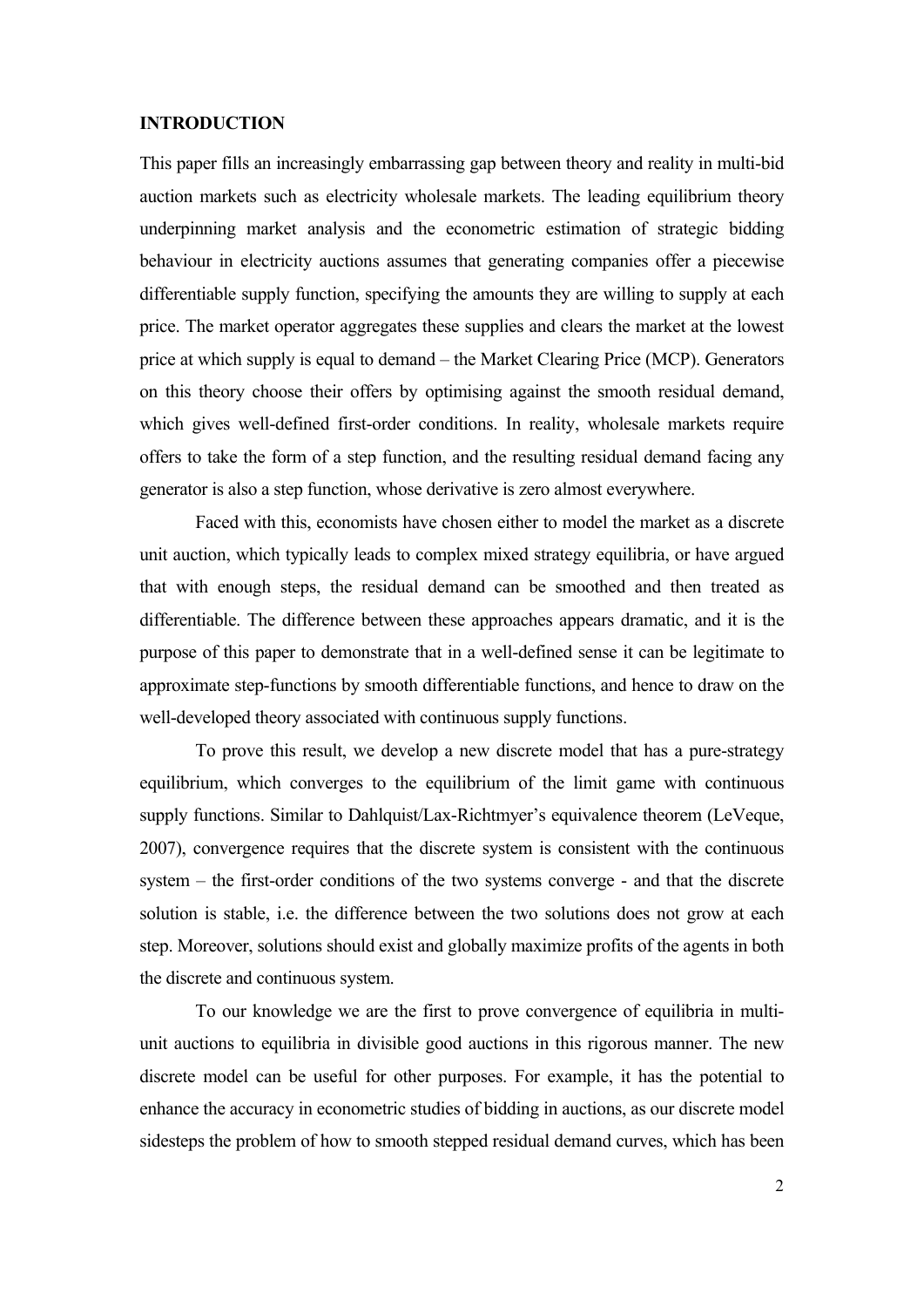a somewhat arbitrary and therefore disputed process in previous empirical studies of electricity auctions.

#### 1.1 **Modelling electricity markets**

Electricity liberalisation typically creates a number of wholesale electricity markets. The balancing market is needed to secure real-time balancing services, to ensure that supply and demand can be instantaneously matched. The day-ahead or spot market provides hourly or half-hourly prices for adjusting contract positions, which themselves are traded in over-the-counter (OTC) or futures markets. If traders are competitive and the markets liquid, there should be a close relationship between the contract, spot and balancing prices, otherwise profitable arbitrage would be possible. In such cases one can talk about a single wholesale spot price.

The two key markets that we wish to model are the day-ahead market and the balancing market (in the English Electricity Pool they were combined). In most such markets there is a separate auction for each delivery period, which is typically a half-hour or hour. Normally, the post-2001 British balancing mechanism being an exception, the markets are organised as uniform price auctions. Thus all accepted bids and offers pay or are paid the market clearing price (MCP) and all purchase bids with a price limit higher than the MCP and all sales offers with a price limit lower than the MCP are executed. Rationing of excess supply at the clearing price may be necessary and so market designs must specify how rationing will take place, normally by pro-rata on-the-margin rationing (Kremer and Nyborg, 2004a).

Producers submit non-decreasing step function offers to the auction (and in some markets agents, normally retailers, may submit non-increasing demands). With its offer the producer states how much power it is willing to generate at each price. The Amsterdam Power Exchange (APX) provides a good example and the bid and offer ladders that determine the MCP can be readily downloaded.<sup>[5](#page-3-0)</sup> The successive offers specify a quantity that would be available at a fixed per unit price. The smallest step in the ladder is given by the number of allowed decimals in the offer. Thus all prices and quantities in an offer have to be a multiple of the price tick size and quantity multiple, respectively. Table 1 summarizes these and other offer constraints for some of the

<u>.</u>

<span id="page-3-0"></span> $5$  At http://www.apxgroup.com/marketdata/powernl/public/aggregated\_curves/curves.html.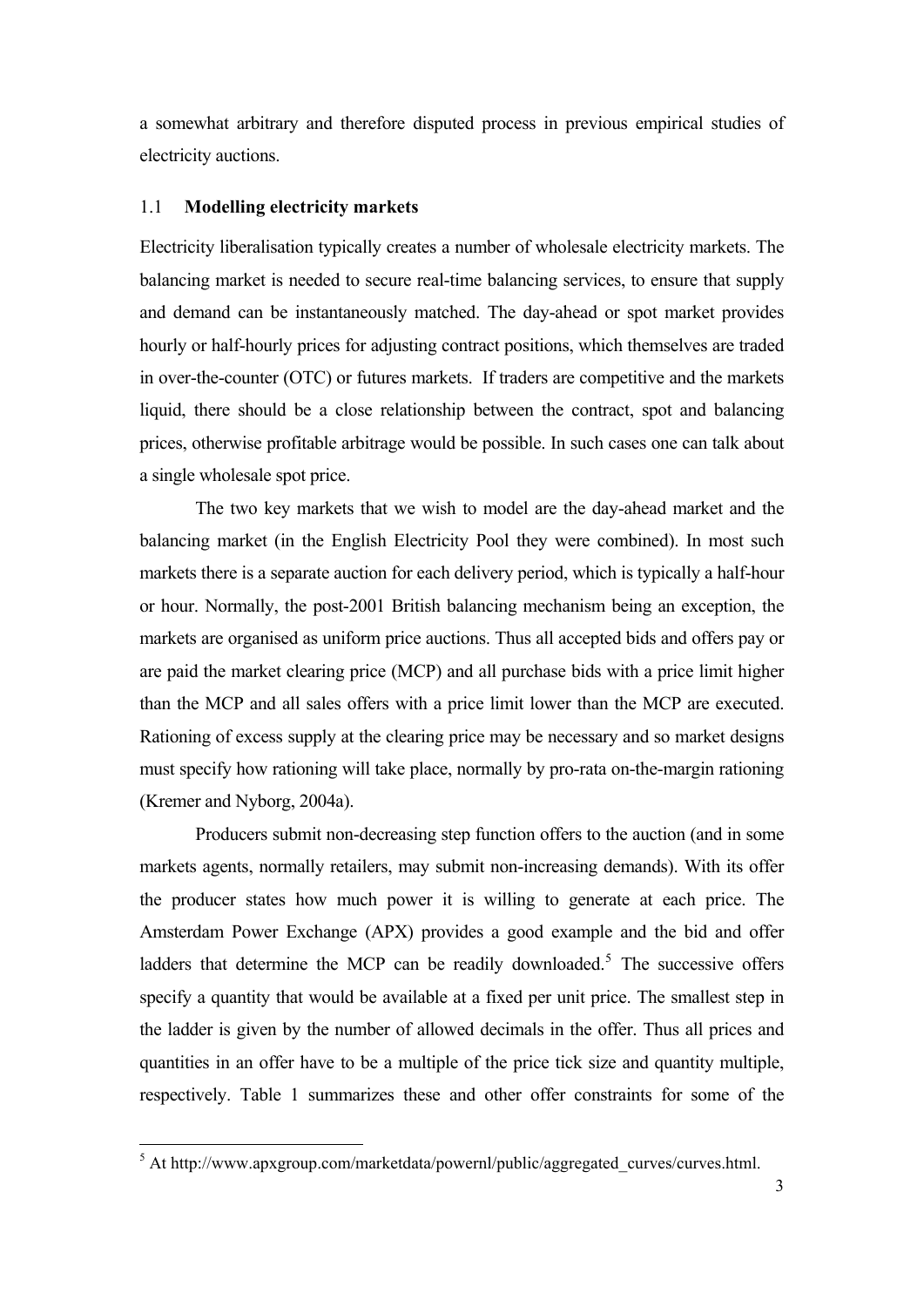electricity markets in U.S. and Europe. In particular it is worth noting that most electricity markets have significantly more possible quantity levels compared with possible price levels. In that sense, the quantity multiple is small relative to the price tick size. Most markets also have a constraint on the maximum number of allowed steps per bidder. Typically the number of units or gensets is very large in electricity markets, (over 200 in Britain) so even if only 3-5 steps per unit is allowed, there can still be many steps in the market.

| <b>Market</b>       | <i>Installed</i> | Max           | Price            | Price               | <i><u><b>Ouantity</b></u></i> | N <sub>o</sub> |
|---------------------|------------------|---------------|------------------|---------------------|-------------------------------|----------------|
|                     | capacity         | steps         | range            | tick size           | multiple                      | quantities/    |
|                     |                  |               |                  |                     |                               | No. prices     |
| Pool<br><b>Nord</b> | 90,000           | 64<br>per     | $0 - 5,000$      | 0.1                 | 0.1 MWh                       | 18             |
| spot                | M W              | <b>bidder</b> | NOK/MWh          | NOK/MWh             |                               |                |
| <b>ERCOT</b>        | 70,000           | 40<br>per     | $-$1,000/MWh$    | \$0.01/MWh          | 0.01                          | 35             |
| balancing           | M W              | bidder        | \$1,000/MWh      |                     | MWh                           |                |
| PJM                 | 160,000          | 10<br>per     | $0 - $1,000/MWh$ | \$0.01/MWh          | 0.01                          | 160            |
|                     | M W              | genset        |                  |                     | MWh                           |                |
| UK (NETA)           | 80,000           | 5<br>per      | $-£9,999/MWh-$   | £0.01/MWh           | 0.001                         | $\overline{4}$ |
|                     | MW               | genset        | £9,999/MWh       |                     | MWh                           |                |
| Spain Intra-        | 46,000           | 5<br>per      | Yearly cap on    | $\epsilon$ 0.01/MWh | 0.1 MWh                       |                |
| day market          | $\overline{MW}$  | genset        | revenues         |                     |                               |                |

**Table 1:** Constraints on the supply functions in various electricity markets.

Offers are submitted ahead of time (typically the day before) and may have to be valid for an extended period (e.g. 48 half-hour periods in the English Pool) during which demand can vary significantly. Plant may fail suddenly, requiring replacement at short notice, so the residual demand (i.e. the total demand *less* the supply accepted at each price from other generators) may shift suddenly with an individual failure, again increasing the range over which offers are required.

Green and Newbery (1992) argued that the natural way to model such a market was to adapt Klemperer and Meyer's (1989) supply function equilibrium (SFE) formulation, in which firms make offers before the realization of demand is revealed. Units of electricity are assumed to be divisible, so firms offer continuous supply functions (SFs) to the auction. Accordingly, residual demand is piece-wise differentiable and firms have a well-defined piece-wise continuous marginal revenue, which offers the prospect of a well-defined best response function at each point. An equilibrium is such that each firm ensures that given the supplies offered by all other firms, it is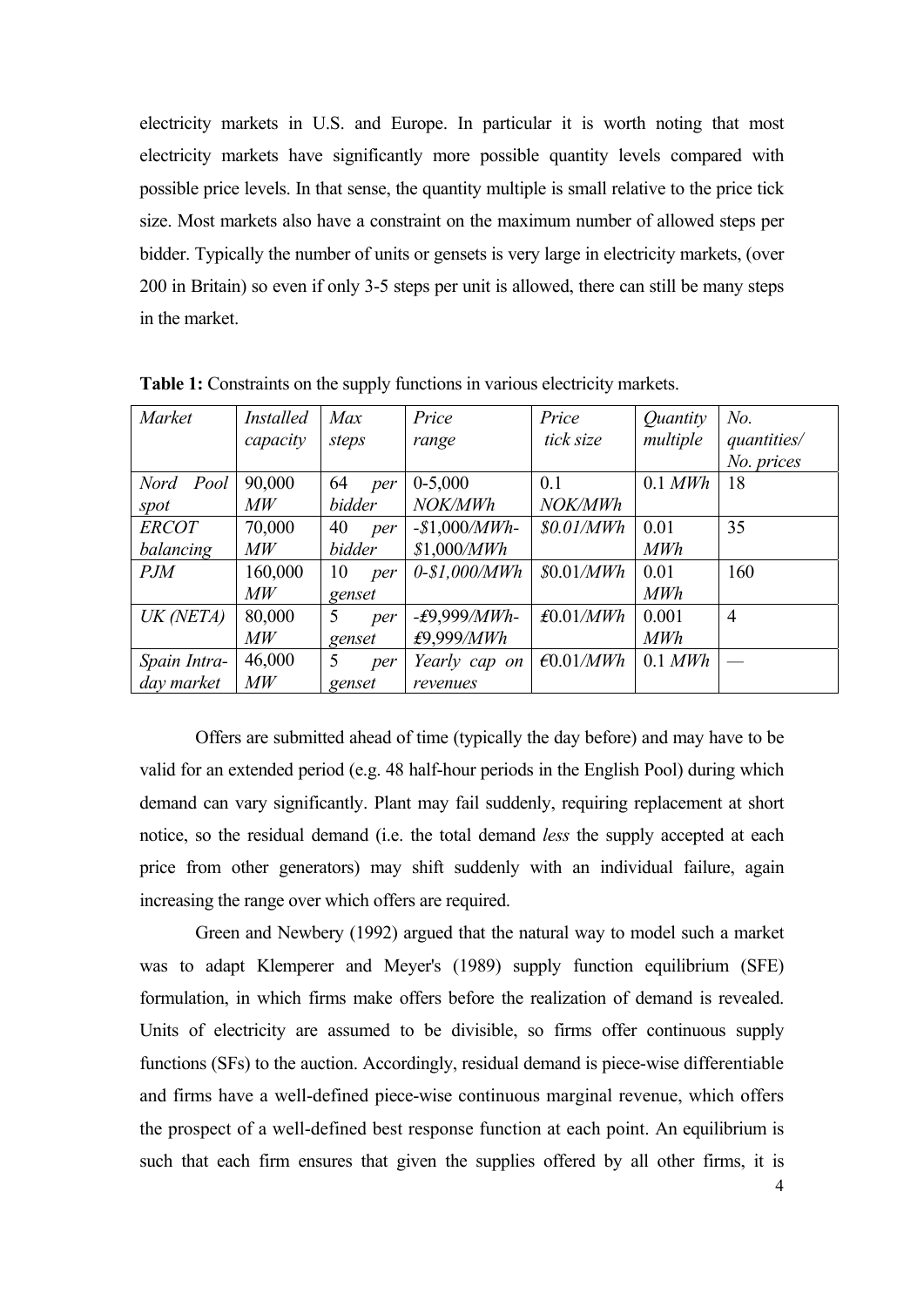maximising its profits for each realization of demand.

With a uniform price auction and a continuous SF the effect of lowering the price to capture the marginal unit lowers the price for the large quantity of inframarginal units (the 'price' effect) while only capturing an infinitesimal sale (the 'quantity' effect). As a result very collusive supply function equilibria can be supported.

The first order conditions for the Nash equilibrium for each demand realization satisfy a set of linked differential equations, which under various simplifying assumptions can be solved analytically, although for realistic specifications of costs numerical integration is normally required (Anderson and Hu, 2008; Baldick and Hogan, 2002; Holmberg, 2008). This approach opened the way for a large number of papers deriving solutions under various assumptions. Analytical solutions can be found for the case of equal and constant marginal costs and linear marginal costs.<sup>[6](#page-5-0)</sup> Closed form solutions are also available for symmetric firms and perfectly inelastic demand (Rudkevich et al, 1998; Anderson and Philpott, 2002). The literature on numerical algorithms for finding SFE of markets with asymmetric firms and general cost functions (Holmberg, 2008; Anderson and Hu, 2008) is particularly relevant to our investigation. For example, numerical instabilities often arise in computation especially when mark-ups are small (Baldick and Hogan, 2002; Holmberg, 2008). Our analysis amplifies this observation, namely, the relationship we establish between the discrete and continuous cases relies on mark-ups that are positive and bounded away from zero. Finally, the SFE model has also been extended to account for transmission constraints (Wilson, 2008).

Green and Newbery (1992) argued that the large number of possible steps meant that, given the uncertainty about, and variability of, demand, such steps could reasonably be approximated by continuous and piecewise differentiable functions. von der Fehr and Harbord (1993), however, argued that the ladders were step functions that were not continuously differentiable, and it would be inappropriate to

1

<span id="page-5-0"></span><sup>&</sup>lt;sup>6</sup> In general there is a continuum of equilibria bounded above and below, although these collapse to a unique equilibrium under certain conditions, such as free entry or limited capacity (Newbery, 1998, Holmberg, 2007). For the case of linear marginal costs, there is a unique linear SF equilibrium, (Klemperer and Meyer, 1989; Green, 1996; Baldick et al., 2004) although the general analytic solution can still be characterised as a closed form solution and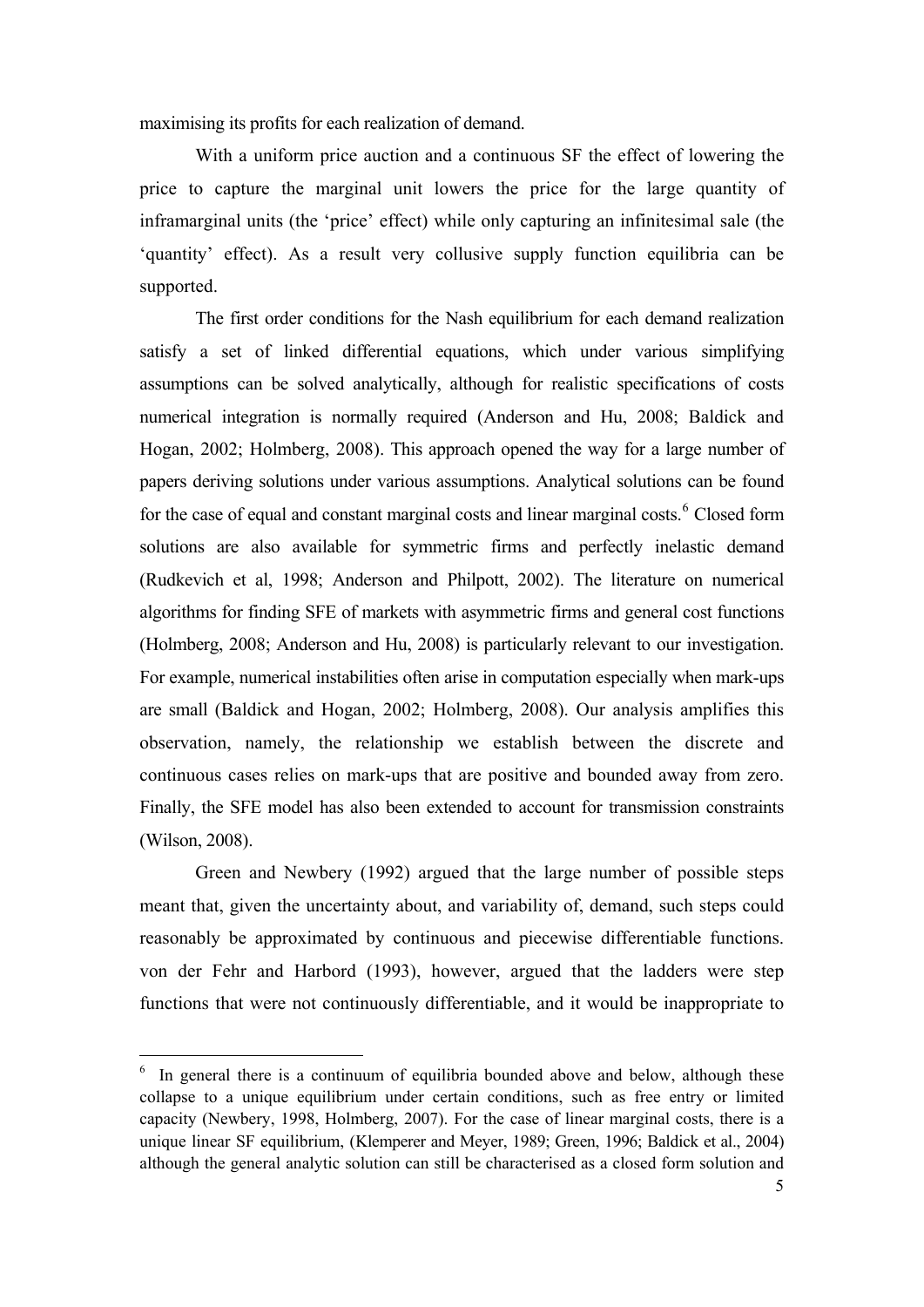assume that they were. Instead, their paper models the electricity market as a multiple-unit auction. Costs were assumed to be common knowledge. Each genset could submit a single bid for its entire capacity (and so quantities submitted are chosen from a discrete set). The bid is selected from a continuum of prices (although in all existing electricity markets the set of prices is finite). Demand was perfectly inelastic up to a price cap and drawn from a probability distribution with finite support, and the market price was set at the bid of the marginal unit called to meet demand, as in a uniform-price auction.

The authors specifically contrasted this with the Green and Newbery supply function approach. The contrast was sharp - a step function (or ladder) of bids combined with inelastic demand gives rise to a residual demand schedule facing any bidder that is also a step function, and whose marginal revenue is either at the residual demand price or is discontinuous at the steps. Competition is therefore almost everywhere in prices, with winner takes all over the whole step. Thus the 'price' effect, which can be made infinitesimally small in their model, of stealing some market is no longer larger than the now significant 'quantity' effect. Not surprisingly such Bertrand competition often destroys any pure strategy, and if demand uncertainty is sufficiently large the only equilibrium has mixed strategies in which the firms randomise over a distribution of possible prices. As these equilibria are hard to solve, the examples typically only have one step, so the step lengths are large, as are the supports of the price distributions. Solving for the mixed strategy equilibrium with a more realistic number of steps proved extremely difficult, so the result was destructive, in the sense that existing supply function models were claimed to be flawed but suitable auction models were intractable.

In a similar spirit, Supatgiat, Zhang and Birge (2001) build a step-function model motivated by the special Californian PX market design, a multi-round non-sealed bid auction. Generators submit a single price offer chosen from a set of possible price levels for their entire output, so that the number of rounds is not to increase unreasonably before convergence. Generators are assumed to be non-pivotal, so the solution is typically close to a Bertrand equilibrium at each step, although they cannot rule out multiple equilibria nor mixed strategies when demand is stochastic.

In a subsequent paper, Fabra, von de Fehr and Harbord (2006) extended their

-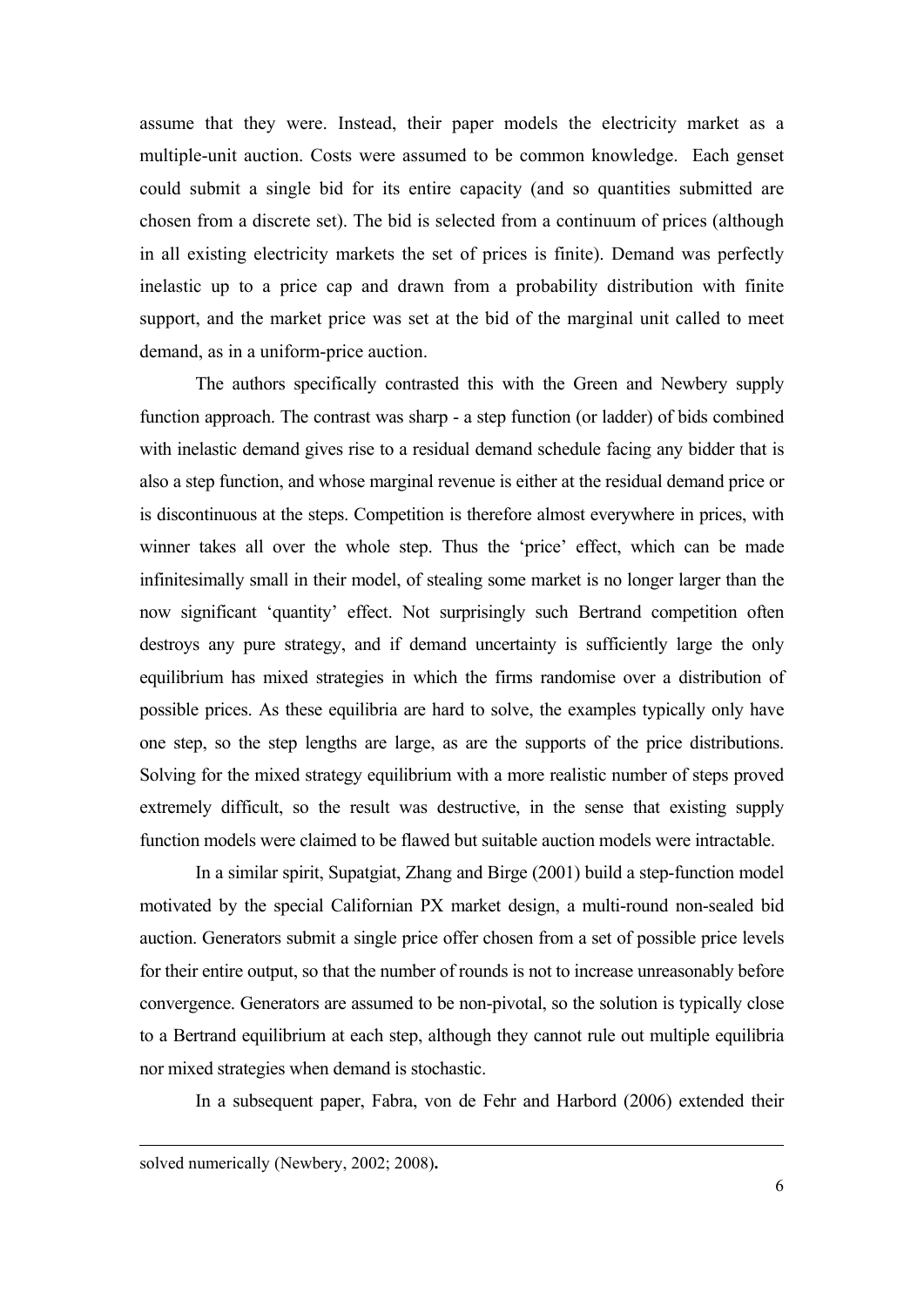analysis in various important directions, although (for the most part) under an extremely strong restriction on the timing of demand realization. Whereas the 1993 model was, plausibly, one in which the bids were submitted *before* the realization of demand, in this later paper the bids are made *after* the realization of demand. With two firms with variable costs  $c_1 \leq c_2 = c$  facing a price cap *P*, and each submitting a single bid for the whole of their capacity, the pure strategy equilibrium is readily found. If demand is low enough for either firm to supply the entire market, the equilibrium is Bertrand (price *p = c*). If both firms are required to meet demand, one of them offers its supply at the price cap,  $p = P$ , while the other supplier submits an offer price sufficiently low so as to make undercutting unprofitable. This simple model is extended to allow multiple bids  $(b_{in}, k_{in})$ , where  $b_{in}$  is the *n*-th bid of generator *i* for an amount  $k_{in}$ . This allows a step function bid for each generator that might be expected to more closely match a smooth supply function. The authors also extend the model to allow long-lived but single bids with varying demand. Not surprisingly, this has an effect only when both low and high demand realizations occur with positive probability (i.e. cover the range where either the capacity of only one or both firms are required to meet demand). In such cases demand variability or uncertainty destroys all pure strategy equilibria, leaving a unique mixedstrategy equilibrium in which both suppliers submit bids that strictly exceed *c*. It is possible (but difficult) to compute the mixed strategy equilibrium when both suppliers have the same capacity (but possibly different costs).

Choosing a mixed strategy in prices means that prices will be inherently volatile or unstable, even if exactly the same demand is realised each day at the same time with the same generating sets available for dispatch and the same level of contract cover. It is clearly the case that spot prices are indeed very volatile, even at the same level of realised demand as can be seen by plotting prices against generation output, that can be downloaded from various power exchange websites. It is not unusual for prices to vary by a factor of 10 for the same level of output. Nevertheless, there are many explanations for such volatility apart from suppliers randomising over price offers. Most power exchanges such as the APX are effectively residual markets in which contract portfolio positions are adjusted to expected supply and demand. As contract positions, demand, imports and exports, as well as plant availability, vary over short periods of time, so will the necessity of buying and selling in the APX and hence so would the position of a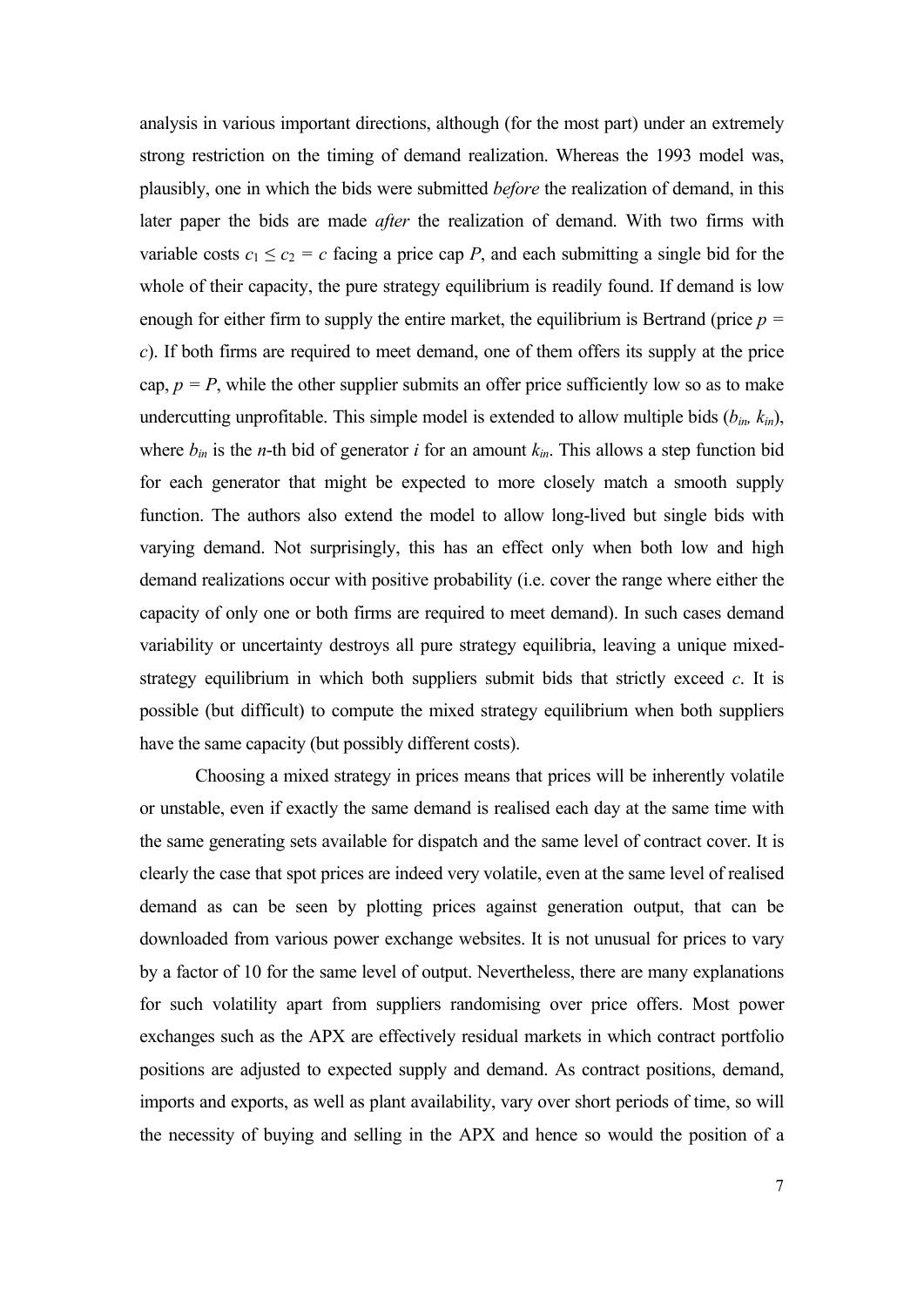smooth SF (if such were allowed). One can see this visually by looking at successive days' bid and offer ladders from e.g. the APX web site.

 Despite the theoretical problem pointed out by von der Fehr and colleagues, three empirical studies of the balancing market in Texas (ERCOT) suggest that the continuous representation is approximately correct in describing the behaviour of the largest producers in this market (Niu et al., 2005; Hortacsu and Puller, 2008; Sioshansi and Oren, 2007). Sweeting (2007) similarly estimates best responses to realizations of a smoothed residual demand schedule in the English Electricity Pool and is able to convincingly characterise the various phases of market evolution and the exercise of market power. Wolak (2001) has also used observed bidding behaviour to back out the unobserved underlying cost and contract positions of generators bidding into the Australian market. He notes that continuity of the SF allows each price quantity pair to be a best response and hence does not depend on the distribution of shocks, whereas the choice of an optimal step function will depend on the distribution of the shocks, and can only be an approximation to the continuous representation. Nevertheless Wolak is content to smooth the ex post observed stepped residual demand schedule to compute its derivative and hence find the best response supply, which is then compared with the actual supply (chosen before the residual demand was realised).

These empirical papers all start with the observed outcome to test whether generators are maximising their profits and, explicitly or implicitly accept the key assumptions underlying the SFE model, because residual demand is smoothened and it is assumed that producers use pure-strategies, so that producers know their competitors' offer functions. They can reach no conclusions on whether the market is in equilibrium, or whether the recovered supply functions would give rise to an equilibrium, especially, as there is significant arbitrariness in how to smooth the observed residual demand of a producer.

## **1.2 Reconciling step and continuous supply functions**

The central question raised by these criticisms and empirical applications is whether smoothing and/or increasing the number of steps in the ladder, combined with the need to bid before demand is realised, can reconcile the discrete and continuous approaches to modelling electricity markets. Do markets with uncertain or variable demand and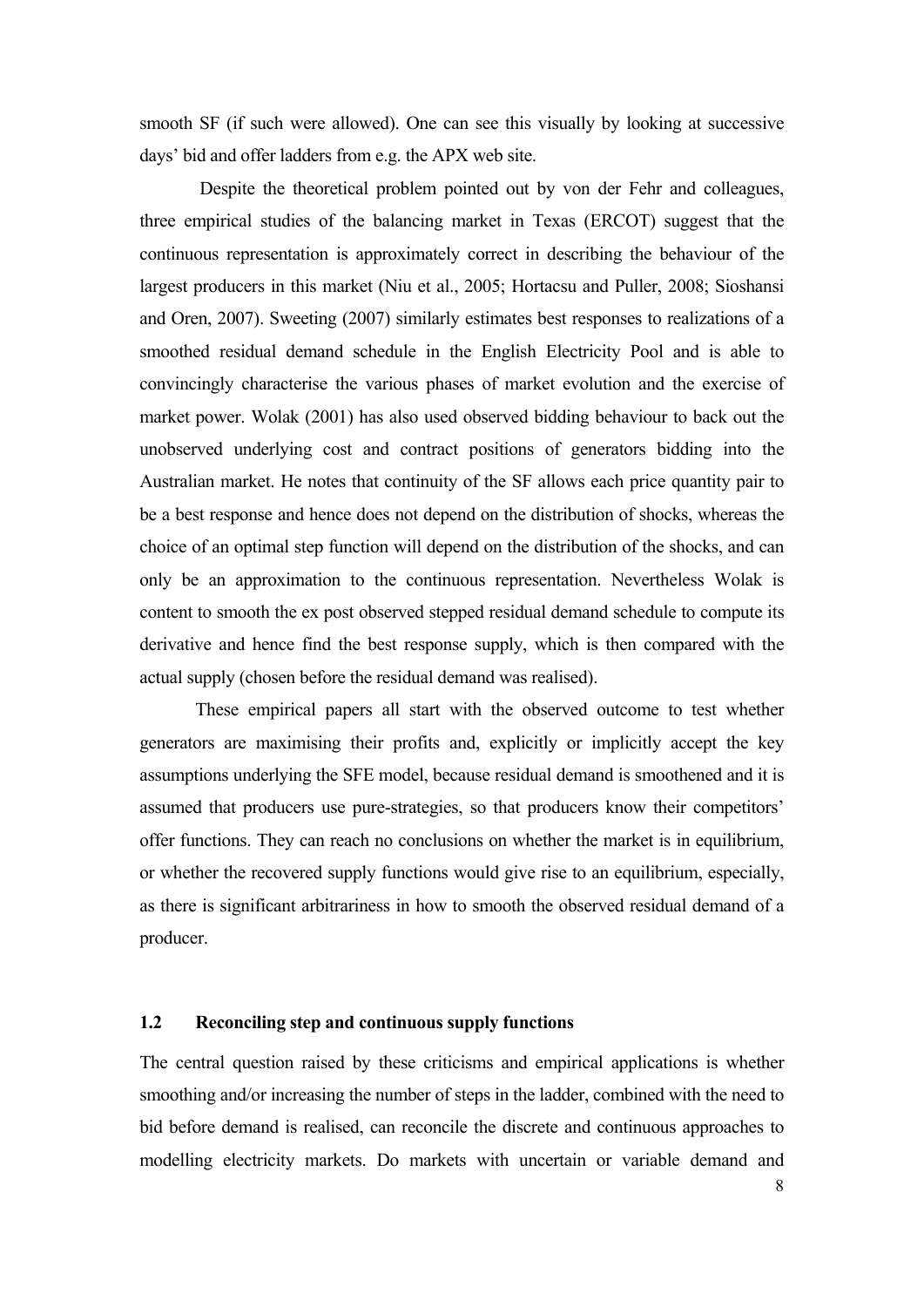sufficiently finely graduated bidding ladders converge to supply function equilibria, or do they remain resolutely and significantly different? The central claim of this paper is that under well-defined conditions, convergence can be assured, providing an intellectually solid basis for accepting the SFE approach. As such it marks a major step forward in the theory of supply function equilibria. We also conjecture that there may be a wider class of cases in which convergence can be established, but leave that for further investigation.

Fabra et al (2006) argue that the difference between the two approaches derives from the finite benefit of infinitesimal price undercutting in the ladder model. But this argument assumes that prices can be infinitely finely varied. In practice, the price tick size cannot be less than the smallest unit of account (e.g. 1 US cent, 1 pence, normally per MWh), and might be further restricted, as in the multi-round California PX auction. In this case, the undercutting strategy is not necessarily profitable, because the price reduction cannot be made arbitrarily small. Whereas von der Fehr and Harbord (1993) considered the extreme case when the set of quantities is finite and the set of prices is infinite, this paper considers the other extreme when the set of quantities is infinite and the set of prices is finite. Our assumption concurs with the observation in Section 1.1 that the quantity multiple is often small relative to the price tick size. Restrictions on the number of allowed steps per bidder/production unit might be important for determining the equilibrium as well, but this issue is left for future research. We show that, with sufficiently many allowed steps in the bid curves, the step function and the marketclearing price (MCP) generally converge to the supply functions and price predicted by the SFE model. As in Dahlquist/Lax-Richtmyer's equivalence theorem (LeVeque, 2007), convergence requires that the discrete system is consistent with the continuous system – the first-order conditions of the two systems converge - and that the discrete solution is stable, i.e. the difference between the two solutions does not grow at each step. Moreover, solutions should exist and globally maximize profits of the agents in both the discrete and continuous system. The use of the Dahlquist/Lax-Richtmyer's equivalence theorem is a standard procedure when analyzing convergence of numerical methods, but it seems that we are the first to apply this theorem to the convergence of Nash equilibria.

 Our existence and convergence result suggest that with a negligible quantity multiple and sufficiently many steps, discrete supply functions are deterministic (and hence so is the price for each realization, *cet. par*.) and a continuous supply function equilibrium is a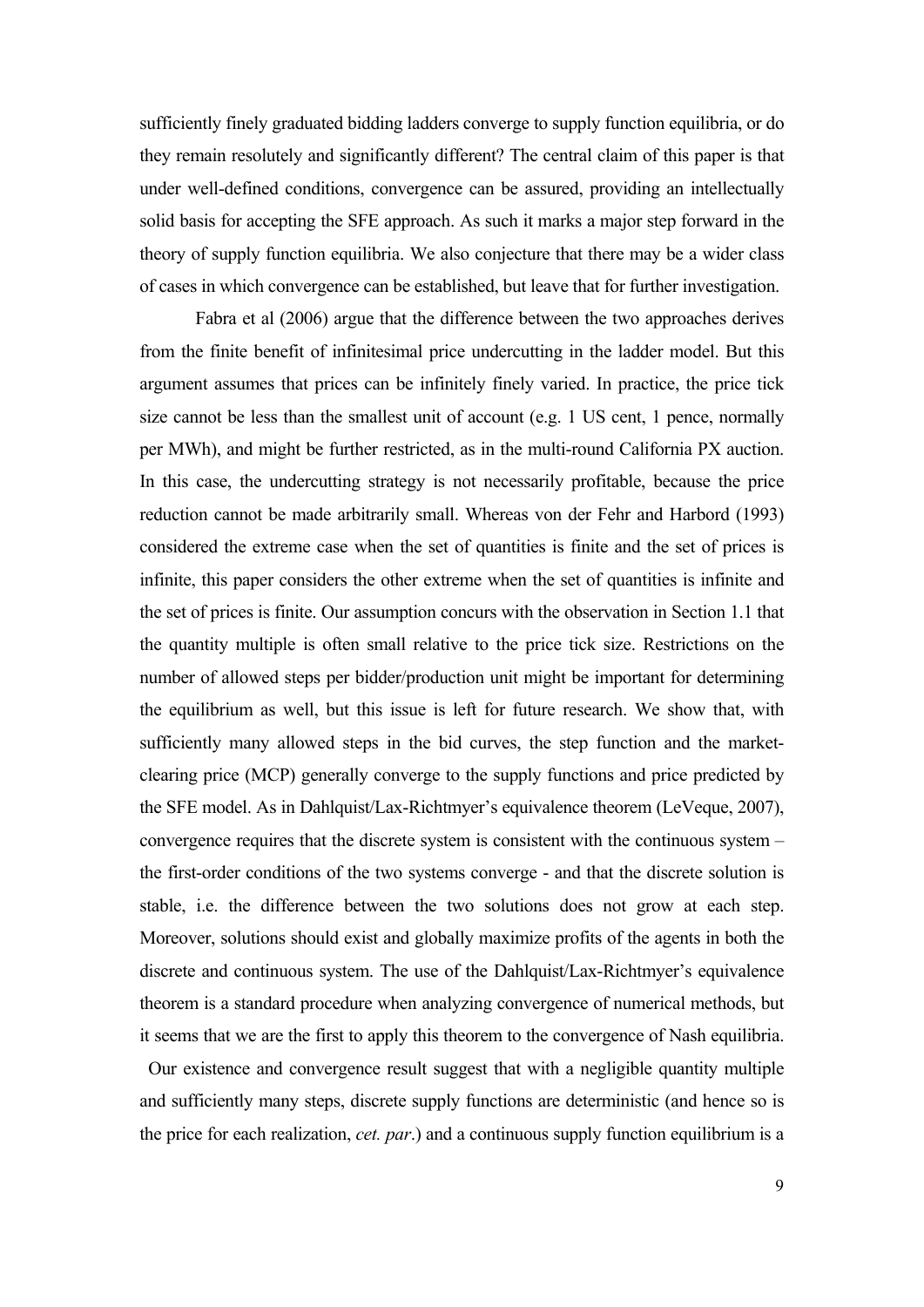valid approximation of bidding in such electricity auctions.

Our model has parallels in the theoretical work by Anderson and Xu (2004). They analyse a duopoly model that reflects two important features of the Australian electricity market, in which prices and quantities are specified separately. They assume demand is random but inelastic, with an elastic outside supply at some price, *P*, which effectively sets a price ceiling. At the day-ahead stage, each of two generators simultaneously chooses ten prices, which are then published. Subsequently (nearer to the time of dispatch) each generator decides how much to offer at each of its chosen prices. Demand is then realised and both generators are paid the MCP. Anderson and Xu are able to show that, under certain conditions, the second stage has a pure strategy equilibrium in quantities, although the first stage only has mixed strategies in the choice of prices. The second stage of their game has similarities with our model, because prices are discrete in both models. On the other hand, generators' chosen price vectors generally differ as the declared prices are chosen by randomising over a continuous range of prices. In our paper, however, the available price levels are given by the market design and accordingly are the same for all firms. Moreover, Anderson and Xu (2004) do not compare their discrete equilibrium with a continuous **SFE** 

Wolak (2004) develops a similar model of the Australian market to that of Anderson and Xu, but Wolak derives a best response rather than an equilibrium, and each producer is assumed to know both competitors' selected price grid and their offers when making its own offer. The model by Wolak (2004) is quasi-discrete in the sense that residual demand of the analysed producer is smoothed by an algorithm that involves arbitrary parameters, before the best response is calculated. This model is applied empirically to recover the cost function of a producer from observed bids. The same model is used by Gans and Wolak (2007) to assess the impact of vertical integration between a large electricity retailer and a large electricity generator in the Australian market. A problem with the arbitrary smoothing is that it introduces several degrees of freedom in the empirical model, and it has even been claimed that the model becomes so general that the first-order condition of a producer cannot be rejected.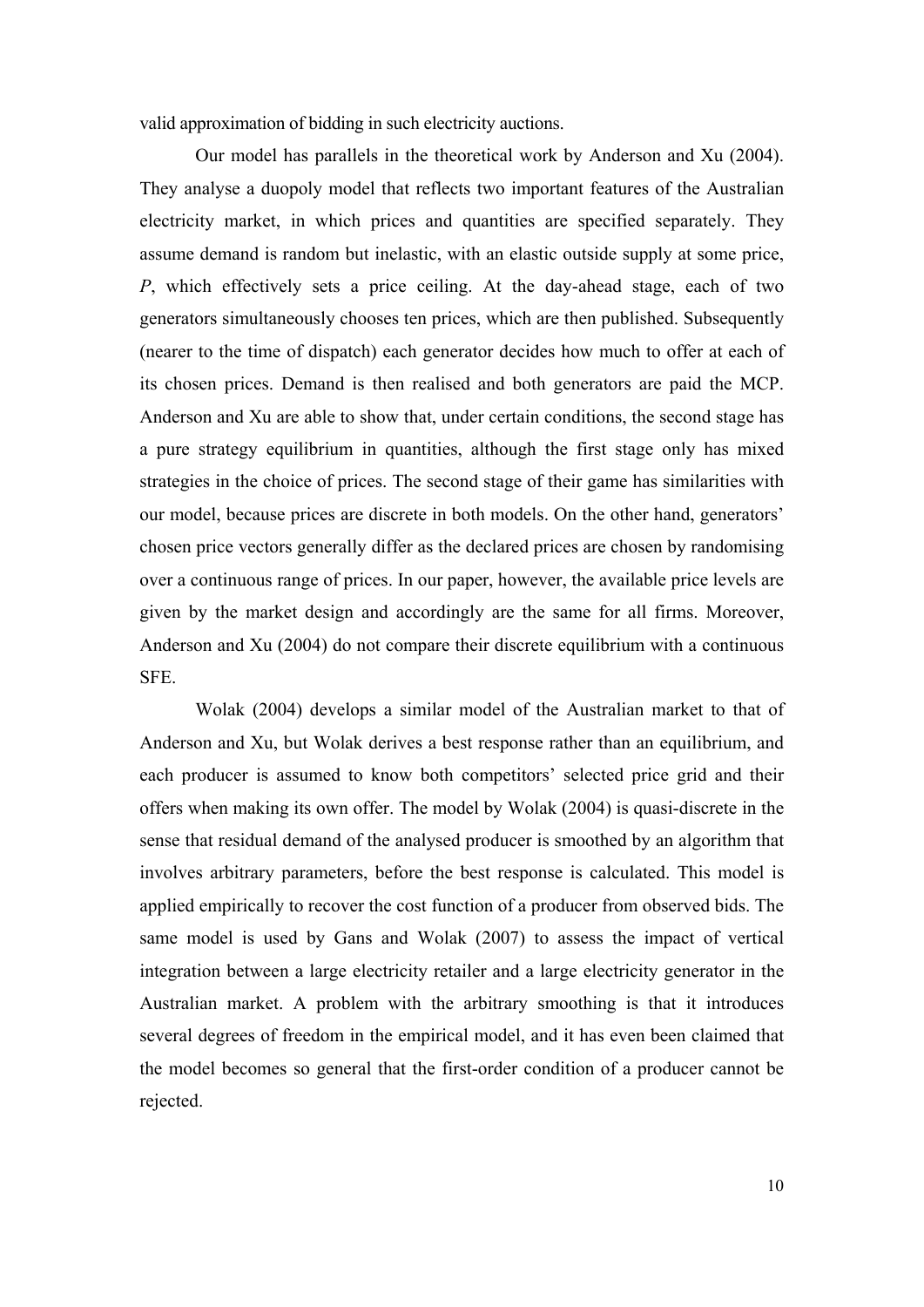Anderson and Hu (2008) study an auction in which supply functions submitted and the residual demand function are continuous. To numerically calculate approximate equilibria of the continuous system, they approximate continuous supply functions with piece-wise linear supply functions and discretise the demand distribution. They show that equilibria of this approximation converge to equilibria in the original continuous model. The piece-wise linear bid functions are carefully chosen to avoid the influence of kinks in the residual demand curves. These approximate bid curves are drawn so that all producers have locally well-defined derivatives in their residual demand curves for all possible discrete demand realizations. Anderson and Hu's discrete model is motivated by its computational properties. By contrast we deal with the worst kinks possible, i.e. steps, and we do so explicitly. Because we want to prove equilibrium convergence for a more problematic case, which is relevant for real electricity markets where convergence has been disputed both empirically and theoretically.

Kastl (2008) analyzes divisible-good auctions with certain demand and private values, i.e. bidders have incomplete information. This set-up, which was introduced by Wilson (1979), is mainly used to analyze treasury auctions. Kastl considers both uniform-price and discriminatory auctions. He assumes that both quantities and prices are chosen from continuous sets, but the maximum number of steps is restricted*.* He verifies consistency, i.e. that the first-order condition (the Euler condition) of the stepped bid curve converges to the first-order condition of a continuous bid-curve when the number of steps becomes unbounded. But he does not verify stability, nor that solutions exists and globally maximize agents' profits in the discrete and continuous systems, which all are necessary conditions for the convergence of Nash equilibria in the discrete system to Nash equilibria in the continuous systems.

 More generally, the convergence problem under study is related to the seminal paper by Dasgupta and Maskin (1986) on games with discontinuous profits. They show that if payoffs are discontinuous, then Nash equilibria in games with finite approximations of the strategy space of a limit game may not necessarily converge to Nash equilibria of the limit game. Later Simon (1987) showed that convergence may depend on how the strategy space is approximated. This intuitively explains why NE in the model by von der Fehr and Harbord (1993), in which payoffs are discontinuous,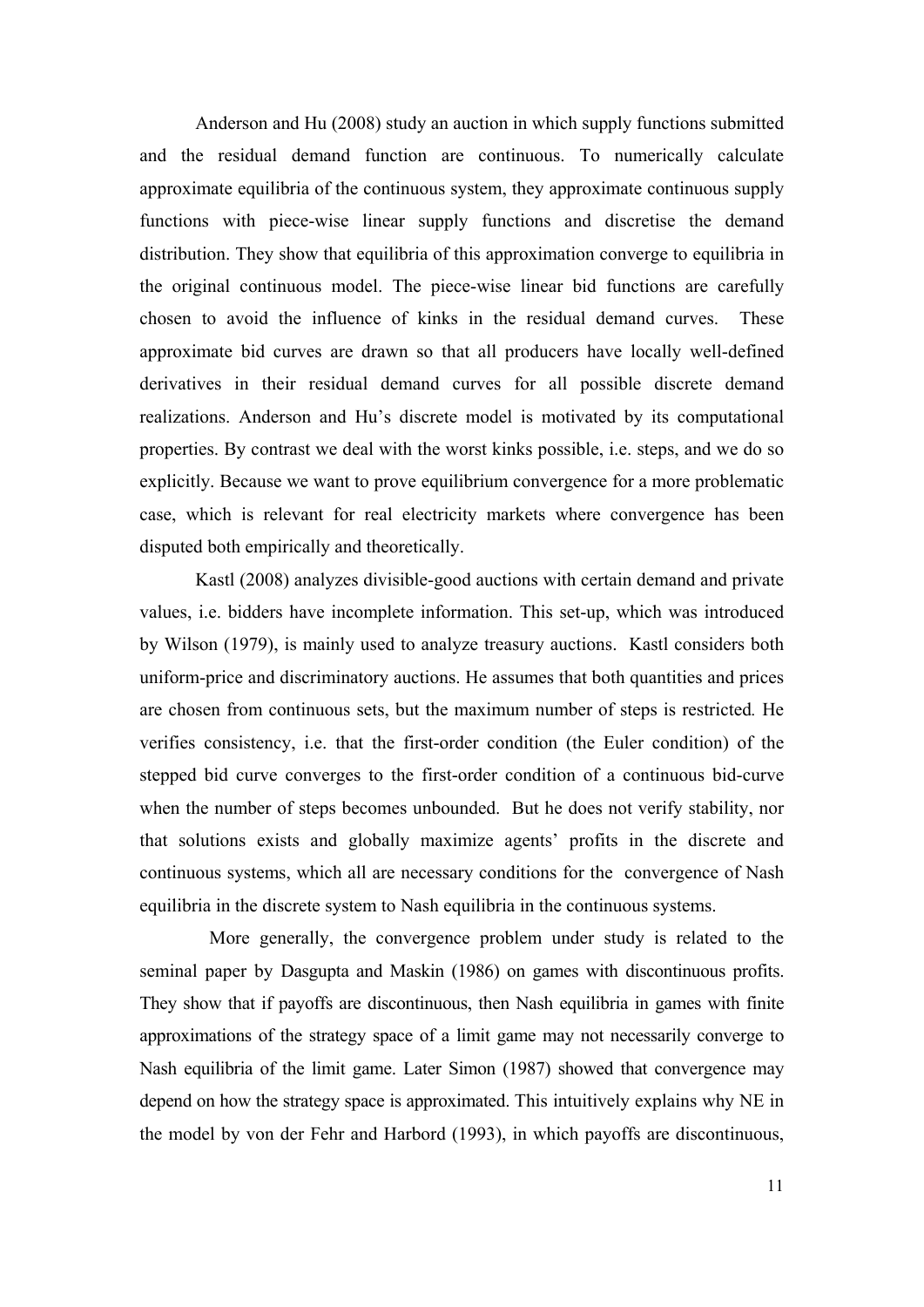do not necessarily converge to continuous SFE, and also why it is not surprising that NE in our discrete model, in which payoffs are continuous, converge to continuous SFE. However, Dasgupta and Maskin (1986) and Simon (1987) derive their convergence results for a limit game in which the strategy space has a finite dimension. Thus they do not consider the stability property, which is often important when the limit game has infinitely many dimensions (a continuous supply function has infinitely many price/quantity pairs).

#### **2 THE MODEL AND ANALYSIS**

Consider a uniform price auction and assume that excess supply is rationed pro-rata on-the-margin. We calculate a pure strategy Nash equilibrium of a one-shot game, in which each risk-neutral electricity producer, *i,* chooses a step supply function to maximise its expected profit,  $E(\pi_i)$ . There are *M* price levels,  $p_j$ ,  $j=1,2,...M$ , with the price tick  $\Delta p_j = p_j - p_{j-1}$ . In most of our analysis price levels are assumed to be equidistant and then we let *∆p* denote the price tick-size*.* The minimum quantity increment is zero - quantities can be continuously varied.

Generator *i* ( $i=1,...,N$ ) submits a supply vector  $s_i$  consisting of maximum quantities  $\{s_i^1, \ldots, s_i^M\}$  it is willing to produce at each price level  $\{p_1, \ldots, p_M\}$ . The step length  $\Delta s_i^j = s_i^j - s_i^{j-1} \geq 0$ : offers must be non-decreasing in price and bounded above by the capacity  $s_i$  of Generator *i*. Let  $\mathbf{s} = \{s_1, \ldots, s_N\}$  and denote competitors'  $s_i^j = s_i^j - s$ collective quantity offers at price  $p_j$  as  $s^j$  and the total market offer as  $s^j$ . In the continuous model the set of individual supply functions is  $\{s_i(p)\}_{i=1}^N$ . The cost function of firm  $i, C_i(s_i)$ , is a smooth, increasing and convex function up to the capacity constraint *si* . Costs are common knowledge. Electricity consumers are non-strategic. Their demand is stepped and the minimum demand at each price is  $d^j + \varepsilon$ , where  $\varepsilon$  is an additive demand shock. Decremental demand is  $\Delta d^{j} = d^{j} - d^{j-1} \leq 0$ , with  $\Delta d^{j} \geq \Delta d^{j+1}$ , corresponding to a continuously differentiable concave deterministic demand curve,  $d(p)$ , in the continuous case. The latter is such that  $\lim_{n \to \infty} \frac{\Delta a}{n} = d'(p)$ *j*  $\lim_{\phi_j \to 0} \frac{\Delta d^j}{\Delta p_j} = d^j (p)$  $\lim_{\Delta p_j \to 0} \Delta p_j = a \; (\mu_j)$ and  $\lim_{\Delta p_j \to 0} d^j = d(p_j)$ . Note that  $\Delta p_j$  is a local tick-size and that other tick-sizes  $\Delta p_k$  are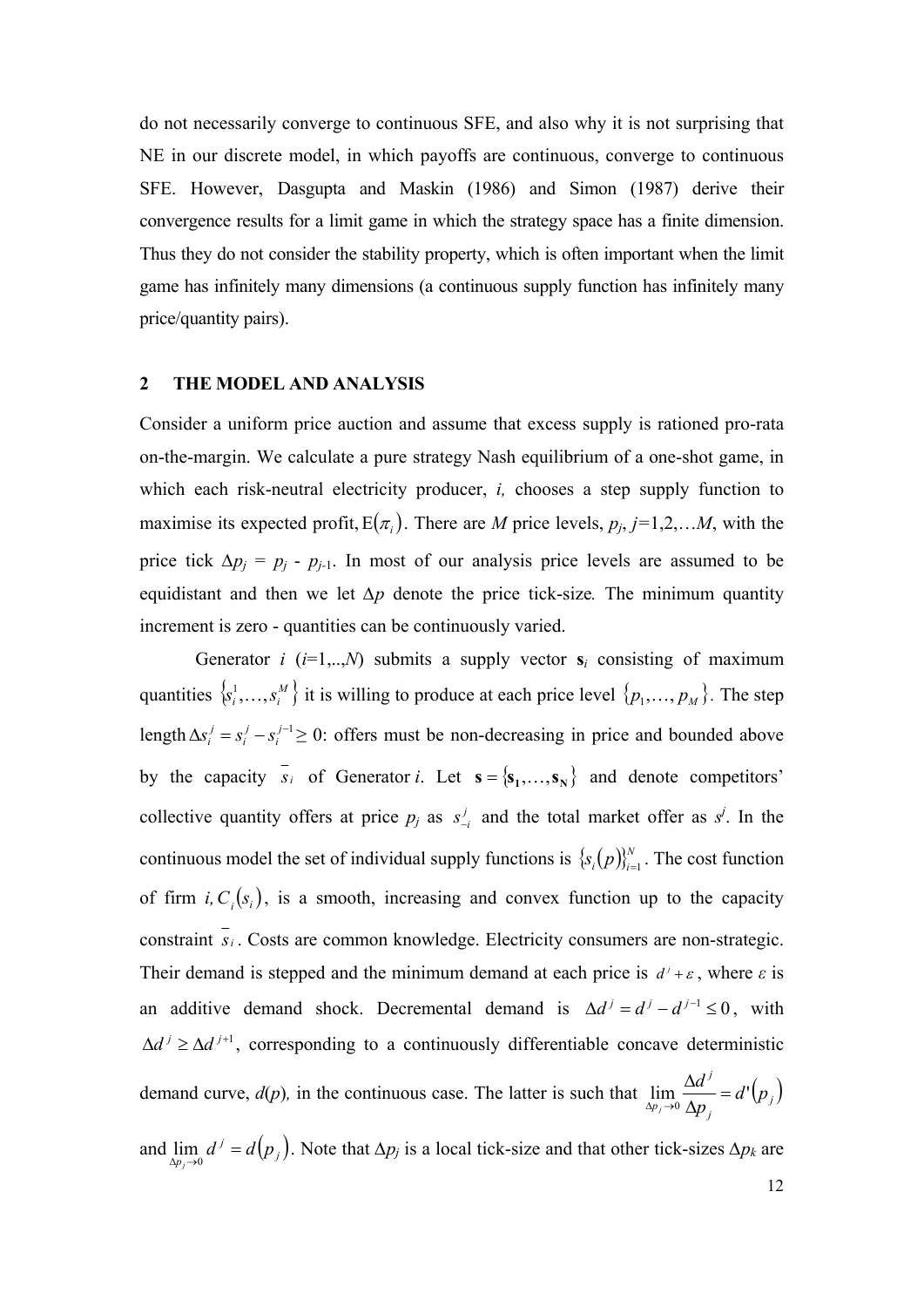demand shock has a continuous non-zero probability density,  $g(\varepsilon)$ , with support fixed when these limits are calculated, so that  $p_j$  is fixed and  $p_j \rightarrow p_{j+1}$ . The additive on  $\left[ \underline{\varepsilon}, \overline{\varepsilon} \right]$ .

Let  $\tau^j = s^j - d^j$  be the total deterministic net supply (excluding the stochastic shock) at price  $p_j$ , and define the increase in net supply from a positive increment in price as  $\Delta \tau^{j} = \tau^{j} - \tau^{j-1}$ . Similarly, the residual deterministic net supply is  $\tau^{j}_{-i} = s^{j}_{-i} - d^{j}$  and its increase is  $\Delta \tau_{-i}^j = \tau_{-i}^j - \tau_{-i}^{j-1}$ .  $\tau^j_{-i} = \tau^j_{-i} - \tau^{j-1}_{-i}$ −  $\tau^j_{-i}$ 



**Figure 1. Stepped supply, demand shocks and key price levels.** 

of the demand shock is left continuous, and the MCP equals  $p_j$  if  $\varepsilon \in (\tau^{j-1}, \tau^j)$ . Given The Market Clearing Price (MCP) is the lowest price at which the deterministic net-supply equals the stochastic demand shock. Thus the equilibrium price as a function chosen step functions, the market clearing price can be calculated for each demand shock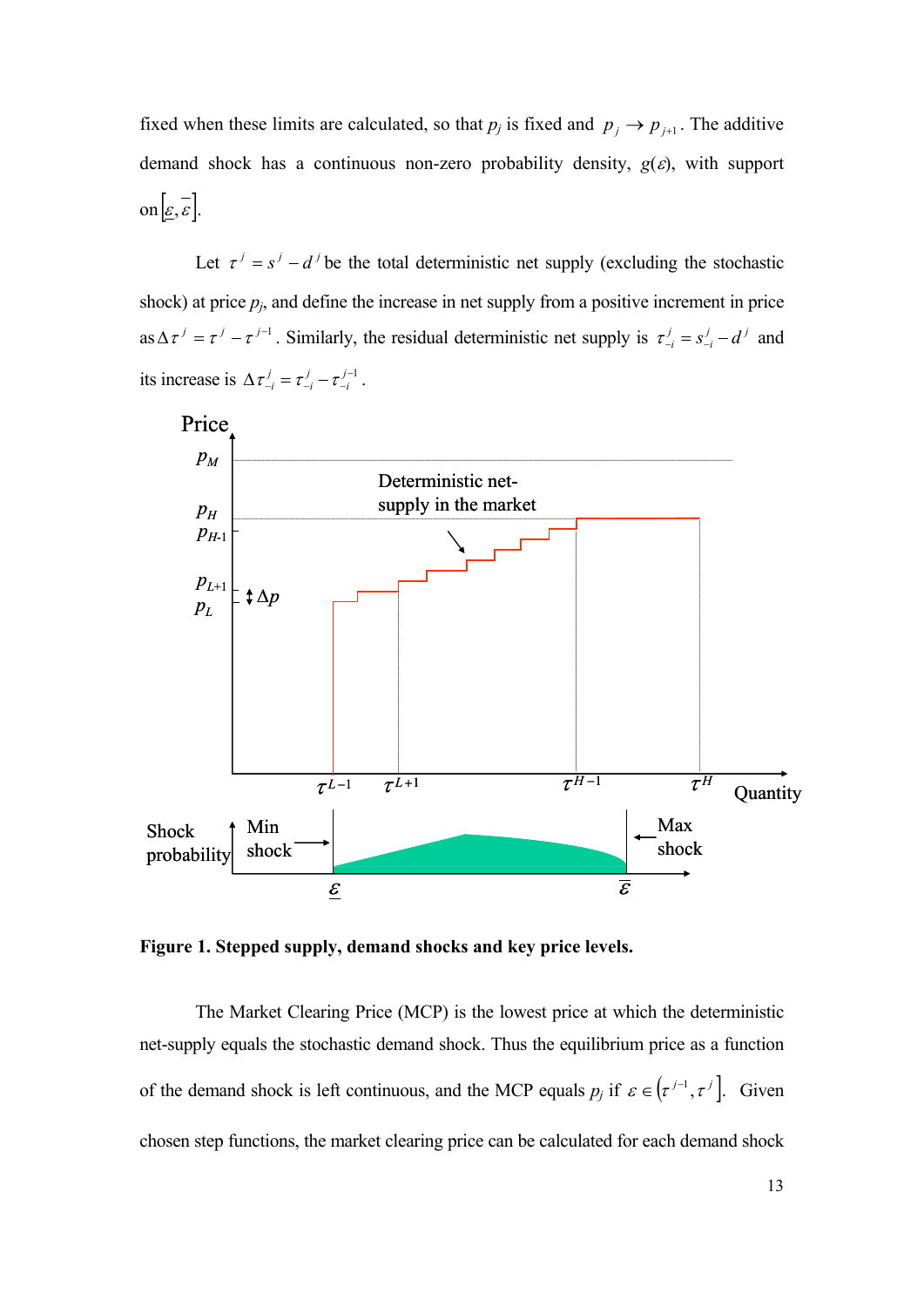in the interval  $\left[\mathcal{E}, \mathcal{E}\right]$ . The lowest and highest prices that are realized are denoted by  $p_L$ and  $p_H$ , respectively, where  $1 \le L \le H \le M$ . Both depend on the available number of price levels, *M*, as well as the initial (or boundary) conditions, and these various price levels and the demand shocks are shown in Figure 1. The lowest and highest realized prices in the corresponding continuous system are *a* and *b* respectively.

## **2.1 First-order conditions**

With pro-rata on-the-margin rationing, all supply offers below the MCP, *pj*, are accepted, while offers at  $p_j$  are rationed pro-rata. Thus for  $\varepsilon \in (\tau^{j-1}, \tau^j)$ ,  $\varepsilon - \tau^{j-1}$  is excess demand at  $p_{i-1}$ , so the accepted supply of a generator *i* is given by:

$$
s_i(\varepsilon) = s_i^{j-1} + \frac{\Delta s_i^j(\varepsilon - \tau^{j-1})}{\Delta \tau^j} = \varepsilon - \tau_{-i}^{j-1} - \frac{\Delta \tau_{-i}^j(\varepsilon - \tau^{j-1})}{\Delta \tau^j},
$$
(1)

<span id="page-14-2"></span>(making use of the fact that  $\tau^j = \tau^j + s^j$  and  $\Delta \tau^j = \Delta \tau^j + \Delta s^j$ ). Hence, the contribution to the expected profit of generator *i* from realizations  $\varepsilon \in (\tau^{j-1}, \tau^j |$  is: *i j*  $\tau^{j} = \tau^{j}_{-i} + s^{j}_{i}$  and  $\Delta \tau^{j} = \Delta \tau^{j}_{-i} + \Delta s^{j}_{i}$ *j*  $\Delta \tau^{j} = \Delta \tau^{j}_{-i} + \Delta s$ 

$$
E_{i}^{j} = \int_{\tau^{j-1}}^{\tau^{j}} [p_{j} s_{i} - C_{i} (s_{i})] g(\varepsilon) d\varepsilon =
$$
  

$$
\int_{s_{i}^{j-1} + \tau^{j-1}_{\tau^{j}}}^{\tau^{j-1}} [p_{j} \left( \varepsilon - \tau^{j-1}_{-i} - \frac{\Delta \tau^{j}_{-i} (\varepsilon - \tau^{j-1})}{\Delta \tau^{j}} \right) - C_{i} \left( \varepsilon - \tau^{j-1}_{-i} - \frac{\Delta \tau^{j}_{-i} (\varepsilon - \tau^{j-1})}{\Delta \tau^{j}} \right)] g(\varepsilon) d\varepsilon,
$$
\n(2)

<span id="page-14-0"></span>where again  $\tau^j = \tau_{-i}^j + s_i^j$ . Generator *i*'s total expected profit is *j*  $\tau^j = \tau^j_{-i} + s$ 

$$
E(\pi_i(s)) = \sum_{j=1}^{M} E_i^j(s_i^j, s_i^{j-1}).
$$
\n(3)

The Nash equilibrium is found by deriving the best response of each firm given its competitors' chosen stepped supply functions. The first order conditions are found by differentiating the expected profit in [\(3\)](#page-14-0). Proposition 1 characterises these first order conditions over the range of possible intersections of aggregate supply with demand (i.e. over the range on which it has positive probability). All proofs are given in the appendix.

<span id="page-14-1"></span>**Proposition 1.** With discrete supply function offers,  $\Gamma_i^j(\mathbf{s}) = \partial E(\pi_i(\mathbf{s})) / \partial s_i^j$  $\Gamma_i^j$ (s) =  $\partial E(\pi_i(s))/\partial s_i^j$  is always well-defined, and the first-order condition for the supply of firm *i* at a price level *j*, such that  $\underline{\varepsilon} \leq \tau^j \leq \overline{\varepsilon}$ , is given by: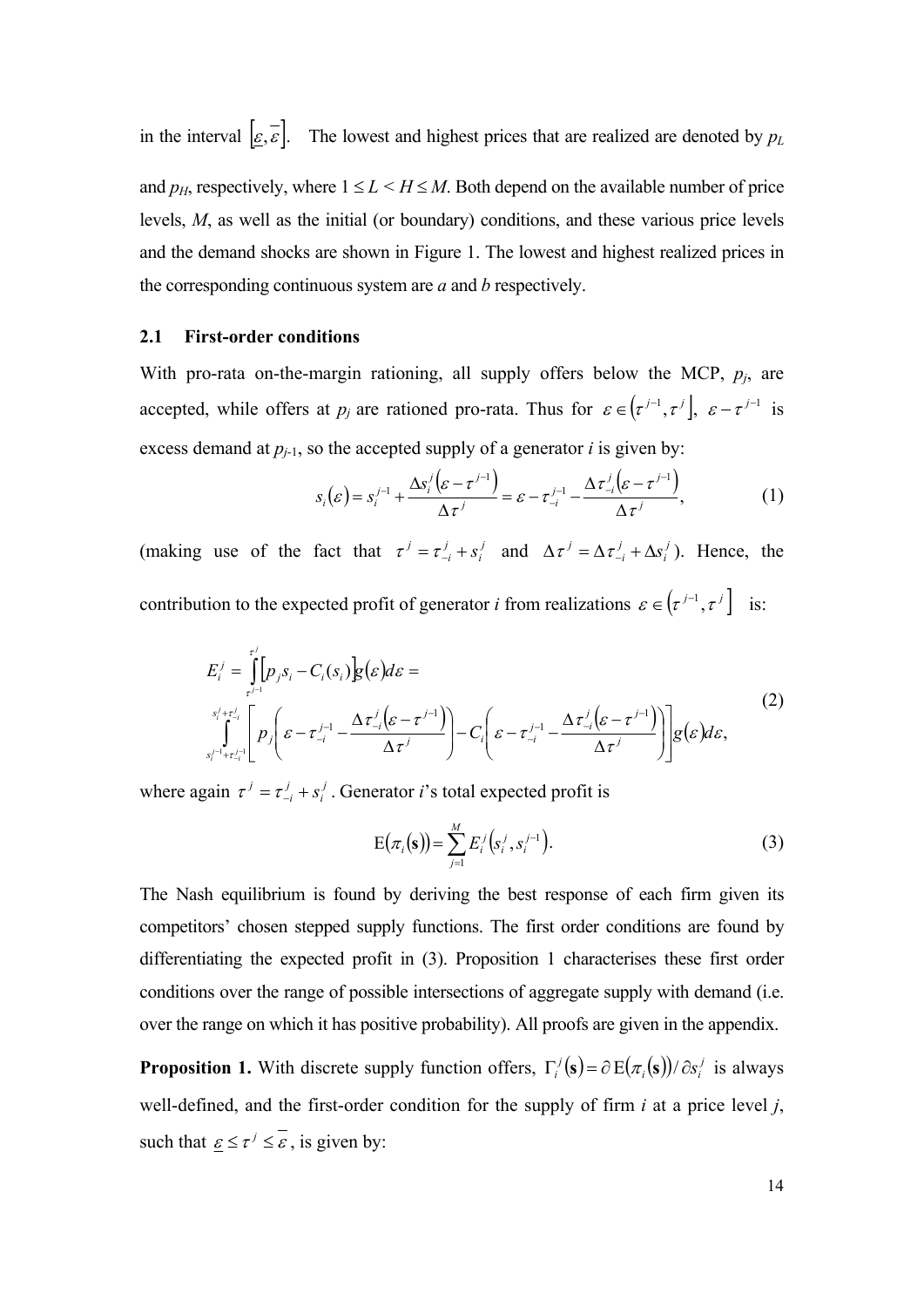<span id="page-15-0"></span>
$$
0 = \Gamma_i^j(\mathbf{s}) = \frac{\partial E(\pi_i(\mathbf{s}))}{\partial s_i^j} = -\Delta ps_i^j g(\tau^j) + \int_{\tau^{j-1}}^{\tau^j} \left[ p_j - C_i^{\prime}(s_i(\varepsilon)) \right] \left( \frac{\Delta \tau_{-i}^j(\varepsilon - \tau^{j-1})}{(\Delta \tau^j)^2} \right) g(\varepsilon) d\varepsilon + \int_{\tau^{j}}^{\tau^{j+1}} \left[ p_{j+1} - C_i^{\prime}(s_i(\varepsilon)) \right] \Delta \tau_{-i}^{j+1} \left( \frac{\Delta \tau^{j+1} - (\varepsilon - \tau^j)}{(\Delta \tau^{j+1})^2} \right) g(\varepsilon) d\varepsilon,
$$
\n(4)

where  $s_i(\varepsilon)$  is given by (1) if  $\varepsilon \in [\tau^{j-1}, \tau^j]$ .

The first point to note, *pace* Dasgupta and Maskin's (1986) result for games with discontinuous profits, is that expected profits  $E(\pi<sub>i</sub>(s))$  are differentiable. Thus expected profit is continuous in the strategy variables, and convergence should be less problematic. The first-order condition can be intuitively interpreted as follows. When calculating  $\Gamma_i^j$  (s) =  $\partial E(\pi_i(s))/\partial s_i^j$ , supply is increased at  $p_j$ , while holding the supply at all other price levels constant. This implies that the offer price of one (infinitesimally small) unit of power is decreased from  $p_{j+1}$  to  $p_j$ . This decreases the MCP for the event when the unit is price-setting, i.e. when  $\varepsilon = \tau^j$ . This event brings a negative contribution to the expected profit, which corresponds to the first term in the first-order condition. On the other hand, because of the rationing mechanism, decreasing the price of one unit (weakly) increases the supply for demand outcomes  $\varepsilon \in (\tau^{j-1}, \tau^{j+1})$ . This brings a positive contribution to the expected profit, which corresponds to the two integrals in the first-order condition. The first integral represents  $\varepsilon \in (\tau^{j-1}, \tau^j |$  when the MCP is  $p_j$ , and the other integral represents  $\Gamma_i^{\,j}(\mathbf{s}) = \partial \operatorname{E}(\pi_i(\mathbf{s})) / \partial s$ 

$$
\varepsilon \in \left(\tau^{j}, \tau^{j+1}\right]
$$
 when the MCP is  $p_{j+1}$ .

<span id="page-15-1"></span> The first-order condition in Proposition [1](#page-14-1) is not directly applicable to parts of the offer curve that are always or never accepted in equilibrium. The appendix shows that, because of pro-rata rationing, a producer's profit is maximized if offers that are never accepted are offered with a perfectly elastic supply (until the capacity constraint binds) at  $p<sub>H</sub>$ , so that  $s_i^H = s_i$ , and offers that are always accepted are offered below  $p_L$ . In particular, we assume that

$$
s_i^j = s_i^{L-1} \text{ if } j < L,\tag{5}
$$

15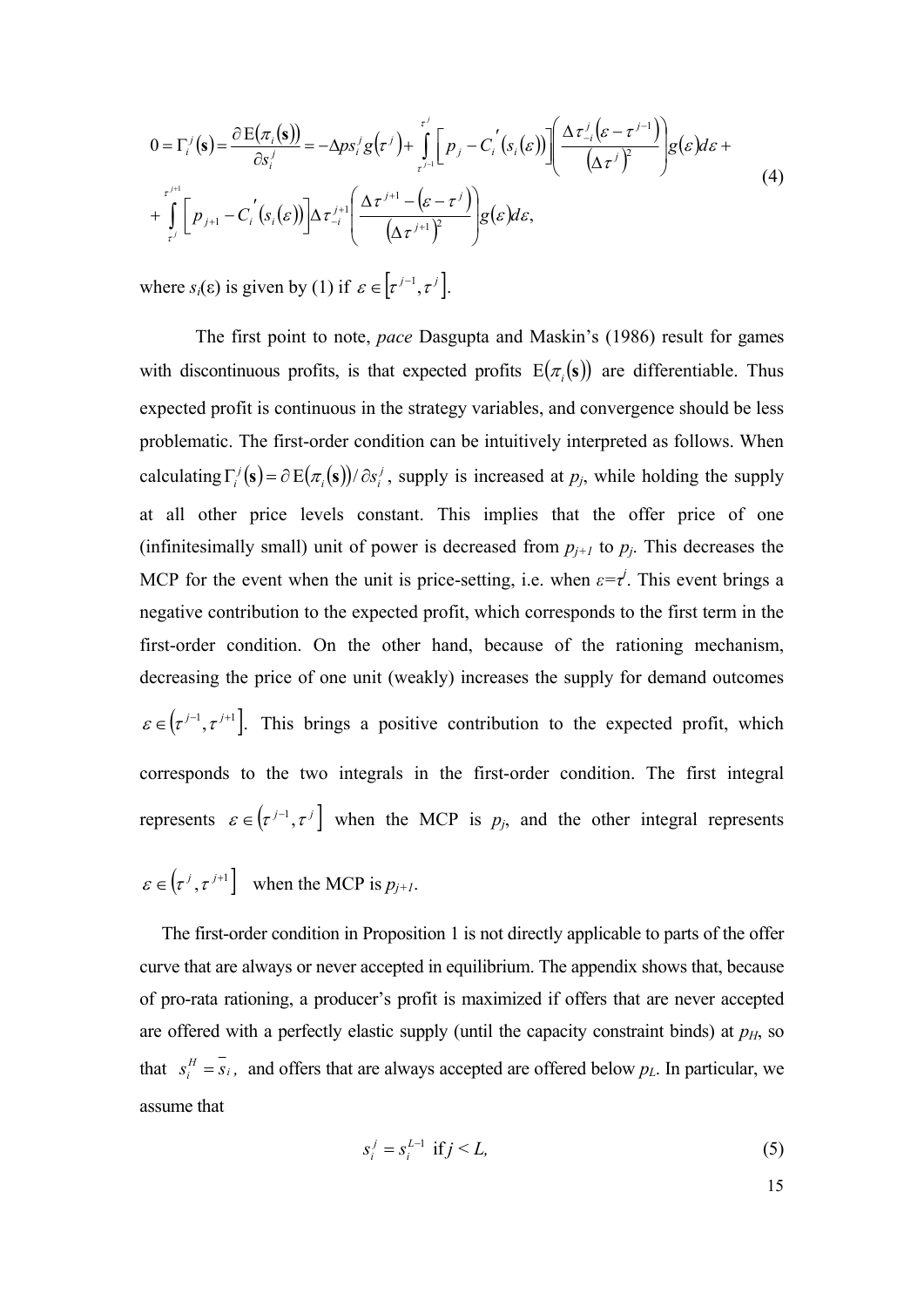because this offer curve discourages NE deviations that undercut the price level *pL.* 

In summary, equilibrium supply is constant for  $p \le p_L$ , satisfies [\(4](#page-15-0)) for  $p \in [p_L, p_H]$ and jumps to  $\overline{s_i}$  at  $p_f$ . Definition 1 gives the notation for a set of solutions, meaning a list of simultaneous solutions, one for each player *i* and price level *pj*.

Note that the difference equation in [\(4](#page-15-0)) is of the second-order. Thus solutions, should they exist, would be indexed by two boundary conditions that could appear in a variety of forms, e.g., initial and final (boundary) values or, as we shall do, two boundary values at the upper end of the interval. As argued above, one of the boundary conditions is pinned down by the capacity constraint  $s_i^H = s_i$ . This leaves each firm with one remaining free parameter,  $s_i^{H-1}$ , that will be tied down with a second boundary condition,  $s_i^{H-1} = k_i$ , for some constant  $k_i$ . This latter condition corresponds to the single boundary condition needed for the continuous case, presented shortly.  $s_i^{H-1} = \hat{k}_i$ , for some constant  $\hat{k}_i$ 

**Definition 1.** *By*  $\left\{\hat{s}_i\right\}_{i=1}^{j=H}$ *i*  $j = H$  $j=L$  $\left(\widehat{S}_{i}^{j}\right)_{j=L}^{j=H}\sum_{i=1}^{N}$  $\left(\widehat{\mathbf{S}}_{i}^{j}\right)_{j=L}^{j=H}\sum_{i=1}^{N}$  or  $\left\{\widehat{\mathbf{S}}_{i}^{j}\right\}_{L,1}^{H,N}$  $(\widehat{s}_i^{\ j})_{L,1}^{H,N}$  we denote a set of discrete solutions to the *system of difference equations ([4](#page-15-0)) given two boundary conditions*  $\widehat{s}_{i}^{H} = \overline{s}_{i}$  *and*  $\widehat{s}_{i}^{H-1} = \hat{k}_{i}$ for some constant  $\hat{k}_i$ . We say this set is a segment of a discrete SFE if the set of strategies  $\left\{S_i^j\right\}_{j,i=1}^{H,N}$  formed by taking  $\hat{s}_{i}^{H-1} = \hat{k}$  $\left\{ s_i^j \right\}_{j,i=1}^{H,N}$ *L i*  $s_i^j = \hat{s}_i^L$  *if j*  $\leq L$  *and*  $s_i^j = \hat{s}_i^j$  $s_i^j = \hat{s}_i^j$  if  $L \leq j \leq H$  is an SFE for *the discrete game.*

Section 3 studies convergence of equilibria of the discrete system to equilibria of the continuous system. The system of first-order conditions in the continuous case is given by Klemperer and Meyer (1989):

$$
-s_i(p) + \left[p - C_i'(s_i(p))\right] \left(s_{-i}'(p) - d'(p)\right) = 0.
$$
 (6)

<span id="page-16-1"></span>This system has one degree of freedom, and hence an infinite number of potential solutions. As shown by Baldick and Hogan (2001), the system of differential equations can be written in the standard form of an ordinary differential equation (ODE):

$$
s_i'(p) = \frac{d'(p)}{N-1} - \frac{s_i(p)}{p - C_i'(s_i(p))} + \frac{1}{N-1} \sum_k \frac{s_k(p)}{p - C_i'(s_k(p))}.
$$
 (7)

<span id="page-16-0"></span>We can therefore index the continuum of continuous SFE by a boundary condition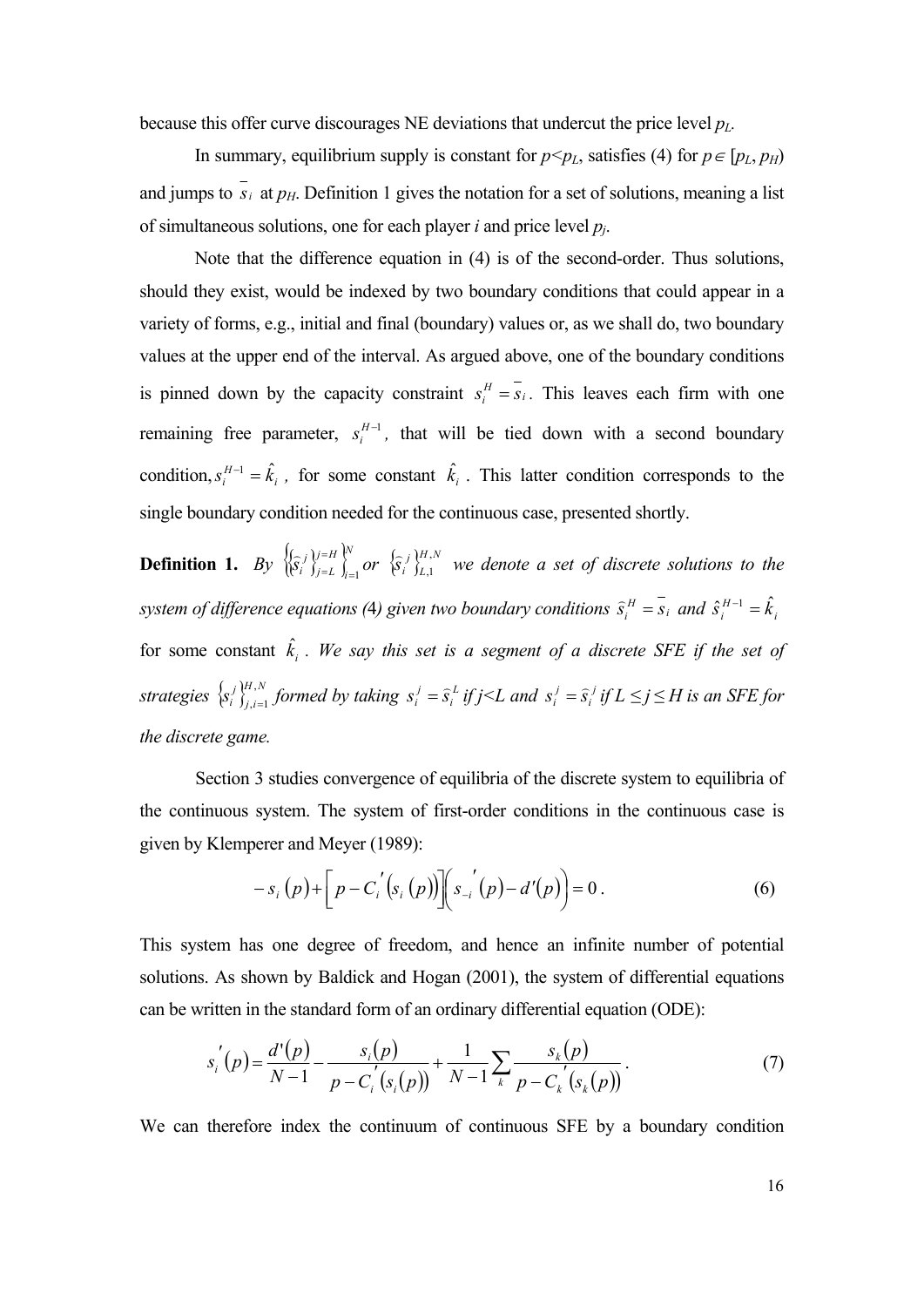*k*<sub>*i*</sub> =  $\lim_{\Delta p \to 0} \hat{k}_i$ , where we note that  $\hat{k}_i$  depends on  $\Delta p$  or, equivalently, on *M*.  $s_i(b) = k_i$ . In Section 3, we will link the discrete and continuous boundary conditions by

The assumed shape of the offer curves in the never-price-setting region is the same as for the discrete system; bids that are always accepted are perfectly inelastic and bids that are never accepted are perfectly elastic. This shape also discourages competitors from deviating from a potential NE, and is accordingly most supportive of an NE:

$$
s_i(p) = s_i(a) \text{ if } p < a \text{ and } s_i(p) = \overline{s_i} \text{ if } p > b. \tag{8}
$$

<span id="page-17-0"></span>The next definition provides the notation for solutions to the continuous system.

**Definition 2.** *By*  $\{\hat{s}_i(p)\}_{i=1}^N$  *we denote a set of continuous solutions to the system of the differential equations* ([7\)](#page-16-0) *on the interval* [*a,b*]*.* We say  $\{\widehat{s}_i(p)\}_{i=1}^N$  is a segment of a *continuous SFE if the set of strategies*  $\{s_i(p)\}_{i=1}^N$  *formed by taking*  $s_i(p) = \hat{s}_i(a)$  *if*  $p < a$ ,  $s_i(p) = \widehat{s}_i(p)$  if  $p \in [a,b]$ , and  $s_i(b+) = s_i$  is an SFE.

#### **2.2 Sufficient conditions**

Here we show that a *non-decreasing* solution of either the discrete or continuous stationary conditions, presented above, must be an SFE if assumptions 1a and 2 (discrete case) or 1b (continuous case) below are satisfied. That is, the non-decreasing condition acts rather like a second-order condition in ensuring sufficiency. These results are of independent interest. For example, Proposition **[3](#page-19-0)**, on the sufficiency in the continuous case, extends the symmetric case presented in claim 7 and the text following in Klemperer and Meyer (1989).

**Assumption 1a.** A binding price cap, i.e. *H=M,* or sufficiently large production capacities, ensures that there is no producer in the discrete system that can increase its profit by decreasing its supply at  $p<sub>H</sub>$ . If there are unilateral deviations such that the price is higher than  $p_H$  with a positive probability, then the profit of the deviating firm decreases by an amount bounded away from zero.

The assumption is always satisfied for non-pivotal firms. In this case, no producer can unilaterally deviate and push the price above  $p<sub>H</sub>$ , as competitors offer all of their capacity at the price  $p<sub>H</sub>$ . Pivotal producers would be able to deviate and push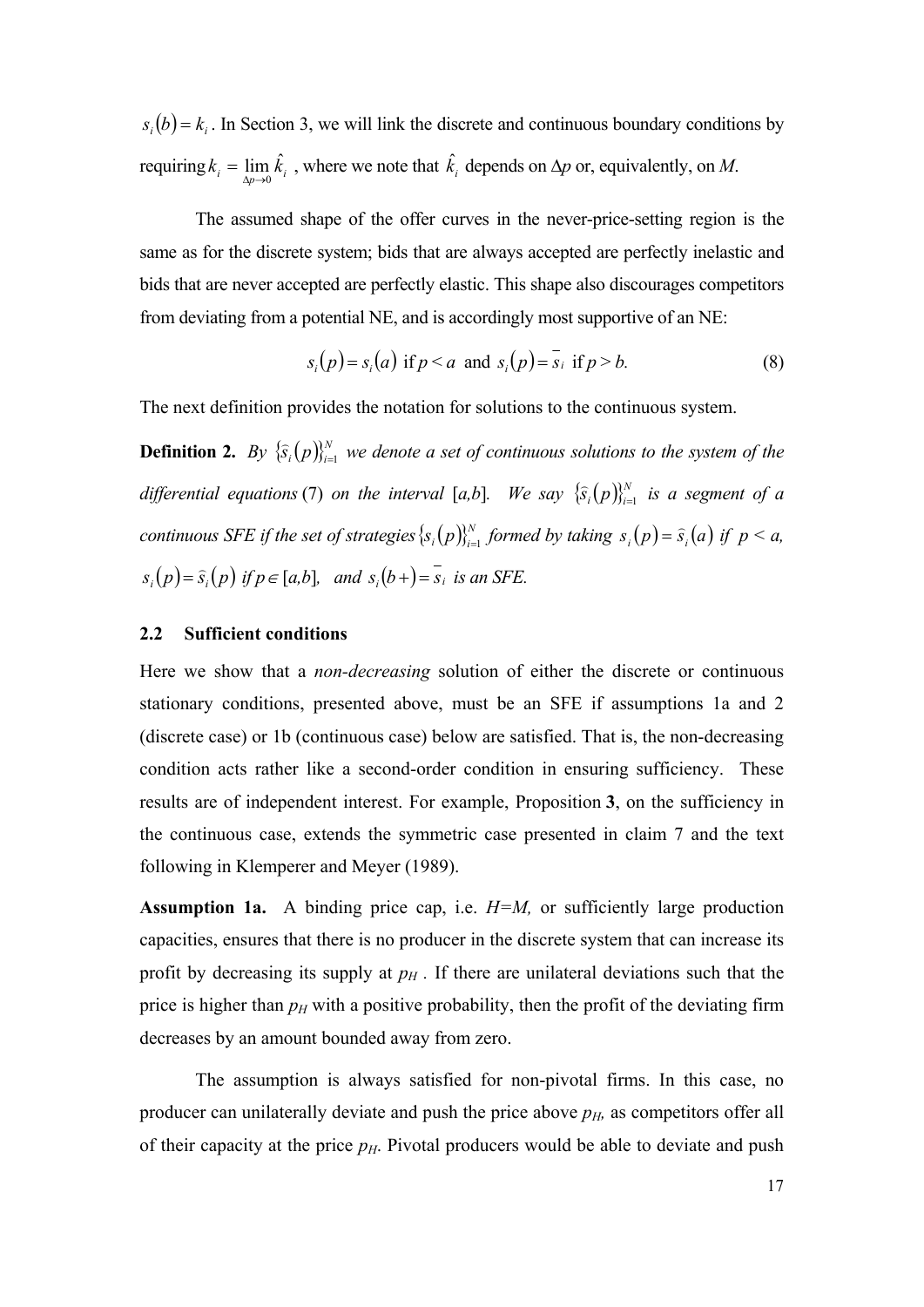the price above  $p_H$  if  $H \leq M$ . Still Assumption 1a is satisfied if such deviations are strictly non-profitable, i.e.  $p<sub>H</sub>$  is sufficiently high or the firm is not sufficiently pivotal. If *H=M*, i.e. the price cap binds, then there is no limit on how pivotal the firms are allowed to be, assumption 1a is satisfied anyway. See Genc and Reynolds (2004) for a more detailed analysis of pivotal producers' impact on the range of supply function equilibria. For technical reasons assumption 1a rules out borderline cases where there are withholding deviations that do not change pivotal producer's profits. Given that the continuous and discrete solutions converge, we can use this technical condition to ensure that assumption 1a is satisfied if and only if assumption 1b (below) is satisfied, which is useful when we, in Section 3, verify convergence of the discrete and continuous equilibria, i.e. that global second-order conditions in the two systems have the same signs.

**Assumption 1b.** A binding price cap or sufficiently large production capacities ensures that there is no producer in the continuous system that can increase its profit by decreasing its supply at *b.* If there are unilateral deviations such that the price is higher than *b* with a positive probability, then the profit of the deviating firm decreases by an amount bounded away from zero.

Generally  $\tau^H > \epsilon$ , so the first step of the stepped supply curve – as we move "backwards" from  $\overline{\varepsilon}$  toward  $\underline{\varepsilon}$  – is special. Typically the solution of the discrete system of equations would converge to a set of curves with significantly different slopes at  $p^{H-1}$ and  $p^{H-2}$ . To avoid this potential problem we make Assumption 2, which ensures that the discrete first-order condition of the highest-price step is consistent with the first-order conditions of the other steps, i.e. the set of first-order equations at step *H-*1 converges to the set of first-order equation at step *H-*2 as ∆*p*→0*.* Details of this assumption appear in Lemma **[2](#page-35-0)** in the Appendix.

**Assumption 2.** Given  $\{\widehat{s}_i^H\}_{i=1}^N = \{\widehat{s}_i\}_{i=1}^N$ *i i N i*  $\left(\widehat{s}_{i}^{H}\right)_{i=1}^{N}=\left\{\widehat{s}_{i}\right\}_{i=1}^{N},\ \left\{\widehat{s}_{i}^{H-1}\right\}_{i=1}^{N}=\left\{\widehat{k}_{i}\right\}_{i=1}^{N}$ *i i N i*  $(\hat{s}_{i}^{H-1})_{i=1}^{N} = \{ \hat{k}_{i} \}_{i=1}^{N}$  and  $\{ k_{i} \}_{i=1}^{N}$ , the discrete boundary values  $\{\hat{k}_i\}_{i=1}^N$  converges to their limit  $\{k_i\}_{i=1}^N$  in such a way that  $\left\{\Gamma_i^{H-1}(\mathbf{s})\right\}_{i=1}^N \rightarrow \left\{\Gamma_i^{H-2}(\mathbf{s})\right\}_{i=1}^N$  as  $\Delta p \rightarrow 0$ . *H i*  $\left(\frac{3}{2}\right)$   $\left(\frac{1}{2}i\right)$   $\left(\frac{4}{2}i\right)$   $\left(\frac{3}{2}\right)$   $\left(\frac{1}{2}i\right)$ 1  $\left[\Gamma_i^{H-1}(\mathbf{s})\right]_{i=1}^N \to \left\{\Gamma_i^{H-2}(\mathbf{s})\right\}_{i=1}^N$  $\sum_{i}$ <sup>*H*-2</sup>**(s**) $\sum_{i}$ 

The set of limits  $\{k_i\}_{i=1}^N$  may also serve as boundary conditions for a set of continuous solutions, as assumed in Section 3, but this is not necessary. Appendix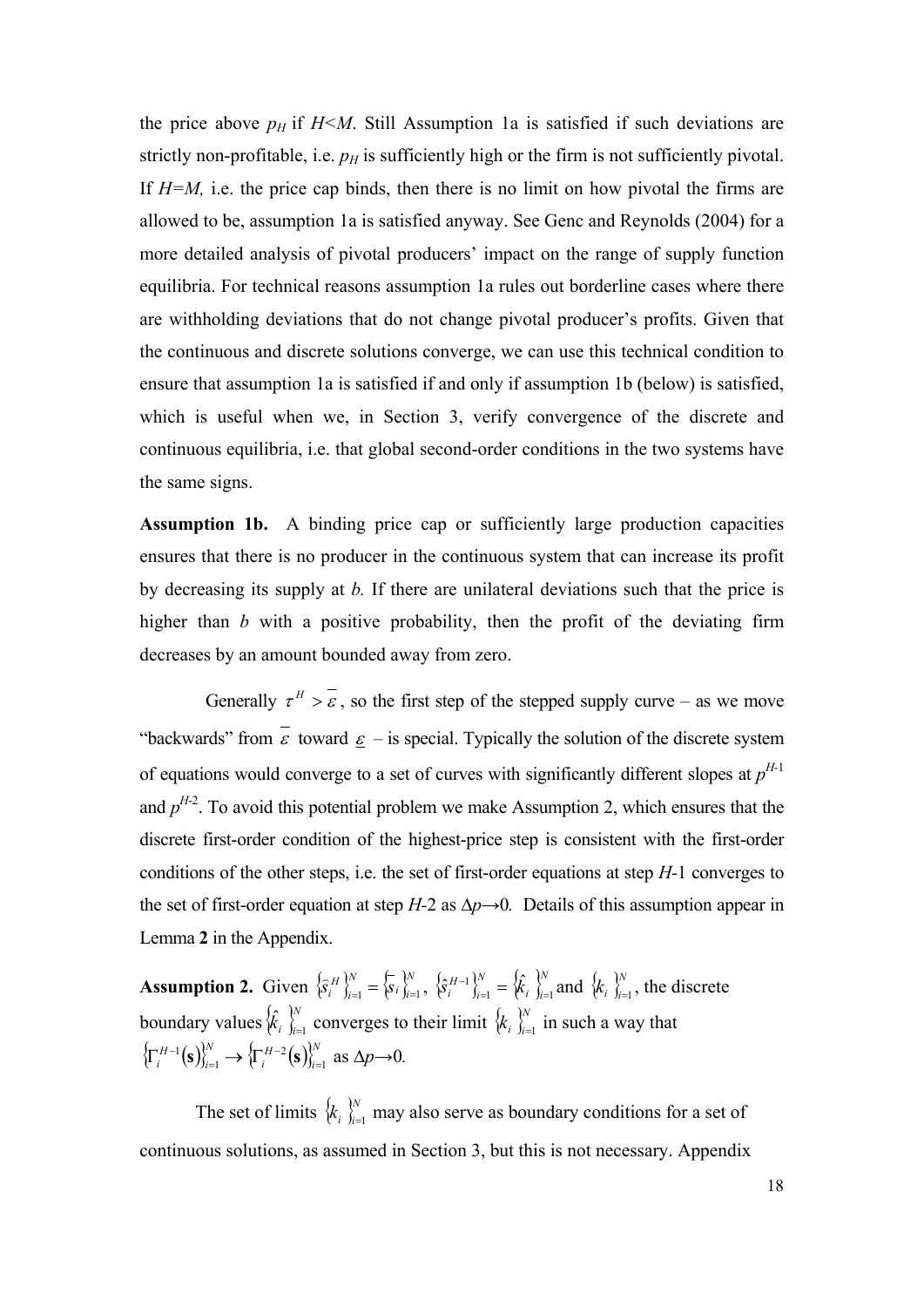Lemma [2](#page-35-0) shows that there is always at least one set of  $\left\{\widehat{s}_{i}^{H-1}\right\}_{i=1}^{N}$ *i*  $\hat{s}_{i}^{H-1} \}_{i=1}^{N}$  $\left(\widehat{s}_{i}^{H-1}\right)_{i=1}^{N}$  for which Assumption 2 is satisfied.

Proposition **[2](#page-19-1)** says that solutions of the first-order difference equations that are non-decreasing everywhere in the region of possible demand realizations are essentially discrete SFE. This result relies on the assumption that  $\Delta d^j \geq \Delta d^{j+1}$ , i.e. concave demand.

<span id="page-19-1"></span>**Proposition 2** *Consider a set*  $\{\widehat{s}_i^j\}_{L,1}^{H,N}$  $\left(\widehat{s}_{i}\right)_{L,1}^{H,N}$  of solutions to the discrete first-order *conditions* [\(4](#page-15-0)) *under the usual boundary conditions*  $\hat{s_i}^H = \overline{s_i}$  *and*  $s_i^{H-1} = \hat{k_i}$ . *Suppose Assumption 1a and Assumption 2 hold. Suppose further that*  $0 \le s_i^j - s_i^{j-1} \le W \Delta p$ (where *W* is some positive constant) for  $j = L, ..., H-1$ , and each  $i=1, ..., N$ , *independent of M. If the discrete strategy*  $\{\widehat{s}_i\}_{i=1}^H$  $s_i^{H-1} = \hat{k}$ *L*  $\left(\widehat{s}_i^{\;j}\right)^H_L$  is non-decreasing for each generator i *then, for sufficiently large M,*  $\left\{\widehat{s}_{i}\right\}_{L,1}^{H,N}$  $\left(\widehat{s}_{i}\right)_{L,1}^{H,N}$  is a segment of a discrete SFE.

The analogous sufficiency result for continuous SFE with concave demand is given by

<span id="page-19-0"></span>**Proposition 3.** Let Assumption 1b hold. If each  $\hat{s}_i(p)$  is non-decreasing on [a,b] then  $\{\widehat{s}_{i}(p)\}_{i=1}^{N}$  *is a segment of a continuous SFE.* 

## **3. CONVERGENCE OF DISCRETE AND CONTINUOUS SFE**

This section states (and the appendix proves) the central result of the paper: that for a market for which a continuous SFE exists, a discrete SFE also exists and converges to the continuous SFE as  $\Delta p \rightarrow 0$ . The steps in the convergence proof are related to the steps in the proof of Dahlquist's equivalence theorem<sup>[7](#page-19-2)</sup> for discrete approximations of ODEs (LeVeque, 2007). Up to this point, the convergence proof is about first-order optimality, or stationary, conditions posed as ODEs. We then depart from the theory of ODEs in order to prove convergence of the equilibria themselves. Fortunately this turns out to follow relatively easily from convergence of the first-order solutions: if assumption 1b is satisfied and if demand is concave, then it can be shown that monotonically increasing

<u>.</u>

<span id="page-19-2"></span><sup>&</sup>lt;sup>7</sup> The more general Lax-Richtmyer equivalence theorem applies to partial differential equations.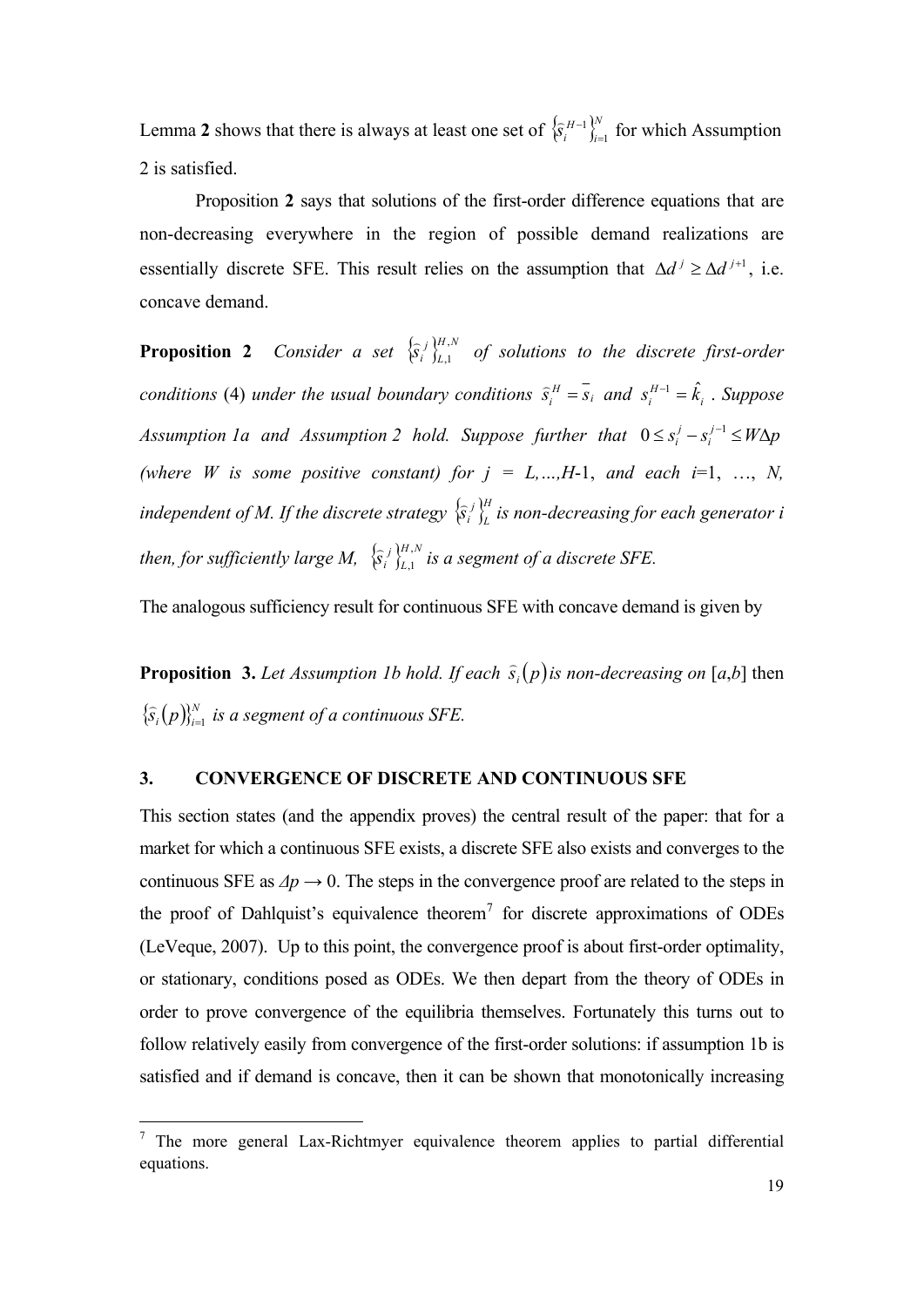solutions to the continuous first-order conditions yield monotonicity of the discrete firstorder solutions, giving discrete SFE as described in Proposition **[2](#page-19-1)**.

In order to avoid singularities in (5) when we later apply approximation theory for ODEs, we make:

**Assumption 3.** *Initial values*  $\{\hat{s}_i(b)\}_{i=1}^N$  *and the support of the demand shocks*  $\left[\mathbf{\varepsilon}, \mathbf{\varepsilon}\right]$  *are* such that the set of solutions  $\{\widehat{s}_i(p)\}_{i=1}^N$  of ([4\)](#page-15-0) exists, are bounded, increasing and *differentiable on the interval* [*a*,*b*]. We also assume that the mark-up  $p - C_i^{'}(\widehat{s}_i(p))$  is positive for each i and each  $p\in [a,b]$ .  $^8$  $^8$ 

We present our main result and then lay out the proof strategy; technicalities are relegated to the appendix. Our task is to relate continuous solutions to solutions of the discrete system [\(4\)](#page-15-0). Recall also that  $p<sub>L</sub>$  and  $p<sub>H</sub>$  are the lowest and highest realized prices, and that the indices *L* and *H* vary with *M* (and the boundary conditions).

**Theorem 1.** *Let Assumptions* 1*b and* 3 *hold, then:* 

<u>.</u>

- *a*)  $\{\widehat{s}_i(p)\}_{i=1}^N$  *is a segment of a continuous SFE.*
- *b*) *In addition, suppose as*  $M \rightarrow \infty$  *that*  $p_L \rightarrow a$ *,*  $p_H \rightarrow b$ *, and Assumption 2 holds. Then there exists a set of solutions*  $\{\widehat{s}_i^j\}_{L,1}^{H,N}$  $\left(\widehat{s}_{i}^{j}\right)_{L,1}^{H,N}$  of the difference equations [\(4](#page-15-0)), *under the usual boundary conditions*  $\hat{s}_i^H = \overline{s_i}$  *and*  $s_i^{H-1} = \hat{k}_i$ , *that is a* segment of a discrete SFE and converges to  $\{\widehat{s}_i(p)\}_{i=1}^N$  in the interval  $[a,b]$  as  $M \rightarrow \infty$ .

The meaning of convergence in this result is that if *j* is chosen to depend on *M* such that  $p_j \to p \in [a, b]$  as  $M \to \infty$ , then  $\hat{s}_i^j \to \hat{s}_i(p)$  $\widehat{s}_i^j \to \widehat{s}_i(p)$  as  $M \to \infty$  for each *i*.

One implication of Theorem 1 is that with a sufficient number of steps, existence of discrete SFE is ensured if a corresponding continuous SFE exists. As an example, Klemperer and Meyer (1989) establish the existence of continuous SF equilibria if firms are symmetric,  $\varepsilon$  has strictly positive density everywhere on its

<span id="page-20-0"></span><sup>20</sup> 8 This is a non-restrictive constraint, because profit-maximizing producers with a nonnegative output would never bid below their marginal cost, and solutions with prices below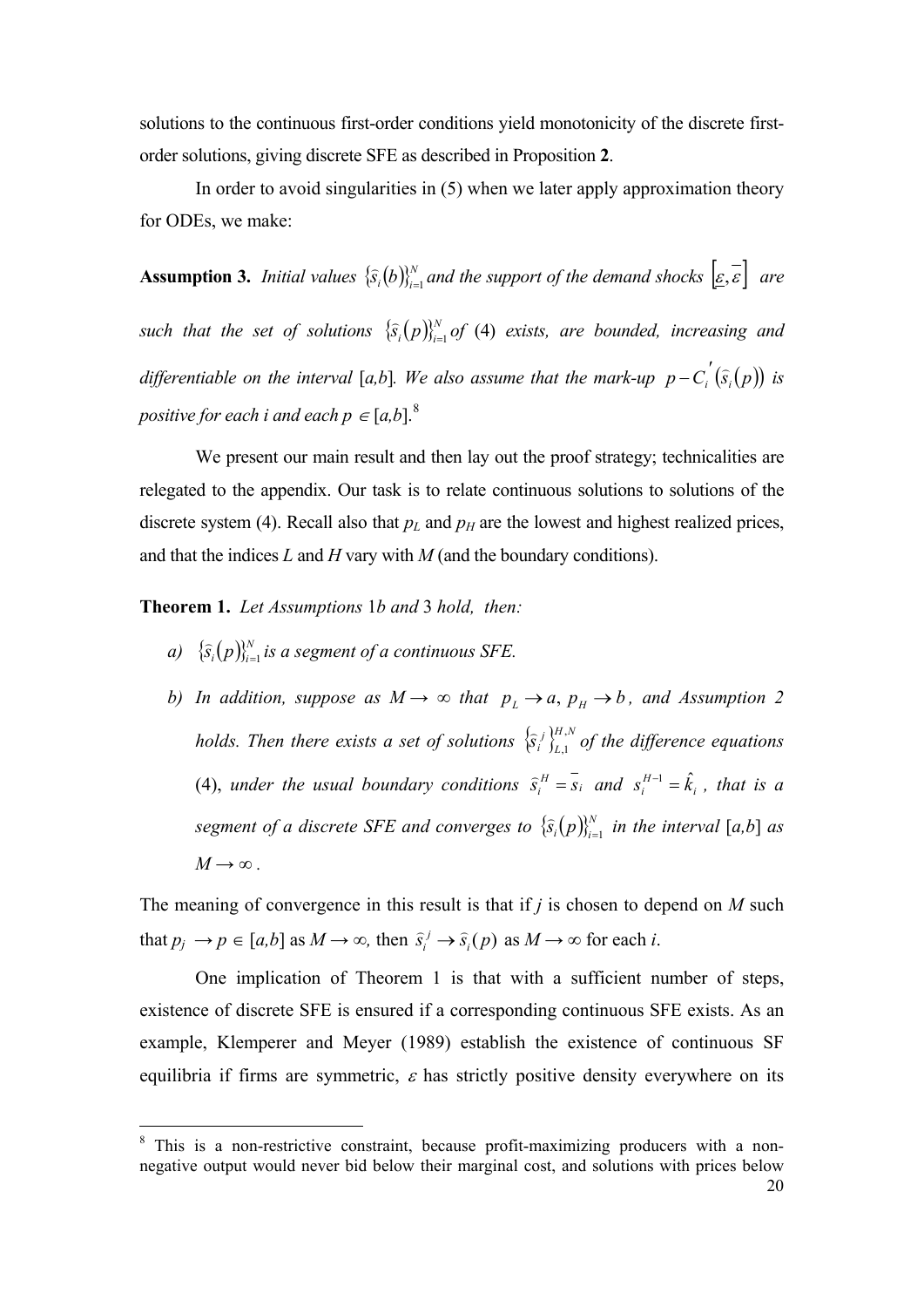support  $\left[\frac{\varepsilon}{\varepsilon}, \overline{\varepsilon}\right]$ , the cost function is C<sub>2</sub> and convex, and the demand function  $D(p, \varepsilon)$  is

C2, concave and with a negative first derivative.

 Before outlining the proof of Theorem 1, we mention two departures of this result from the literature. The first is a technical point, namely it is not standard to approximate ODEs by systems that are both non-linear and implicit (since solving an approximating system then requires an iterative procedure at each step of the integration). Nevertheless our convergence proof has to deal with systems of difference equations in Proposition 1 that are implicit and non-linear; we extend the framework of Leveque (2007) for this purpose. Second, and more important, in the study of SFEs there is little if any work that relates *ex ante* discrete games to their continuous counterparts by convergence analysis. Recall how Anderson and Hu (2008) discretise a continuous SFE system in order to get a numerically convenient discrete system with straightforward convergence to the continuous solution. This is a (valuable) numerical scheme for approximating continuous SFE. By contrast, we start with a class of self-contained discrete games and demonstrate both existence and convergence of SFE for the discrete system to those of the continuous system. This is a hitherto missing bridge from continuous SFE theory to discrete SFE practice.

 The first step in proving Theorem 1 is to verify that the discrete system of stationary conditions in Proposition 1 is consistent with the stationary conditions for continuous SFE written as the ODE (5). Lemma [4](#page-43-0) of the appendix shows this to be the case by using the positive mark-up assumption to avoid a singularity in the equations at the point where mark-ups are zero.

That the discrete system is a consistent approximation of the continuous one implies the former set of equations converges to the latter as the number of price steps *M* goes to infinity. Thus as *M→∞,* the second-order difference equation in [\(4\)](#page-15-0) converges to a differential equation of the first-order, which corresponds to the Klemperer and Meyer equation. However, this does not ensure that a discrete solution will exist or, if it does, that it will converge to the continuous solution, because if the error increases at each step, it could explode when the number of steps becomes large – this describes what is called the unstable case. Hence the second step in the convergence analysis is to establish

1

the marginal cost would never constitute Nash equilibria.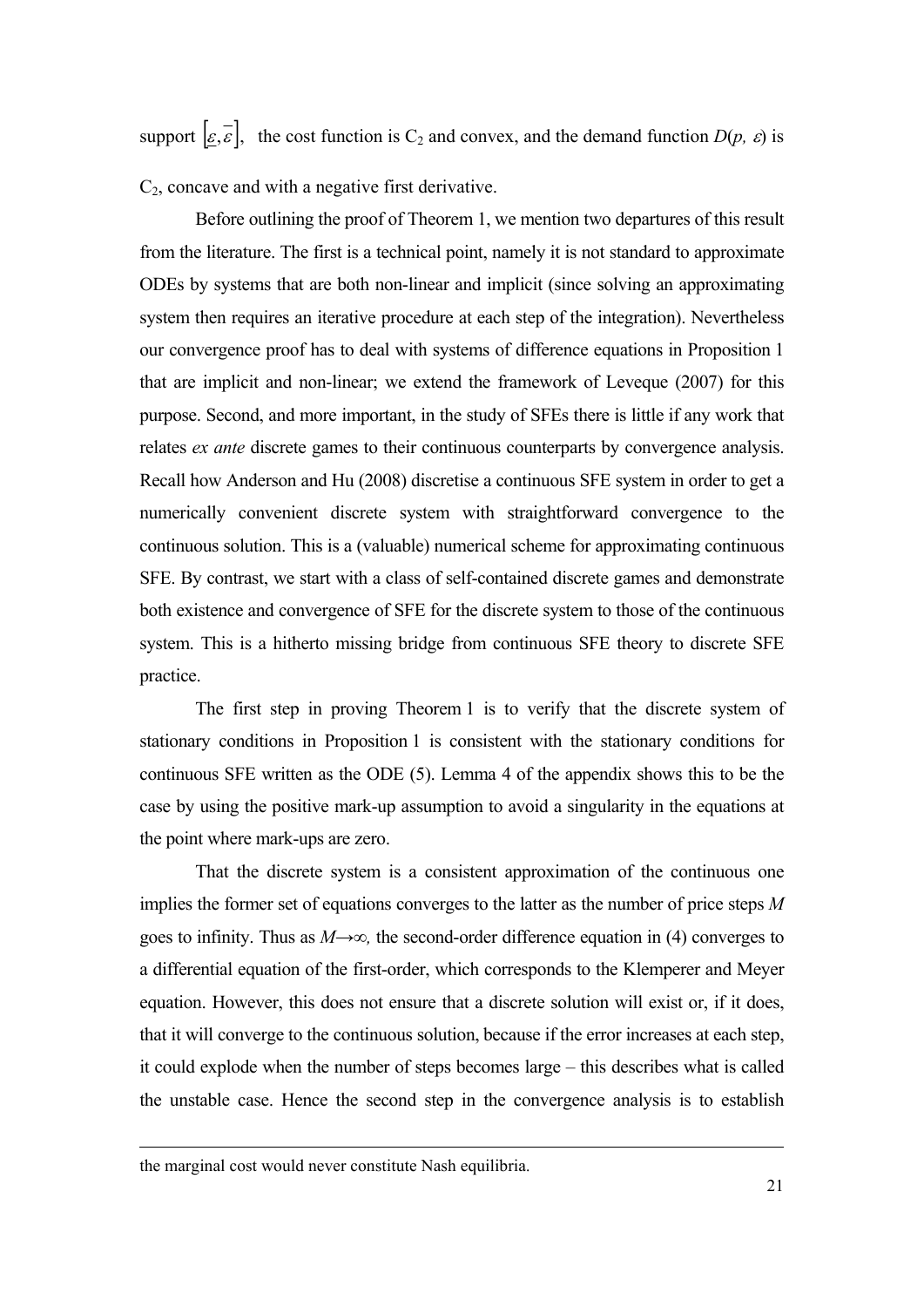$\widehat{s}_i(p)/(p - C_i^{'}(\widehat{s}_i(p)))$  is bounded, which would allow for zero mark-ups when supply is existence and stability. Proposition [4](#page-45-0) in the Appendix states that the discrete solution exists and is stable, and shows that the solution of the discrete first-order system does indeed converge to the solution of the continuous first-order system as *M→∞*. As an illustration of the discrepancy between consistency and convergence, the following can be noted: to prove consistency in our model it would have been enough to assume that zero. However, the error grows at an infinite rate when the mark-up is zero at zero supply, so the continuous and discrete solutions do not necessarily converge at this point. This is related to the instability near zero supply that has been observed when continuous SFE are calculated by means of standard numerical integration methods (Baldick and Hogan, 2002; Holmberg, 2008).

Up to this point, the proof has shown existence and convergence of solutions of the discrete stationary conditions to those of the continuous stationary conditions. The final step of the convergence proof uses the observation that a stationary solution of either the discrete or continuous system is actually a Nash equilibrium strategy if it is increasing in price: see Propositions **[2](#page-19-1)** and **[3](#page-19-0)** in Section 2. It follows from the consistency property that if there is a continuously differentiable SFE with each player's strategy having positive gradient  $\hat{s}_i'(p) > 0$  for all *p* of interest (in a closed interval), then the discrete solution, for which  $\frac{S_i}{\cdot} \rightarrow \hat{s}_i(p)$ *p*  $s_i^{j+1} - s$ *i j j i*  $\frac{j+1}{i} - S_i^j \rightarrow \widehat{S}_i'$ Δ  $-\frac{s_i^j}{j}$  →  $\hat{s}_i^{\prime}(p)$ , must also be increasing, and the proof of Theorem 1 is complete.

Note that the convergence result is valid for general cost functions, asymmetric producers and general probability distributions of the demand shock. From Proposition [1](#page-14-1) we know that the latter influences the first-order condition for a finite number of steps, but apparently this dependence disappears in the limit, as it does in the continuous case.

Appendix Proposition 5 reverses the implication of Theorem 1 to show that if a solution of discrete first-order conditions is non-decreasing and converges to a set of smooth functions (one per player) with positive mark-ups, then the limiting set of functions is a continuous SFE. That is, the family of increasing continuous SFE with positive mark-ups is asymptotically in one-to-one correspondence with the family of corresponding discrete SFE. This is in itself a useful contribution to existence results for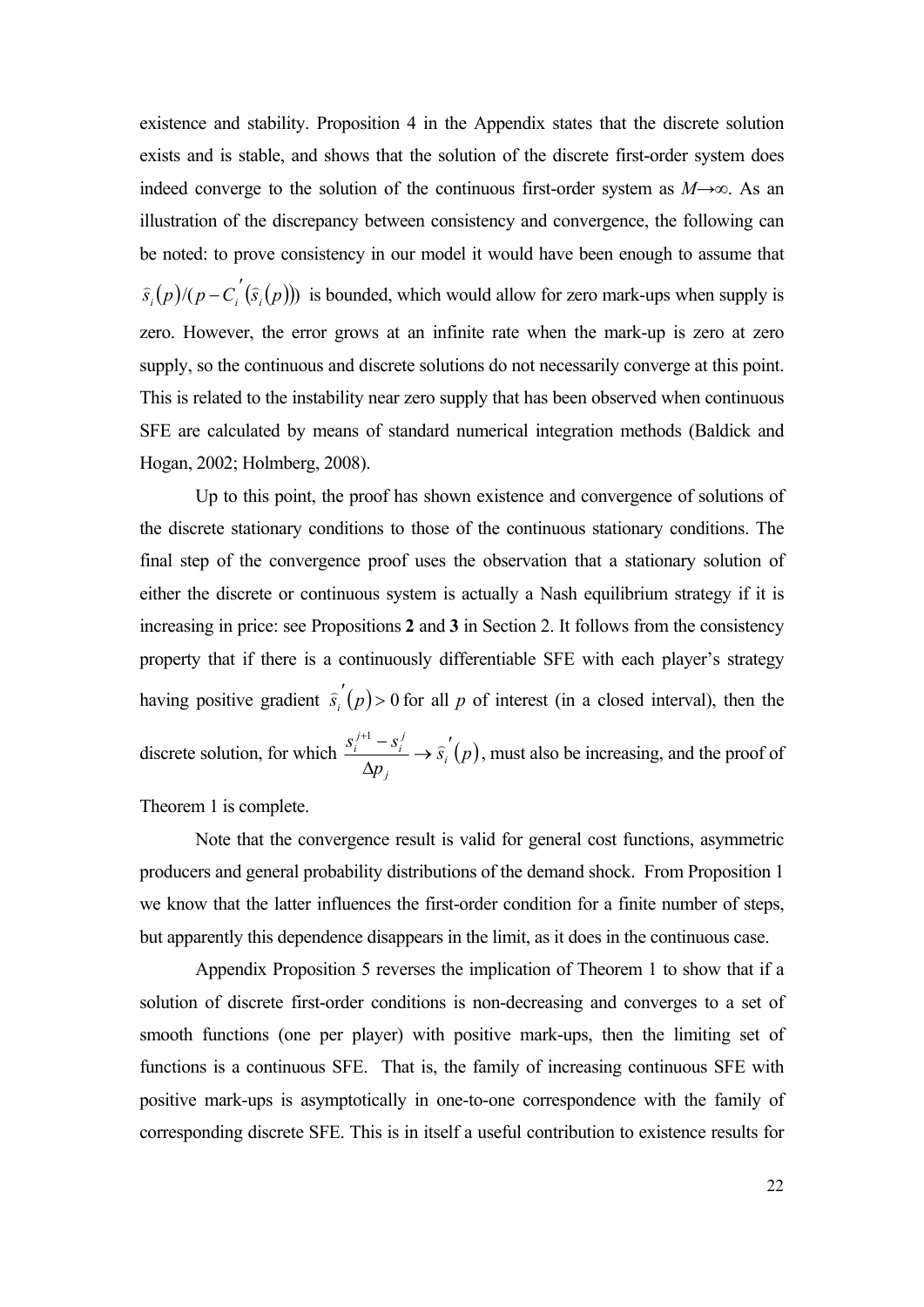continuous SFEs.

## **3.1 Example**

<u>.</u>

Consider a market with two symmetric firms that have infinite production capacity. Each producer has linear increasing marginal costs  $C_i' = s_i$ . Demand at each price level is by assumption given by  $D(p_j, \varepsilon) = \varepsilon - 0.5p_j$ . The demand shock,  $\varepsilon$ , is assumed to be uniformly distributed on the interval [1.5,3.5], i.e.  $g(\varepsilon) = 0.5$  in this range.

In the continuous case, there is a continuum of symmetric solutions to the firstorder condition in [\(6](#page-16-1)). The chosen solution depends on the end-condition. Klemperer and Meyer (1989) and Green and Newbery (1992) show that in the continuous case, the symmetric solution slopes upwards between the marginal cost curve and the Cournot schedule, while it slopes downwards (or backwards) outside this wedge. The Cournot schedule is the set of Cournot solutions that would result for all possible realizations of the demand shock, and the continuous SFE is vertical at this line (with price on the *y*axis). In the other extreme, when price equals marginal cost the solution becomes horizontal. Thus a continuous symmetric solution constitutes an SFE if and only if the solution is within the wedge for all realized prices. Fig. 2 plots the most and least competitive continuous SFE. All solutions of the differential equations (4) or (5) inbetween the most and least competitive continuous cases are also continuous SFE.[9](#page-23-0) 

For the marginal cost and demand curves assumed in this example, the discrete first-order condition in Proposition [1](#page-14-1) can be simplified to:

$$
-\Delta ps_i^j + \frac{1}{2}\left(p_j - \frac{c}{3}\left(s_i^{j-1} + 2s_i^j\right)\right)\Delta \tau_{-i}^j + \frac{1}{2}\left(p_{j+1} - \frac{c}{3}\left(2s_i^j + s_i^{j+1}\right)\right)\Delta \tau_{-i}^{j+1} = 0. \tag{9}
$$

In a symmetric duopoly equilibrium with  $\Delta d = -0.5 \Delta p$ ,  $\Delta \tau_{-i}^{j} = s_i^{j} - s_i^{j-1} + 0.5 \Delta p$ . Thus the first-order condition can be written: *j i*  $\Delta \tau_{-i}^j = s_i^j - s_i^{j-1} + 0.5\Delta$ 

$$
- \Delta ps_{i}^{j} + \frac{1}{2} \left( p_{j} - \frac{c}{3} \left( s_{i}^{j-1} + 2 s_{i}^{j} \right) \right) \left( s_{i}^{j} - s_{i}^{j-1} + 0.5 \Delta p \right) +
$$
  

$$
\frac{1}{2} \left( p_{j+1} - \frac{c}{3} \left( 2 s_{i}^{j} + s_{i}^{j+1} \right) \right) \left( s_{i}^{j+1} - s_{i}^{j} + 0.5 \Delta p \right) = 0.
$$

<span id="page-23-0"></span><sup>&</sup>lt;sup>9</sup> The dotted continuous SFs are very close to the stepped SF and for the most competitive case are essentially indistinguishable.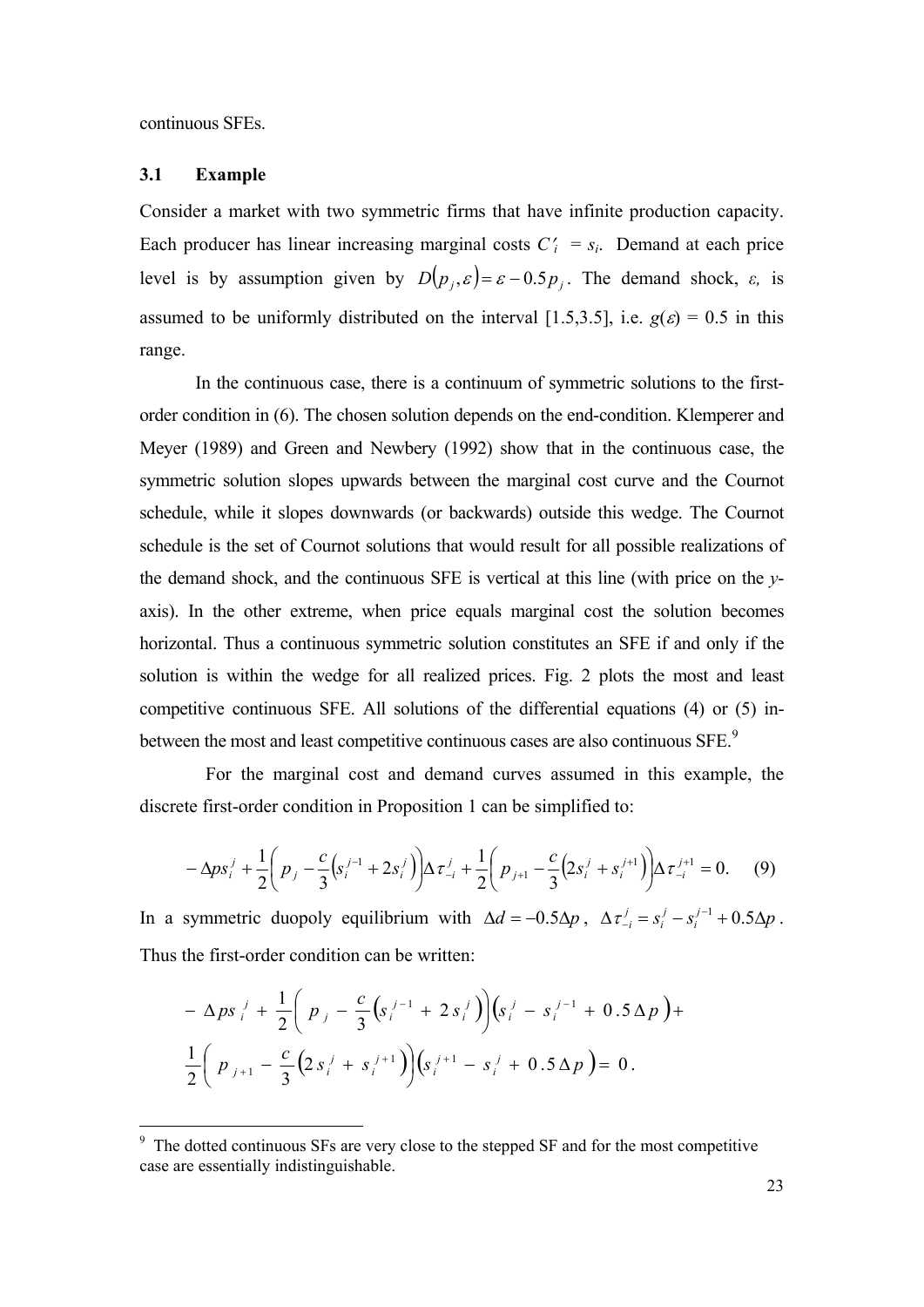In Fig. 2 the discrete solutions with the same end-conditions as the most and least competitive SFE respectively are plotted. The offers at the price level *H*-1 have been calculated using boundary conditions given in Appendix Lemma [2,](#page-35-0) so that Assumption 2 is satisfied. Thus with a sufficiently small *∆p* these solutions will be discrete SFE according to Theorem 1, and so will all discrete solutions in-between them. Our experience is that we need a much smaller tick-size in the most competitive case compared to the least competitive case in order to get a monotonic solution. We believe that it is related to that convergence is poorer when mark-ups are small due to the singularity at zero mark-ups.



**Figure 2. The most and least competitive continuous SFE (dotted) and their discrete approximations (solid). The discrete approximations have a tick-size of ∆p=0.05 (non-competive case) and ∆p=0.001 (competitive case).**

# **3.3 Conjectured convergence in actual electricity markets**

Anderson and Xu (2008) only solve for a very simple example with two firms each choosing one price in the first stage of the Australian market, noting that to solve for the mixed strategy for multiple steps would be challenging. For similar reasons von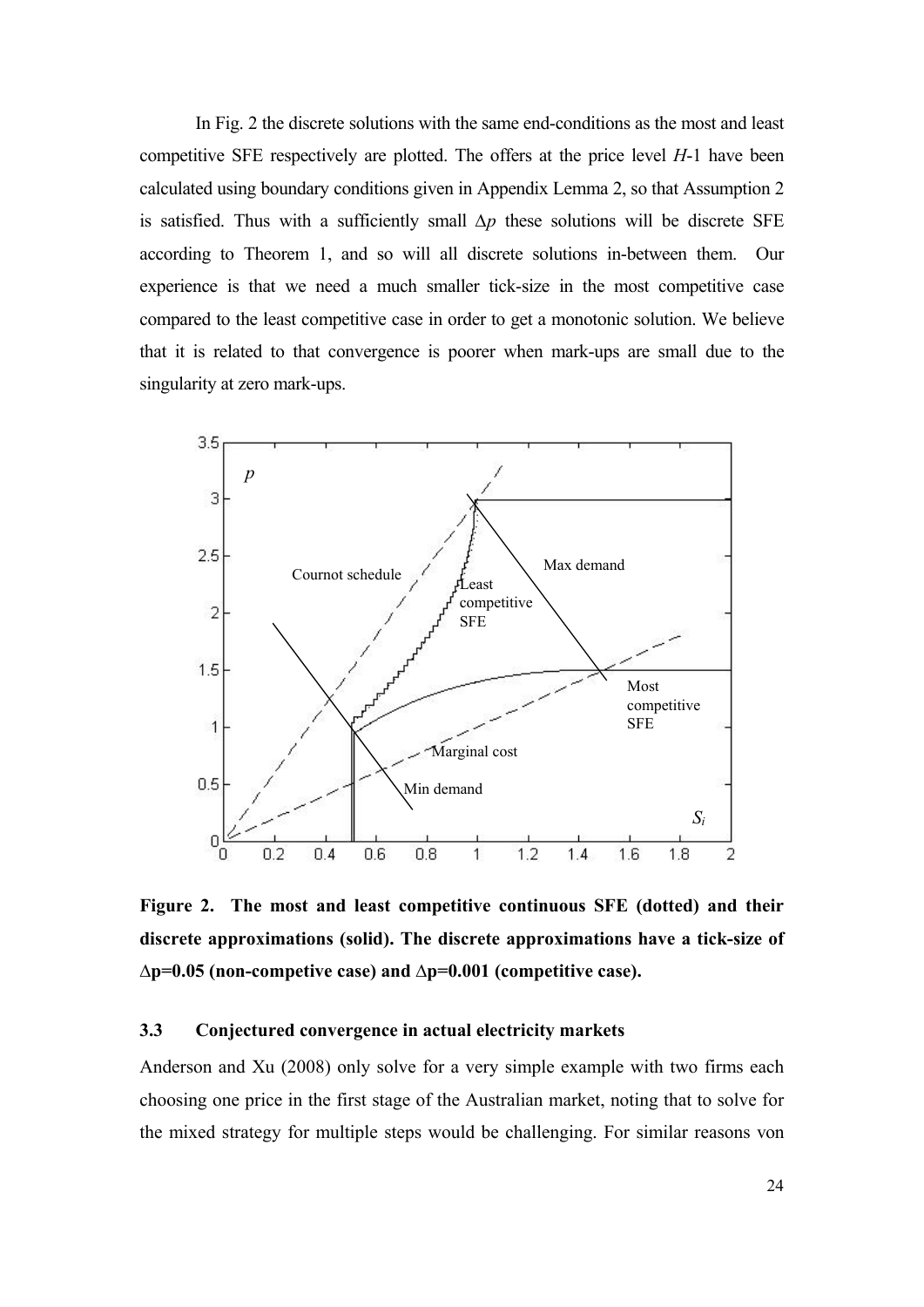der Fehr and Harbord (1993) only consider mixed equilibria in which each firm chooses one price. An interesting conjecture is that if firms can choose a large but finite number of prices from a larger set of possible prices, then the range over which each price is sampled may shrink as the number of possible price choices increases, particularly if the prices themselves must be discrete. It may then be possible to demonstrate convergence of step SFEs to the continuous SFEs even when the possible price steps are smaller than the quantity steps. If so, the price instability at any level of demand would be small, and errors in using continuous representations also small.

It follows from classical existence results that NE in finite approximations of a limit game converge to the NE in the limit game if the strategy space is finitedimensional, convex, compact and payoffs are continuous and quasi-concave (Dasgupta and Maskin, 1986; Simon, 1987). These results are not directly applicable to our case, as our limit game has an infinite-dimensional strategy space. But the general results can anyway be used to make very reasonable conjectures.. As the strategy space in the von der Fehr and Harbord model is convex and compact, it is our belief that their equilibrium fails to converge to a continuous SFE because of the payoff discontinuity; payoffs in their model can be significantly increased by slightly undercutting competitors' offers. Thus we argue that the risk of price instability would be mitigated if payoffs could be made continuous. For example, if costs are private information to some extent as in Parisio and Bosco (2003), then uncertainty about competitors' offers would make expected profits continuous. In spite of this additional uncertainty, we believe that pure-strategy equilibria in such a market can be approximated by a continuous SFE if demand uncertainty dominates uncertainty about competitor's production costs.

Further, it would be helpful if the market design did not require stepped offers. For example, Nord Pool (in the Nordic countries) and Powernext (in France) make a linear interpolation of volumes between each adjacent pair of submitted price steps. Anderson and Hu (2008) show that equilibria in such auctions converge to continuous SFE provided that the piece-wise linear offer curves are constructed to avoid the influence of kinks in residual demand. But we believe that their result is true for more general circumstances, as payoffs are continuous in such a market design, unless producers choose to make stepped offers. Continuous payoffs, because of piece-wise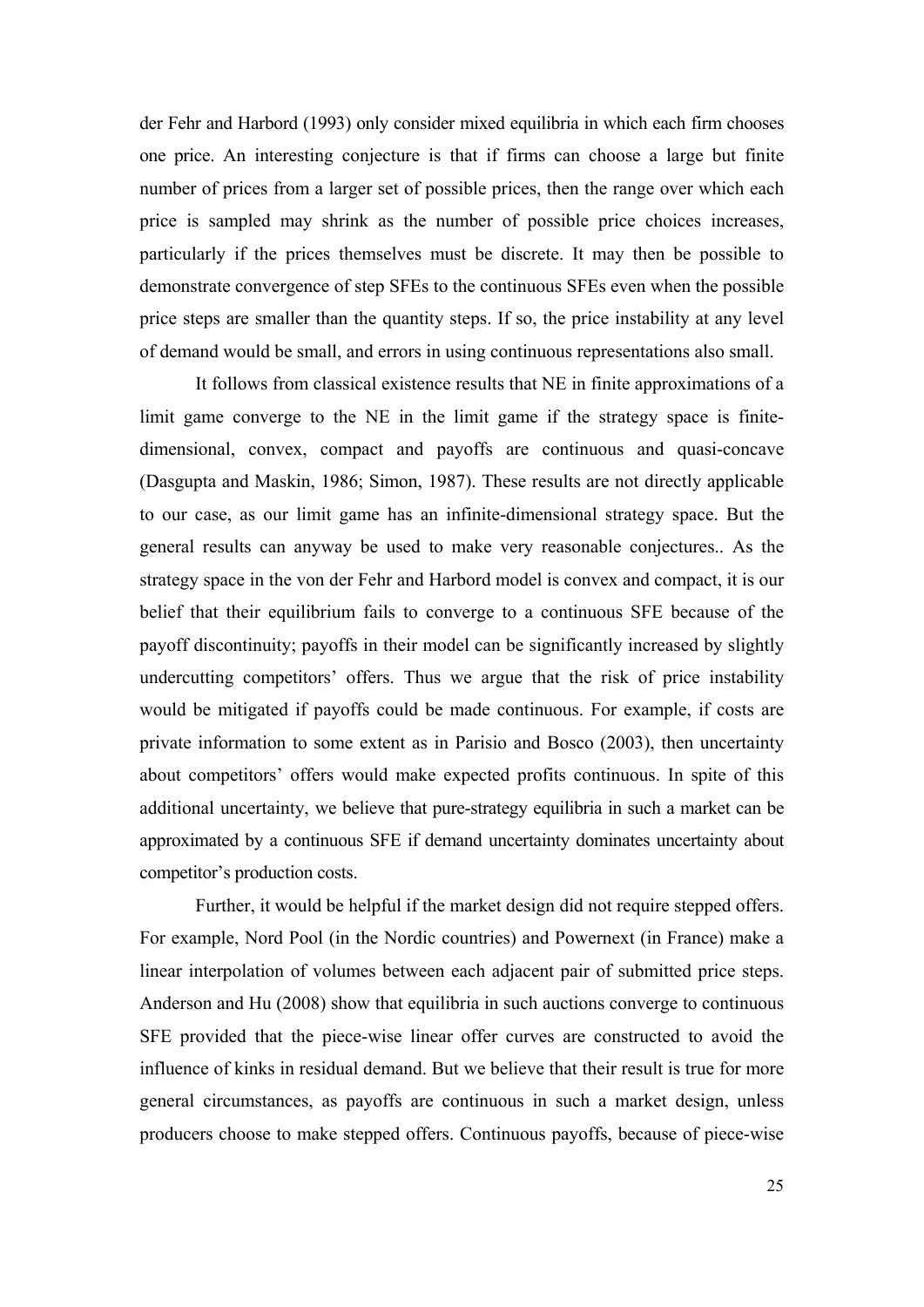linear offers or uncertainty about competitors' production costs, are helpful but only guarantee convergence to SFE in the limit. To ensure price stability in a discrete system, an SFE must exist in the limit game, the quantity multiple needs to be sufficiently small, and the allowed number of steps sufficiently large.

## **4 CONCLUSIONS**

Green and Newbery (1992), and Newbery (1998) assume that the allowed number of steps in the supply function bids of electricity auctions is so large that equilibrium bids can be approximated by continuous SFE. This is a very attractive assumption, because it implies that a pure-strategy equilibrium can be calculated analytically for simple cases and numerically for general cost functions and asymmetric producers. The pure-strategy equilibrium that has inherently stable prices also justifies empirical approaches that enable observers to deduce contract positions, marginal costs and the price-cost mark-up from observed bids, as in Wolak (2001).

von der Fehr and Harbord (1993), however, argue that as long as the number of steps is finite, then continuous SFE are not a valid representation of bidding in electricity auctions. Under the extreme assumption that prices can be chosen from a continuous distribution so that the price tick size is negligible, von der Fehr and Harbord (1993) show that uniform price electricity auctions have an inherent price instability. If demand variation is sufficiently large, so that no producer is pivotal at minimum demand and at least one firm is pivotal at maximum demand, then there are no pure strategy Nash equilibria, only mixed strategy Nash equilibria. The intuition behind the non-existence of pure strategy Nash equilibria is that producers slightly undercut each other's step bids until mark-ups are zero. Whenever producers are pivotal they have profitable deviations from such an outcome.

We claim that the von der Fehr and Harbord result is not driven by the stepped form of the supply functions, but rather by their discreteness assumption. We consider the other extreme in which the price tick size is significant and the quantity multiple is negligible. We show that in this case step equilibria converge to continuous supply function equilibria. The intuition for the existence of pure strategy equilibria is that with a significant price tick size, it is not necessarily profitable to undercut perfectly elastic segments in competitors' bids.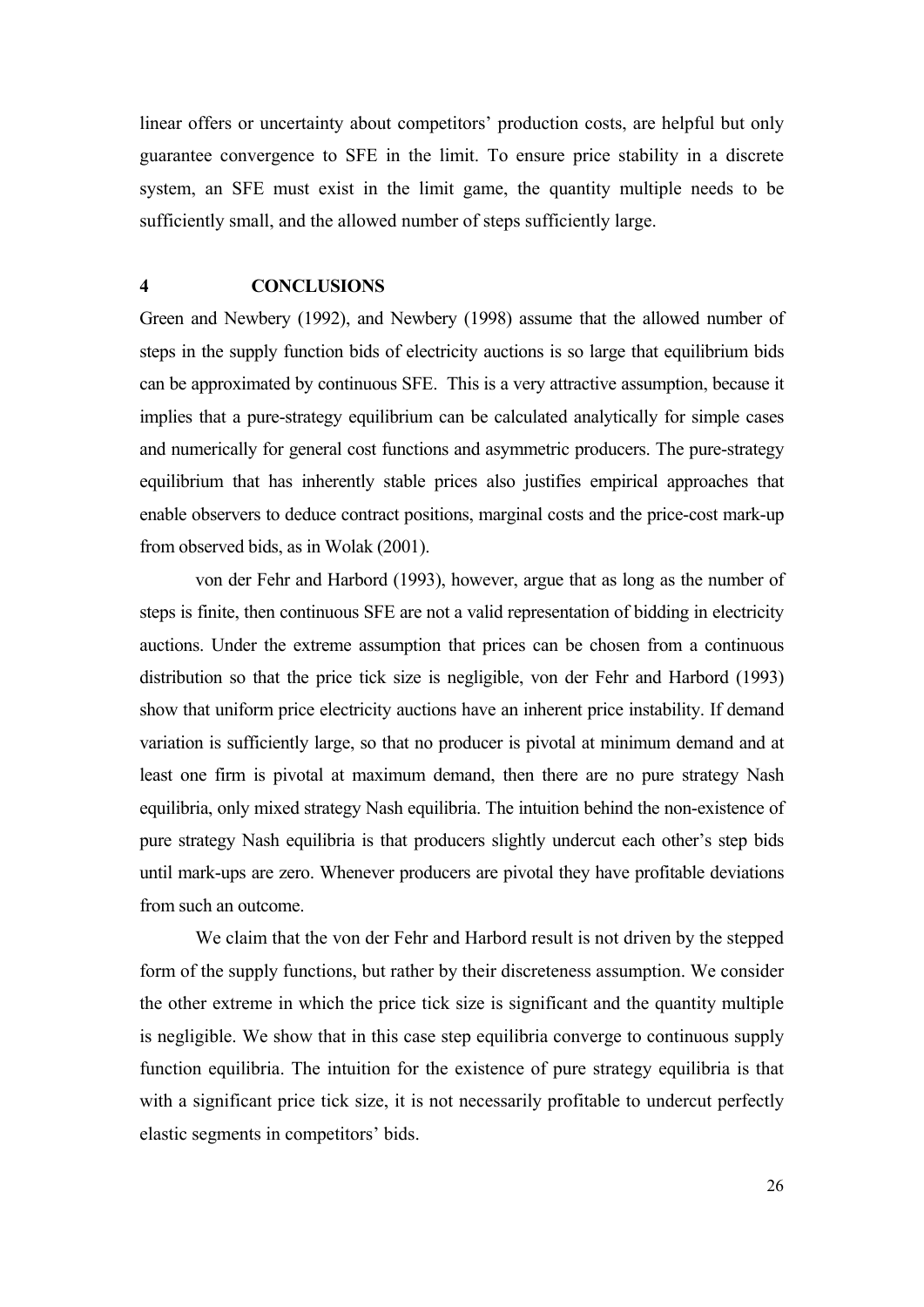Our results imply that the concern that electricity auctions have an inherent price instability and that they cannot be modelled by continuous SFE is not necessarily correct. We also claim that this potential problem can be avoided if tick sizes are such that the number of price levels is small compared to the number of quantity levels, which is the case in many electricity markets. To avoid price instability, we also recommend that restrictions in the number of steps should be as lax as possible, even if some restrictions are probably administratively necessary. Restricting the number of steps increases each producer's incremental supply offered at each step, encouraging price randomisation.

Our recommendation to have small quantity multiples contrasts with that of Kremer and Nyborg (2004b) who recommend a large minimum quantity increment relative to the price tick size to encourage competitive bidding. A problem with their analysis is that they only consider first-order conditions; they do not verify that purestrategy equilibria exist by checking second-order conditions. We believe that their recommendation is correct for markets in which bidders are non-pivotal for all demand realizations, because in such markets pure strategy equilibria with very low mark-ups are possible. For example, von der Fehr and Harbord's (1993) model has a Bertrand equilibrium in this case. However, when one or several producers are pivotal for some demand realization, encouraging producers to undercut competitors' bids can lead to non-existence of pure strategy Nash equilibria and not necessarily lower average mark-ups (von der Fehr and Harbord, 1993).

Even if mark-ups would be lower also in this case, the market participants would bear the cost of uncertainty caused by the inherent price instability. As undercutting incentives are only problematic when producers are pivotal, it is possible that an optimal market design would have a price tick-size that increases with the price. This could be achieved by limiting the number of non-zero digits rather than the number of decimals in the bids, or by requiring a minimum percentage increment in successive prices, as in some multi-round auctions. If this is an attractive option, it should be noted that the first-order condition in Proposition [1](#page-14-1) is valid even if the tick size varies with the price.

Because of a singularity at zero mark-up, equilibrium bid-curves tend to be numerically unstable and easily non-monotonic near such points (Baldick and Hogan,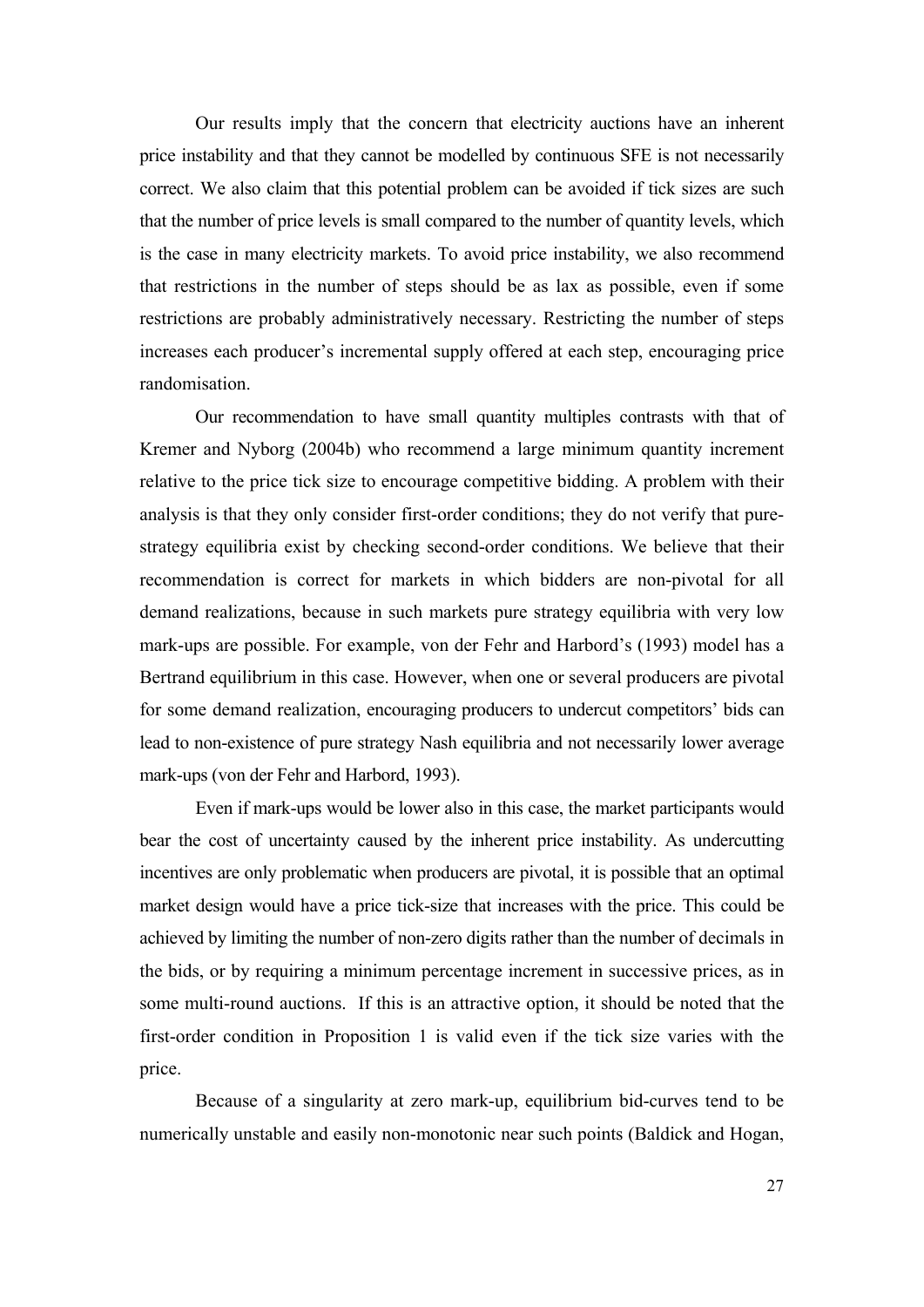2002; Holmberg, 2008). We have the same experience with our stepped offer curves. The policy implication is that smaller tick-sizes, and even smaller quantity multiples, are needed in competitive markets with small mark-ups in order to get stable prices

 General convergence results for finite-dimensional games by Dasgupta and Maskin (1986) and Simon (1987) are not necessarily applicable to our problem, which is infinitely-dimensional in the limit. But their results suggest that the risk of non-convergence and price instability in electricity auctions would be lower if payoffs were continuous, for example by allowing piece-wise linear offers as in Nord Pool. Existence of continuous and discrete pure-strategy SFE is problematic if the demand curve is sufficiently convex or if production costs are sufficiently non-convex.

 If an electricity market would fail to have a pure-strategy NE due to large quantity increments, then problems caused by instability might not be too severe for levels of demand when no generator is pivotal and the MCP were close to system marginal cost. We also conjecture that if mixed strategy equilibria occur, then the price instability at any level of demand would be small if there are many available price and quantity levels.

Recently, it has been empirically verified that large producers in the balancing market of Texas (ERCOT) approximately bid in accordance with the first-order condition for continuous supply functions (Niu et al., 2005; Hortascu and Puller, 2007; Sioshansi and Oren, 2007). It is possible that the new discrete model could improve the accuracy of such empirical studies, because the new first-order condition considers the influence by the demand uncertainty on stepped offers. This effect has previously been considered by Wolak (2004) in an empirical analysis of the Australian market, but this market is quite different from most other markets, as producers choose their own price grid in Australia. Moreover, our discrete model side-steps the problem of how to smooth the residual demand curve. The smoothing process has been a somewhat arbitrary and therefore disputed part of previous empirical studies, which rely on continuous or quasi-discrete models (Wolak, 2004) of bidding in the electricity market. In case discrete NE are useful as a method of numerically calculating approximate SFE, it should be noticed that the assumed price tick size does not necessarily have to correspond to the tick size of the studied auction. In a numerically efficient solver, it might be of interest to vary the tick size with the price.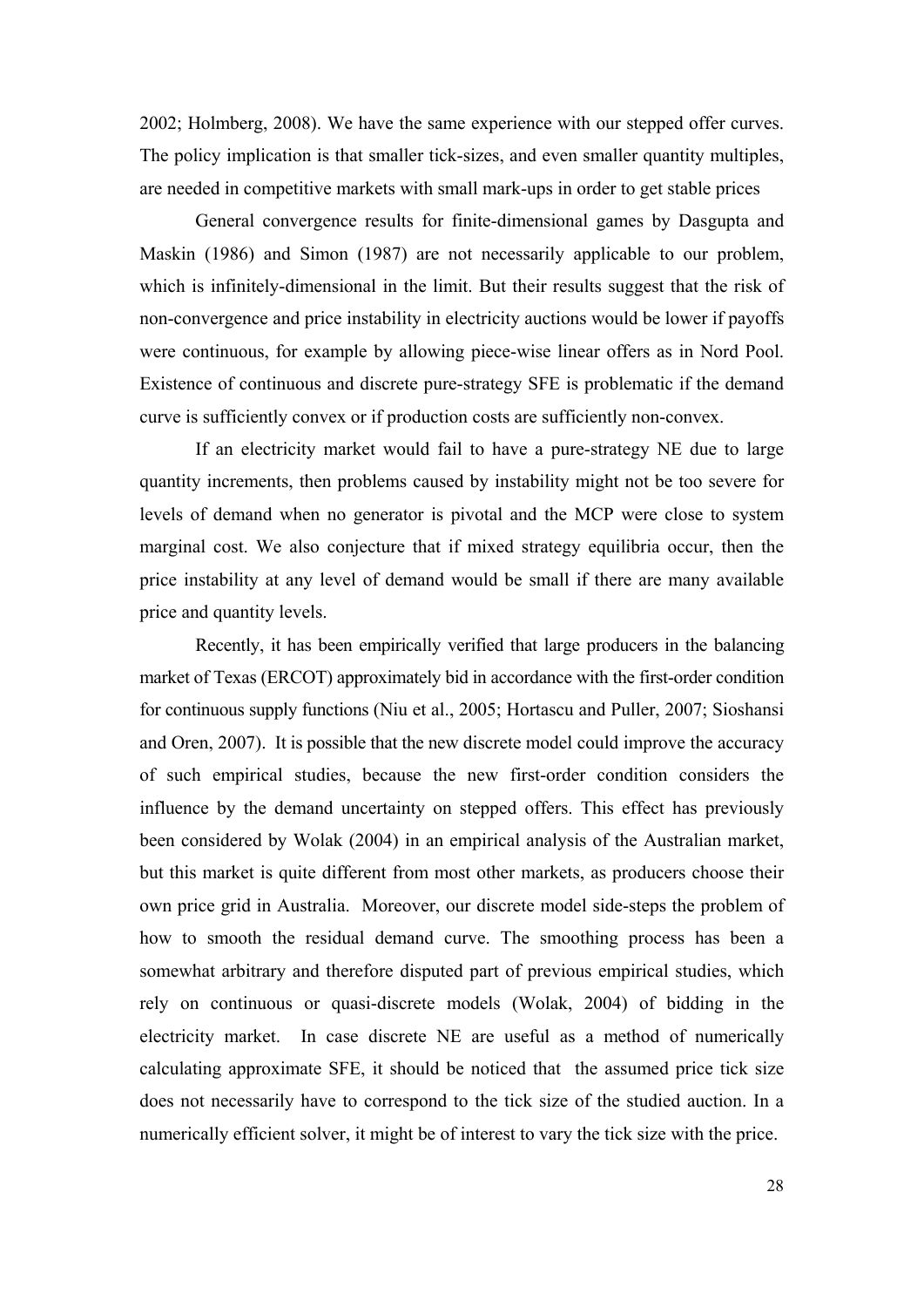We show that never-accepted out-of-equilibrium bids of rational producers are perfectly elastic in uniform-price procurement auctions with stepped supply functions and pro-rata on-the-margin rationing. This theoretical prediction can be used to empirically test whether producers in electricity auctions believe that some of their offers are accepted with zero-probability, which is assumed in many theoretical models of electricity auctions. A by-product of our analysis is the result that any set of, not necessarily symmetric, solutions to Klemperer and Meyer's system of differential equations constitute a continuous SFE if supply functions are increasing for all realized prices, demand is concave, and if there are no profitable deviations at the highest realized price, because of a price cap or because competitors' have sufficiently large excess capacity.

 Finally, we would not claim that the apparent tension between tractable but unrealistic continuous SFEs and realistic but intractable step SFEs is the only, or even the main, problem in modelling electricity markets. First, there are multiple SFE if some offers are always accepted or never accepted. Then under reasonable conditions, there is a continuum of continuous SFE bounded by (in the short run) a least and most profitable SFE. Second, the position of the SFEs depends on the contract position of all the generators, and determining the choice of contracts and their impact on the spot market is a hard and important problem. The greater the extent of contract cover, the less will be the incentive for spot market manipulation (Newbery, 1995), and as electricity demand is very inelastic and markets typically concentrated, this is an important determinant of market performance. Newbery (1998) argued that these can be related, in that incumbents can choose contract positions to keep both the contract and average spot price at the entry-deterring level, thus simultaneously solving for prices, contract positions, and embedding the short-run SFE within a longer run investment and entry equilibrium. A full long-run model of the electricity market should also be able to investigate whether some market power is required for (or inimical to) adequate investment in reserve capacity to maintain adequate security of supply. With such a model one could also make a proper assessment of how many competing generators are needed to deliver a workably competitive but secure electricity market.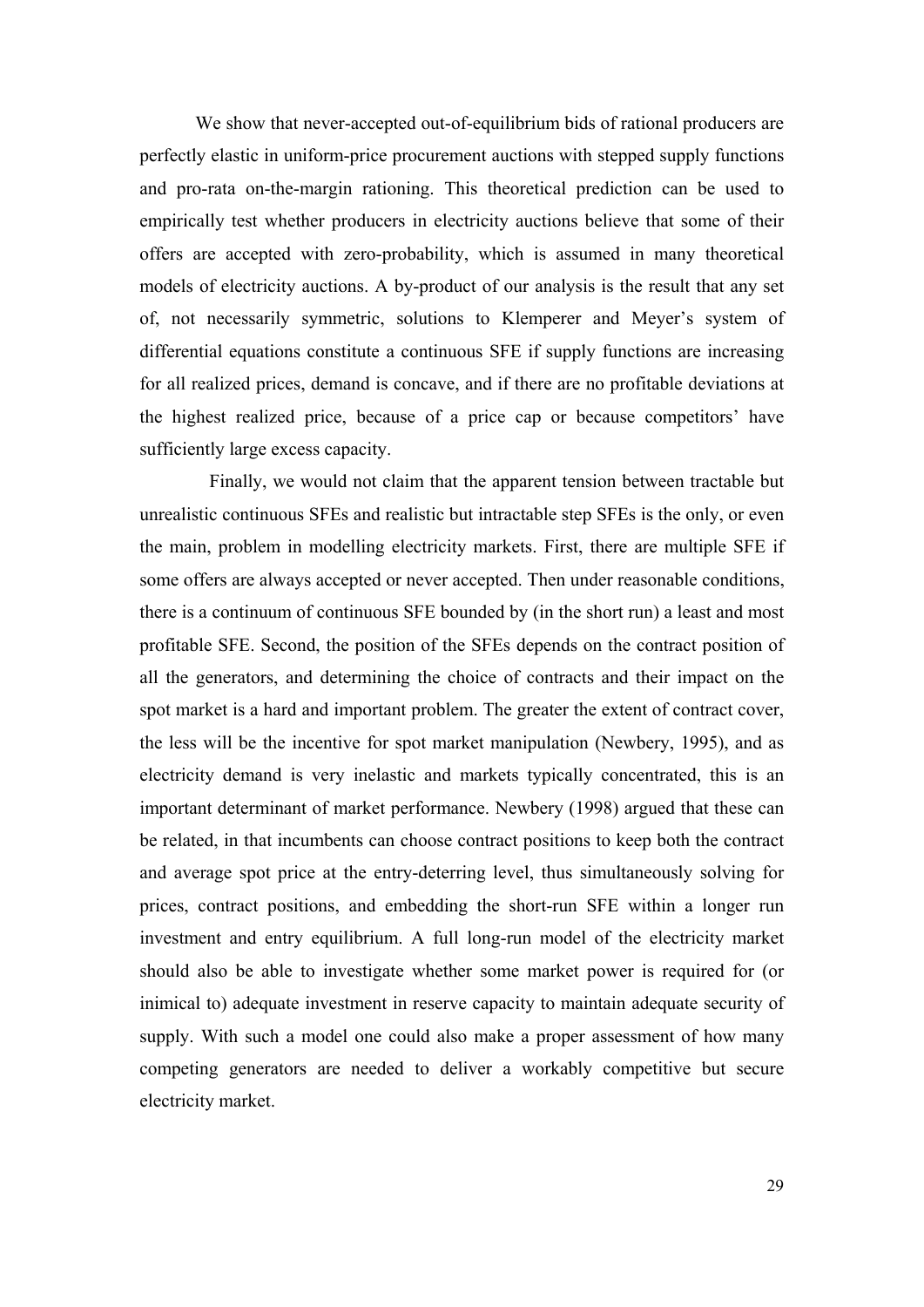#### **REFERENCES**

- Anderson, E.J. and A. B. Philpott (2002). 'Using supply functions for offering generation into an electricity market', *Operations Research* 50 (3), pp. 477-489.
- Anderson, E. J. and H. Xu (2004). 'Nash equilibria in electricity markets with discrete prices', *Mathematical Methods of Operations Research* 60, pp. 215– 238.
- Anderson, E. J. and X. Hu (2008). 'Finding Supply Function Equilibria with Asymmetric Firms', *Operations Research* 56(3), pp. 697-711.
- Baldick, R., and W. Hogan (2002), *Capacity constrained supply function equilibrium models for electricity markets: Stability, non-decreasing constraints, and function space iterations*, POWER Paper PWP-089, University of California Energy Institute.
- Baldick, R., R. Grant, and E. Kahn (2004). 'Theory and Application of Linear Supply Function Equilibrium in Electricity Markets', *Journal of Regulatory Economics* 25 (2), pp. 143-67.
- Dasgupta P. and Maskin E. (1986) 'The existence of equilibrium in discontinuous economic games, I: Theory.' *Review of Economic Studies* 53, pp. 1-27.
- Fabra, Natalia, Nils-Henrik M. von der Fehr and David Harbord, (2006) "Designing Electricity Auctions," RAND Journal of Economics 37 (1), pp. 23-46.
- von der Fehr, N-H. M. and D. Harbord (1993). 'Spot Market Competition in the UK Electricity Industry', *Economic Journal* 103 (418), pp. 531-46.
- Gans, J.S. and Wolak, F.A. (2007), 'A Comparison of Ex Ante versus Ex Post Vertical Market Power: Evidence from the Electricity Supply Industry', available at [ftp://zia.stanford.edu/pub/papers/vertical\\_mkt\\_power.pdf](ftp://zia.stanford.edu/pub/papers/vertical_mkt_power.pdf)
- Genc, T. and Reynolds S. (2004), 'Supply Function Equilibria with Pivotal Electricity Suppliers', Eller College Working Paper No.1001-04, University of Arizona.
- Green, R.J. and D.M. Newbery (1992). 'Competition in the British Electricity Spot Market' *Journal of Political Economy* 100 (5), October, pp 929-53.
- Green, R.J. (1996), 'Increasing competition in the British Electricity Spot Market', *Journal of Industrial Economics* 44 (2), pp. 205-216.
- Holmberg, P. (2008). "Numerical calculation of asymmetric supply function equilibrium with capacity constraints", *European Journal of Operational Research*, doi:10.1016/j.ejor.2008.10.029.
- Holmberg, P. (2007), 'Supply Function Equilibrium with Asymmetric Capacities and Constant Marginal Costs', *Energy Journal* 28 (2), pp. 55-82.
- Hortacsu, A. and S. Puller (2008), 'Understanding Strategic Bidding in Multi-Unit Auctions: A Case Study of the Texas Electricity Spot Market', *Rand Journal of Economics* 39 (1), pp. 86-114.
- Kastl, J. (2008) 'On the properties of equilibria in private value divisible good auctions with constrained bidding', mimeo Stanford, available at http://www.stanford.edu/~jkastl/share.pdf
- Klemperer, P. D. and M.A. Meyer, (1989). 'Supply Function Equilibria in Oligopoly under Uncertainty', *Econometrica*, 57 (6), pp. 1243-1277.
- Kremer, I and K.G. Nyborg (2004a). 'Divisible Good Auctions: The Role of Allocation Rules.' *RAND Journal of Economics* 35, pp. 147–159.
- Kremer, I. and K.G. Nyborg (2004b). 'Underpricing and Market Power in Uniform Price Auctions', *The Review of Financial Studies* 17 (3), pp. 849-877.
- LeVeque, R. (2007), *Finite Difference Methods for Ordinary and Partial Differential*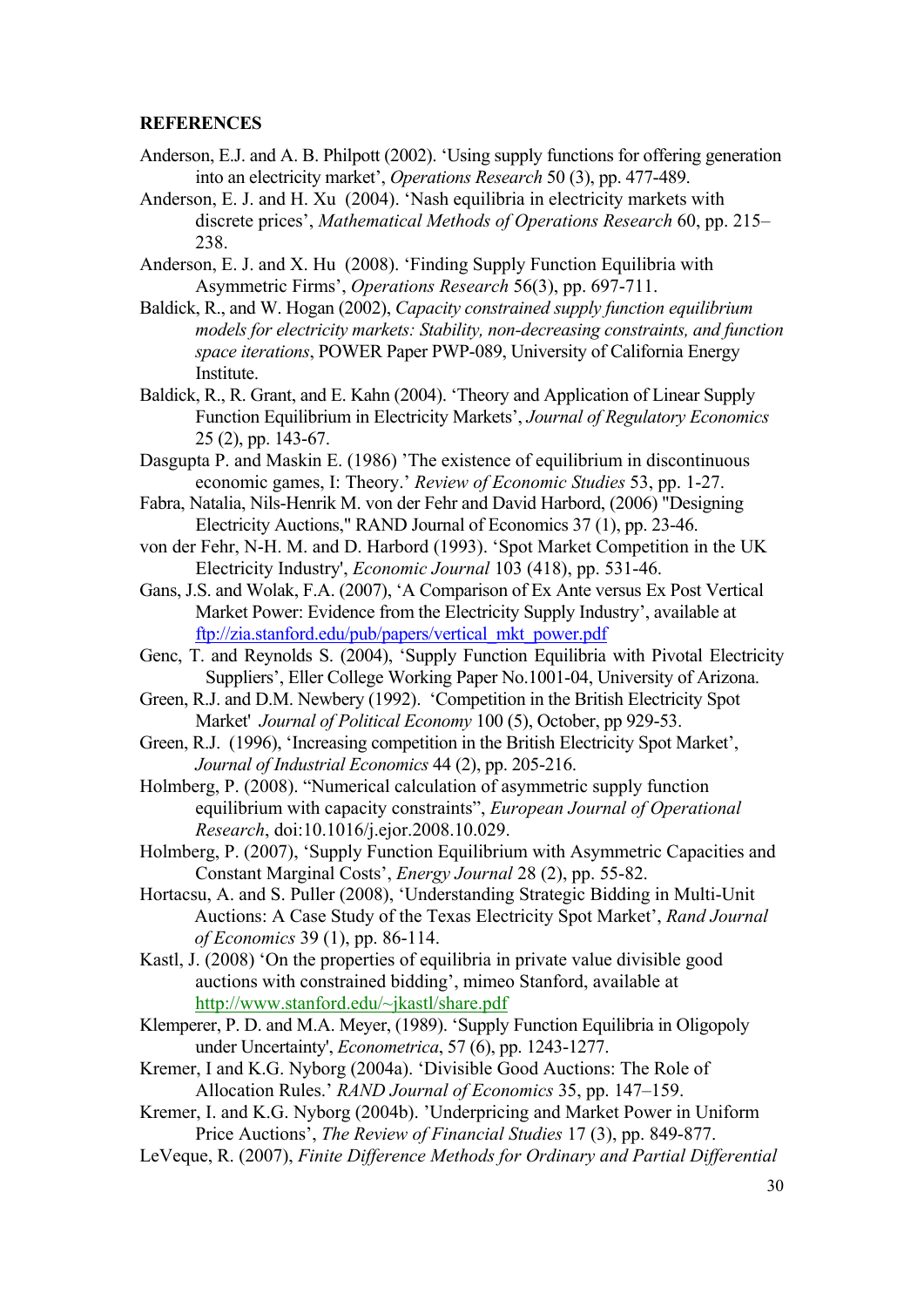*Equations,* Philadelphia: Society for Industrial and Applied Mathematics.

Madlener, R. and M. Kaufmann (2002), *Power exchange spot market trading in Europe: theoretical considerations and empirical evidence*, OSCOGEN Report D 5.1b, Centre for Energy Policy and Economics, Switzerland.

- Newbery, D.M. (1995) 'Power Markets and Market Power', *Energy Journal* **16**(3), 41- 66.
- Newbery, D. M. (1998a). 'Competition, contracts, and entry in the electricity spot market', *RAND Journal of Economics* 29 (4) pp. 726-749.
- Niu*,* H., R. Baldick*,* and G. Zhu (2005), "Supply Function Equilibrium Bidding Strategies With Fixed Forward Contracts", *IEEE Transactions on power systems* 20 (4), pp. 1859-1867.
- Parisio, L. and B. Bosco (2003), "Market power and the power market: Multi-unit bidding and (in)efficiency in electricity auctions", *International tax and public finance* 10 (4), pp. 377-401.
- Rudkevich, A., M. Duckworth and R. Rosen (1998). 'Modelling electricity pricing in a deregulated generation industry: The potential for oligopoly pricing in poolco', *The Energy Journal* 19 (3), pp. 19-48, 1998.
- Simon, L.K. (1987), 'Games with discontinuous payoffs.' *Review of Economic Studies* 54, pp. 569-97.
- Sioshansi, R. and S. Oren (2007), 'How Good are Supply Function Equilibrium Models: An Empirical Analysis of the ERCOT Balancing Market', *Journal of Regulatory Economics* 31 (1), pp. 1-35.
- Spiegel, M.R. (1968). *Schaum's Mathematical Handbook of Formulas and Tables,*  New York: McGraw-Hill, Inc.
- Supatgiat, C., R. Q. Zhang and J. R. Birge (2001) 'Equilibrium Values in a Competitive Power Exchange Market' *Computational Economics,* 17: pp 93- 121.
- Sweeting, A. (2007) 'Market Power in the England and Wales Wholesale Electricity Market 1995-2000' *Economic Journal*, Vol. 117, Issue 520, 654-85.
- Wilson, R. (1979), 'Auctions of Shares', *Quarterly Journal of Economics*, Vol. 93, No. 4 , pp. 675-689.
- Wilson, R. (2008), 'Supply Function Equilibrium in a Constrained Transmission System', *Operations Research* 56, pp. 369-382.
- Wolak, F. A. (2001), 'Identification and Estimation of Cost Functions Using Observed Bid Data: An Application to Electricity Markets', Cambridge, MA. : National Bureau of Economic Research.
- Wolak, F.A. (2004), 'Quantifying the Supply-Side Benefits from Forward Contracting in Wholesale Electricity Markets', available from [http://www.stanford.edu/~wolak](http://www.stanford.edu/%7Ewolak).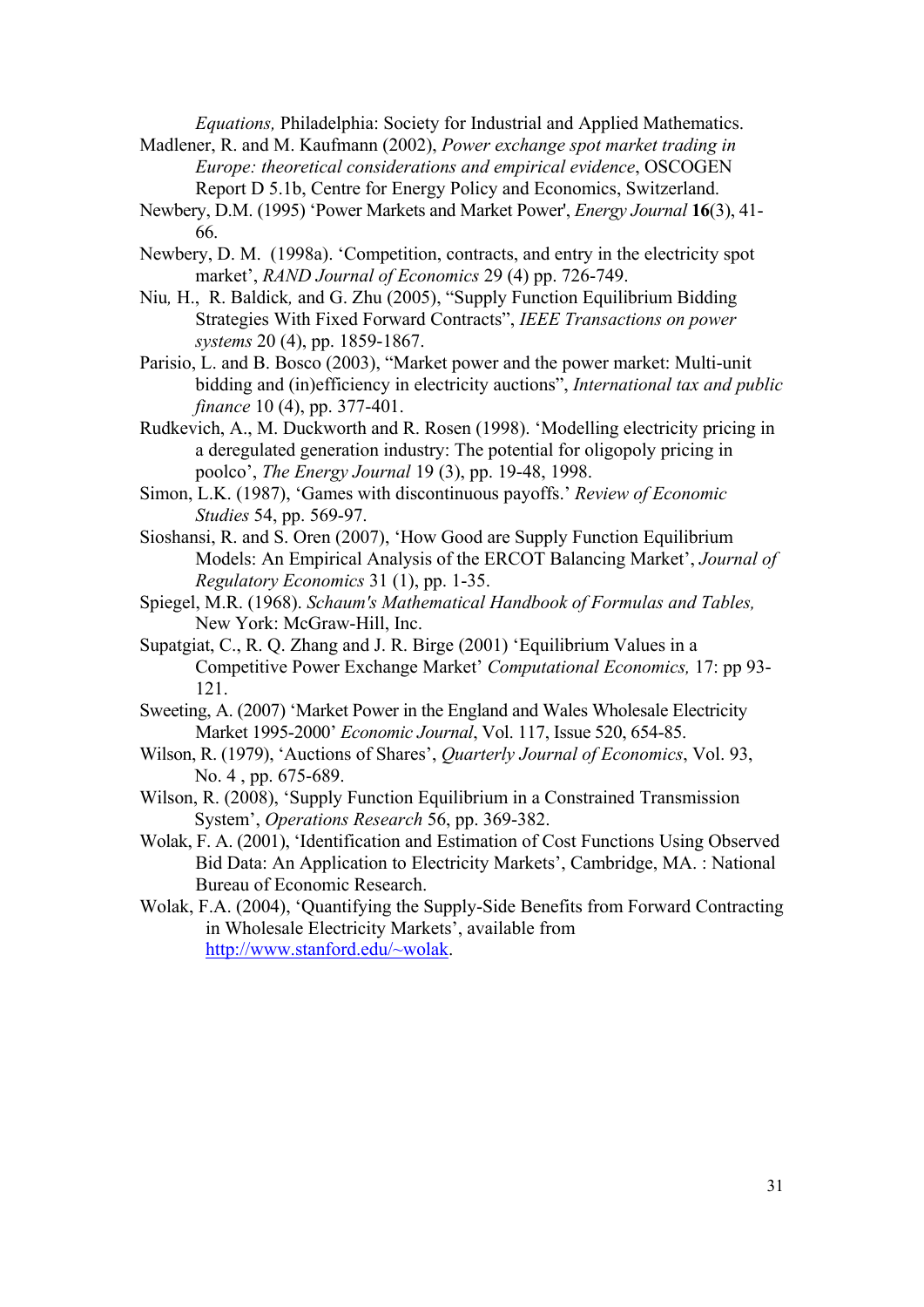#### **APPENDIX - PROOFS OF PROPOSITIONS**

**Proof of Proposition 1:** To find an equilibrium we need to determine the best response of firm *i* given its competitors' bids. The best response necessarily satisfies a first-order condition for each price level, found by differentiating ([2\)](#page-14-2) with respect to  $s_i^j$  and  $s_i^{j-1}$ , noting that the limits are functions of  $s_i^j$  and  $s_i^{j-1}$ , as  $\tau^j = \tau_{-i}^j + s_i^j$ : *j*  $\tau^{j} = \tau^{j}_{-i} + s$ 

$$
\frac{\partial E_i^j}{\partial s_i^j} = \int_{\tau^{j-1}}^{\tau^j} \left( p_j - C_i^{'}(\cdot) \right) \frac{\Delta \tau_{-i}^j \left( \varepsilon - \tau^{j-1} \right)}{\left( \Delta \tau^j \right)^2} g(\varepsilon) d\varepsilon + \left[ p_j s_i^j - C_i \left( s_i^j \right) \right] g(\tau^j)
$$
(10)

<span id="page-32-0"></span>and

$$
\frac{\partial E_i^j}{\partial s_i^{j-1}} = \int_{\tau^{j-1}}^{\tau^j} \Bigl(p_j - C_i^{j'}(\cdot)\Bigr) \Delta \tau_{-i}^j \frac{\left(\tau^j - \varepsilon\right)}{\left(\Delta \tau^j\right)^2} g(\varepsilon) d\varepsilon - \Bigl[p_j s_i^{j-1} - C_i \left(s_i^{j-1}\right) \Bigr] g(\tau^{j-1}).
$$

<span id="page-32-1"></span>From the last expression it follows that:

$$
\frac{\partial E_i^{j+1}}{\partial s_i^j} = \int_{\tau^j}^{\tau^{j+1}} \Big[ p_{j+1} - C_i^{j-1} \Big] \Delta \tau_{-i}^{j+1} \frac{\Big( \tau^{j+1} - \varepsilon \Big)}{\Big( \Delta \tau^{j+1} \Big)^2} g(\varepsilon) d\varepsilon - \Big[ p_{j+1} s_i^j - C_i \Big( s_i^j \Big) \Big] g(\tau^j). \tag{11}
$$

<span id="page-32-2"></span>Combining ([10\)](#page-32-0) and [\(11](#page-32-1)) gives the first-order condition for step supply functions:

$$
\frac{\partial E(\pi_i(\mathbf{s}))}{\partial s_i^j} = \frac{\partial E_i^j}{\partial s_i^j} + \frac{\partial E_i^{j+1}}{\partial s_i^j} = -\Delta ps_i^j g(\tau^j) + \int_{\tau^{j-1}}^{\tau^j} \Big[ p_j - C_i^{\prime}(s_i(\varepsilon)) \Big] \frac{\Delta \tau_{-i}^j (\varepsilon - \tau^{j-1})}{(\Delta \tau^j)^2} g(\varepsilon) d\varepsilon + \int_{\tau^{j}}^{\tau^{j+1}} \Big[ p_{j+1} - C_i^{\prime}(s_i(\varepsilon)) \Big] \Delta \tau_{-i}^{j+1} \frac{(\tau^{j+1} - \varepsilon)}{(\Delta \tau^{j+1})^2} g(\varepsilon) d\varepsilon = 0,
$$
\n(12)

where  $s_i(\varepsilon)$  is given by (1) if  $\varepsilon \in [\tau^{j-1}, \tau^j]$ .

 $\partial E(\pi_i(\mathbf{s}))$  *j*  $\partial s_i^j$  is always well-defined, as from our definitions and assumed  $\varepsilon \in \left[ \tau^{j-1}, \tau^j \right]$ .  $\Box$ restrictions on the bids it follows that  $\Delta \tau^j \geq \Delta \tau_{-i}^j \geq 0$  and  $\Delta \tau^j \geq \varepsilon - \tau^{j-1} \geq 0$  if  $\tau^j \geq \Delta \tau^j_{-i} \geq 0$  and  $\Delta \tau^j \geq \varepsilon - \tau^{j-1} \geq 0$ 

The first-order condition in Proposition [1](#page-14-1) is not directly applicable to parts of the offer curve that are never accepted in equilibrium, i.e. for price levels  $p_j$  such that  $\tau' > \bar{\epsilon}$ . Let  $p_H$  be the highest price level that is realized with a positive probability. By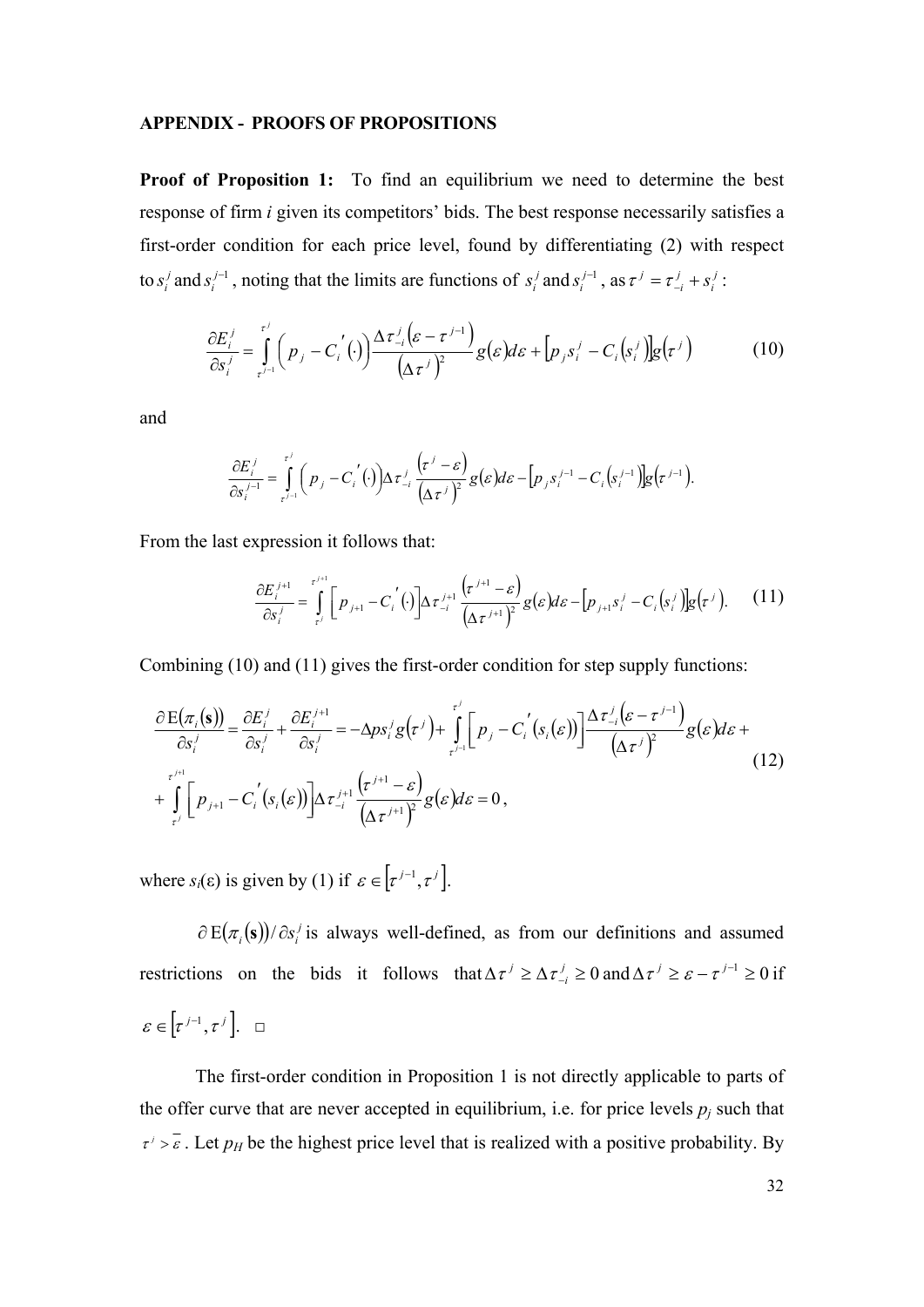differentiating the expected profit in [\(3](#page-14-0)), one can show that

$$
0 < \frac{\partial E(\pi_i(\mathbf{s}))}{\partial s_i^H} = \int_{\tau^{H-1}}^{\bar{\varepsilon}} \Bigg[ p_H - C_i^{'}(s_i(\varepsilon)) \Bigg] \Bigg( \frac{\Delta \tau_{-i}^H (\varepsilon - \tau^{H-1})}{(\Delta \tau^H)^2} \Bigg) g(\varepsilon) d\varepsilon,
$$

because  $g(\varepsilon) = 0$  for  $\varepsilon > \varepsilon$ . Thus to maximize its expected profit a firm should offer all of its remaining capacity at  $p<sub>H</sub>$ . The intuition for this result is as follows: due to prorata on-the-margin rationing, maximizing the supply at  $p<sub>H</sub>$  maximizes the firm's share of the accepted supply at  $p<sub>H</sub>$ , and, because of the bounded range of demand shocks, there is no risk that an increased supply at  $p<sub>H</sub>$  will lead to a lower price for any realized event. Hence  $s_i^H = s_i$ . Our discreteness and uncertainty assumptions should not be critical for this result. Intuitively, we expect never-accepted offers to be perfectly elastic in any uniform price auction with stepped supply functions and prorata on the margin rationing.

Now, consider offers that are always infra-marginal. Let  $p<sub>L</sub>$  be the lowest price that is realized with positive probability. Differentiate expected profit in ([3\)](#page-14-0):

$$
0 < \frac{\partial E(\pi_i(\mathbf{s}))}{\partial s_i^{L-1}} = \int_{\tau^{n-1}}^{\tau^n} \Bigg[ p_L - C_i^{'}(s_i(\varepsilon)) \Bigg] \Delta \tau_{-i}^L \left( \frac{\Delta \tau^L - (\varepsilon - \tau^{L-1})}{(\Delta \tau^L)^2} \right) g(\varepsilon) d\varepsilon \quad \text{if} \quad \tau^{L-1} < \underline{\varepsilon} \, ,
$$

because  $g(\varepsilon) = 0$  for  $\varepsilon < \underline{\varepsilon}$ . Hence  $\tau^{L-1} = \underline{\varepsilon}$ . This result makes sense intuitively. To increase the accepted supply with pro-rata on-the-margin rationing at the price level  $p_L$ , infra-marginal offers that are never price-setting should be offered below  $p_l$  rather than at *pL.* Again, we intuitively believe that always-accepted offers are generally offered below *pL* in any uniform price auction with stepped supply functions and a pro-rata on the margin rationing mechanism.

Lemma [1](#page-33-0) below derives a Taylor expansion of the discrete first-order condition - very useful when we show that discrete SFE converge to continuous SFE.

<span id="page-33-0"></span>**Lemma 1.** If the differences  $s_i^{j+1} - s_i^j$  are of the order  $\Delta p_i$ , then the discrete first-order condition in ( [12\)](#page-32-2) can approximated by the following Taylor series expansion in *∆pj*: *i*  $s_i^{j+1} - s$ 

$$
-\Delta p_j s_i^j g(\tau^j) + \left[ p_j - C_i^{'}(s_i^j) \right] \Delta \tau_{-i}^j g(\tau^j) + O(\Delta p_j^2) = 0 \text{ if } L \leq j \leq H-1 \text{ and}
$$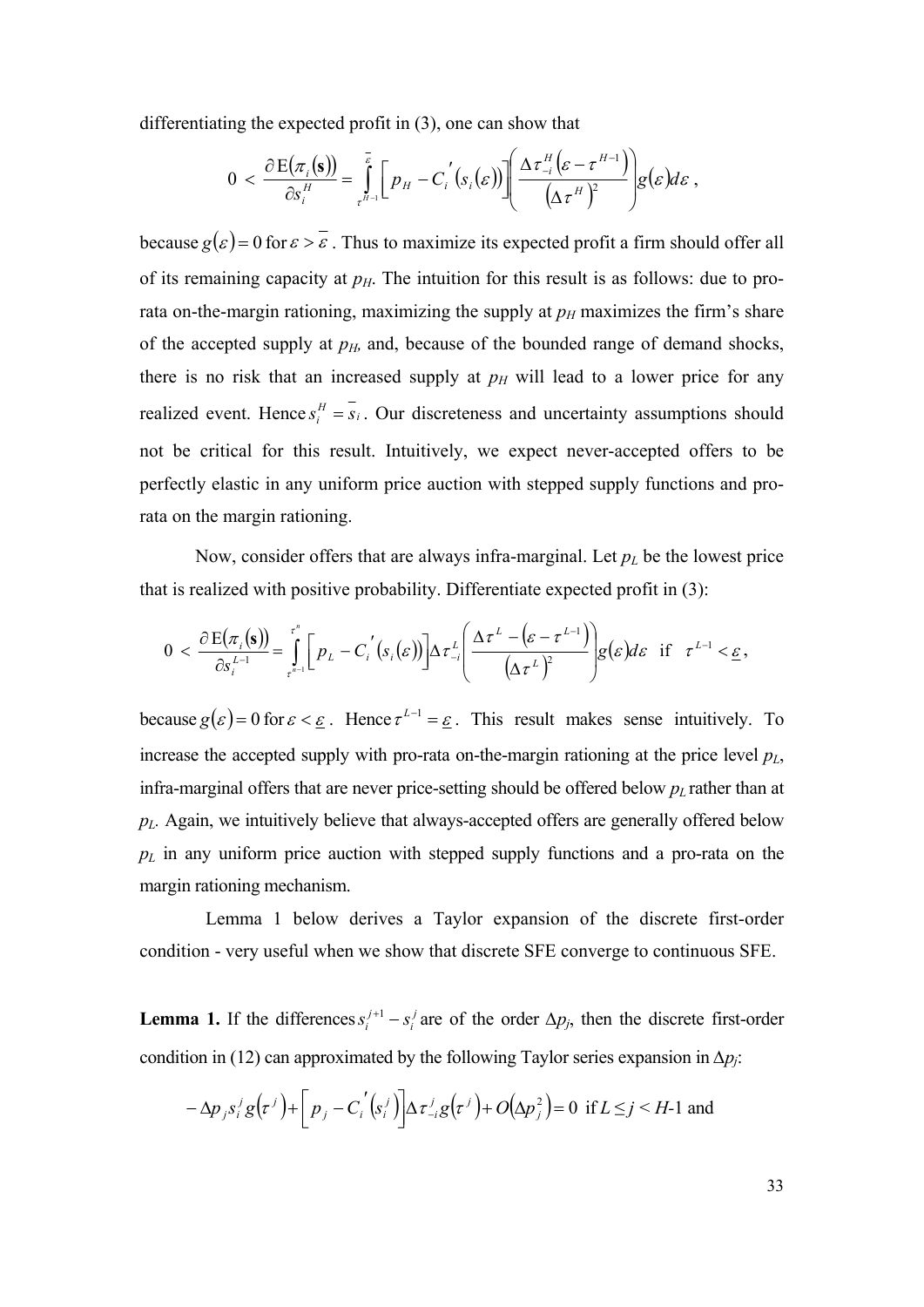$$
-\Delta p_{j} s_{i}^{H-1} g(\tau^{H-1}) + \frac{\left[p_{H-1} - C_{i}^{'}(s_{i}^{H-1})\right] g(\tau^{H-1}) \Delta \tau_{-i}^{H-1}}{2} + \left[p_{H-1} - C_{i}^{'}(s_{i}^{H-1})\right] \Delta \tau_{-i}^{H} g(\tau^{H-1}) \frac{\left(\bar{\varepsilon} - \tau^{H-1}\right)}{\left(\Delta \tau^{H}\right)} + O\left((\Delta p)^{2}\right) = 0.
$$

**Proof:** Let  $\Delta p_j = \Delta p_{j+1}$ , then the first-order condition in [\(12\)](#page-32-2) can be written:

$$
\Gamma_i^j(\mathbf{s}) = \frac{\partial E(\pi_i(\mathbf{s}))}{\partial s_i^j} = -\Delta p_j s_i^j g(\tau^j) + \int_{\tau^j}^{\tau^{j+1}} \left[ p_{j+1} - C_i^{'}(\cdot) \right] \frac{\Delta \tau_{-i}^{j+1}}{\Delta \tau^{j+1}} g(\varepsilon) d\varepsilon + \int_{\tau^j}^{\tau^j} \left[ p_j - C_i^{'}(\cdot) \right] \frac{\Delta \tau_{-i}^j (\varepsilon - \tau^{j-1})}{\left(\Delta \tau^j\right)^2} g(\varepsilon) d\varepsilon - \int_{\tau^j}^{\tau^{j+1}} \left[ p_{j+1} - C_i^{'}(\cdot) \right] \frac{\Delta \tau_{-i}^{j+1} (\varepsilon - \tau^j)}{\left(\Delta \tau^{j+1}\right)^2} g(\varepsilon) d\varepsilon = 0.
$$
\n(13)

First assume that  $L \leq j \leq H$ -1. Straightforward differentiation yields:

$$
\lim_{\Delta p \to 0} \frac{\partial \Gamma_i^j(\mathbf{s})}{\partial \Delta \tau^{j+1}} = \lim_{\Delta p \to 0} \frac{\partial \Gamma_i^j(\mathbf{s})}{\partial \Delta \tau^j} = 0, \text{ and}
$$

$$
\lim_{\Delta p \to 0} \frac{\partial \Gamma_i^j(\mathbf{s})}{\partial \Delta \tau^{j+1}_{-i}} = \frac{1}{2} \Big[ p_j - C_i^{\prime} \Big( s_i^{\prime j} \Big) \Big] g(\tau^j) = \lim_{\Delta p \to 0} \frac{\partial \Gamma_i^j(\mathbf{s})}{\partial \Delta \tau_{-i}^j}
$$

where the data at step *j*, e.g.  $s_i^j$ , are deemed fixed while  $\Delta p \rightarrow 0$  implies data at step *j*+1converge to their respective values at step *j*. The difference between  $\Delta \tau_{-i}^j$ and  $\Delta \tau_{-i}^{j+1}$  is of the second-order. Thus considering the derivatives above, we get:

$$
\Gamma_i^j(\mathbf{s}) = -\Delta p s_i^j g(\tau^j) + \left[ p_j - C_i^{\prime} (s_i^j) \right] g(\tau^j) \Delta \tau_{-i}^j + O((\Delta p)^2).
$$
 (14)

Next, perform the corresponding derivation for *j=H-*1 where

$$
\frac{\partial \Gamma_i^{H-1}(\mathbf{s})}{\partial \Delta \tau^H} = \left[ p_{H-1} - C_i' \left( s_i^{H-1} \right) \right] \Delta \tau_{-i}^H g(\tau^{H-1}) \frac{\left[ \left( \Delta \tau^H \right) \overline{(\varepsilon} - \tau^{H-1} \right) + \left( \tau^H - \overline{\varepsilon} \right)^2 - \left( \Delta \tau^H \right)^2 \right]}{\left( \Delta \tau^H \right)^3} + O(\Delta p^2),
$$
\n
$$
\frac{\partial \Gamma_i^{H-1}(\mathbf{s})}{\partial \Delta \tau_{-i}^H} = -\left[ p_{H-1} - C_i' \left( s_i^{H-1} \right) \right] \frac{\left( \tau^H - \overline{\varepsilon} \right)^2 - \left( \Delta \tau^H \right)^2}{2 \left( \Delta \tau^H \right)^2} g(\tau^{H-1}) + O(\Delta p^2),
$$
\n
$$
\frac{\partial \Gamma_i^{H-1}(\mathbf{s})}{\partial \Delta \tau_{-i}^{H-1}} = \frac{1}{2} \left[ p_{H-1} - C_i' \left( s_i^{H-1} \right) \right] g(\tau^{H-1}) + O(\Delta p^2).
$$
\nAlso  $\lim_{\Delta p \to 0} \frac{\partial \Gamma_i^{H-1}(\mathbf{s})}{\partial \Delta \tau_{-i}^{H-1}} = 0$ . Considering the above derivatives, it can be shown that: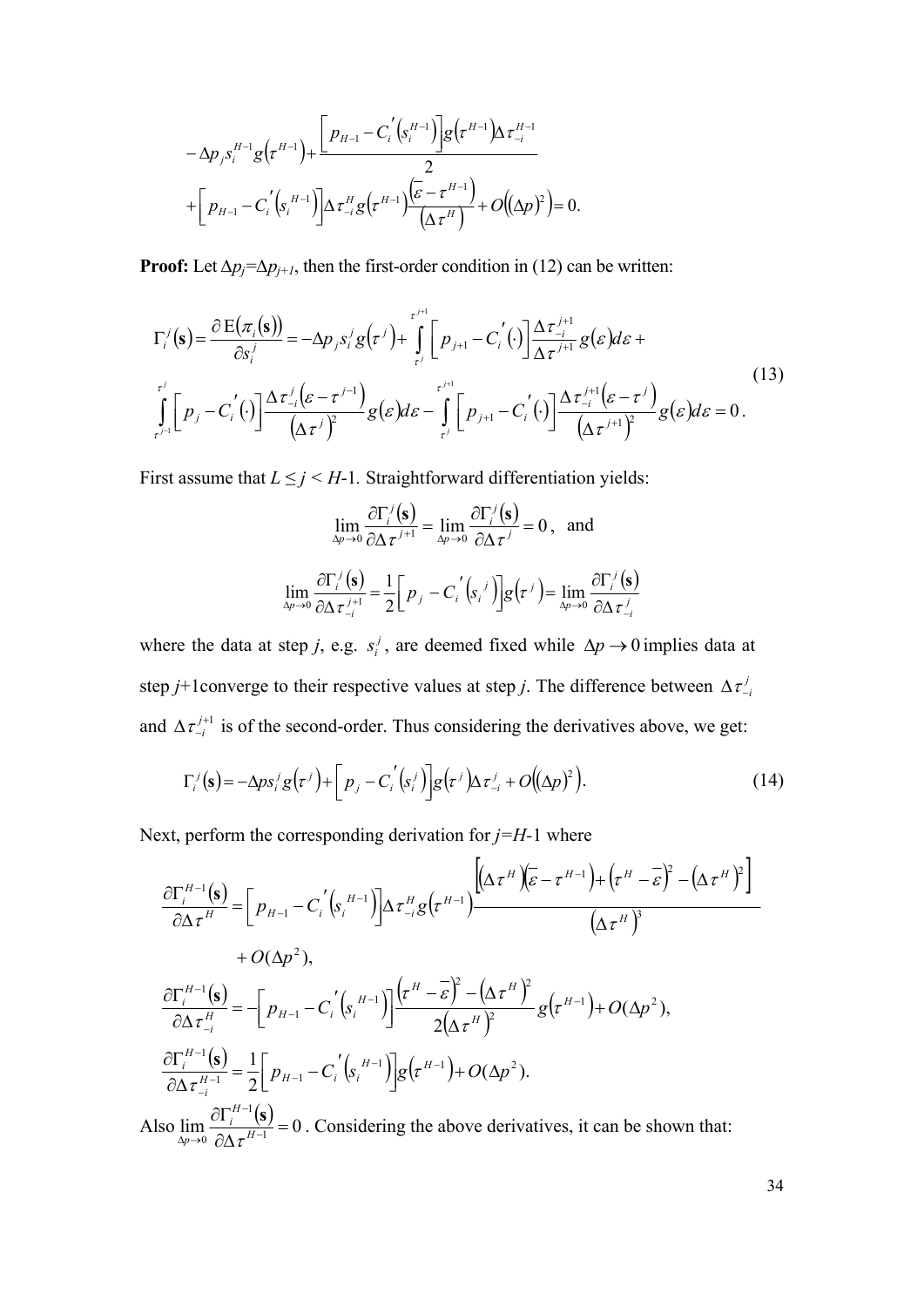$$
\Gamma_{i}^{H-1}(\mathbf{s}) = -\Delta ps_{i}^{H-1}g(\tau^{H-1}) + \frac{\left[p_{H-1} - C_{i}^{'}(s_{i}^{H-1})\right]g(\tau^{H-1})\Delta\tau_{-i}^{H-1}}{2} + \left[p_{H-1} - C_{i}^{'}(s_{i}^{H-1})\right]\Delta\tau_{-i}^{H}g(\tau^{H-1}) + O((\Delta p)^{2}).
$$

The result in Lemma [1](#page-33-0) can be used to prove the following:

<span id="page-35-0"></span>**Lemma 2.** Assume that the differences  $s_i^{j+1} - s_i^j$  are of the order  $\Delta p_i$  The discrete firstorder equation for the highest-price step is consistent with the first-order equations for lower steps if and only if *i*  $s_i^{j+1} - s$  $(\varepsilon - \tau^{H-1})$  $\frac{1}{\Delta \tau} \frac{\Delta \tau_{-i}^H}{\Delta \tau^H} = \frac{1}{2}$ *H H i* τ  $\lim_{\Delta n \to 0} \frac{(\mathcal{E} - \tau) \Delta \tau}{\Delta \tau^{H-1} \Delta \tau^{H}}$ 1  $\overline{0}$   $\Delta$ − − − −  $\Delta p \rightarrow 0$   $\Delta \tau_{-i}^H$ *H*  $p \rightarrow 0$   $\Delta \tau$  $\frac{\varepsilon - \tau^{\text{max}} \mathcal{A} \tau_{i}}{H_{\text{max}} H_{\text{max}}} = \frac{1}{2}$ . In particular, this condition is

satisfied if 
$$
\tau^{H-1} = \overline{\varepsilon} - \sum_{i=1}^{N} \frac{\Delta p k_i}{2(N-1) \left[ p_H - C_i^{'}(k_i) \right]}
$$
 and

$$
s_i^{H-1} = s_i^H - \Delta \tau^H + \frac{k_i \Delta p_j \Delta \tau^H}{2 \left[ p_{H-1} - C_i^{'}(k_i) \right] \left( \varepsilon - \tau^{H-1} \right)}, \text{ where } k_i = \lim_{\Delta p \to 0} s_i^{H-1}.
$$

Proof: It follows from Lemma [1](#page-33-0) that consistency is equivalent to the condition that  $(\varepsilon - \tau^{H-1})$  $\lim_{\Delta p \to 0} \frac{\left(\overline{\varepsilon} - \tau^{H-1}\right) \Delta \tau_{-i}^H}{\Delta \tau_{-i}^{H-1} \Delta \tau^H} = \frac{1}{2}$  $\frac{1}{0} \frac{\left(\sum f_{-i}^{H-1} \Delta \tau^{H}\right)}{\Delta \tau_{-i}^{H-1} \Delta \tau^{H}}$  $-\,\tau^{\,H-1}\,$   $\Delta$ − − − −  $\Delta p \rightarrow^0 \quad \Delta \tau_{-i}^{H-1} \Delta \tau^H$ *H i H*  $p\rightarrow 0$   $\Delta \tau$   $\rightarrow$   $\Delta \tau$  $\frac{\varepsilon - \tau}{\sqrt{1 - \frac{H}{\varepsilon}}}} = \frac{1}{2}$ , because under this condition, the first-order equation for the

highest-price step converges to the first-order equation for the price level  $p^{H-2}$ . Given this condition, we also have from Lemma [1](#page-33-0) that

$$
\lim_{\Delta p \to 0} \frac{s_i^{H-1} g(\tau^H)}{2} = \lim_{\Delta p \to 0} \left[ p_{H-1} - C_i' \left( s_i^{H-1} \right) \right] \frac{\Delta \tau_{-i}^H}{\Delta p_j} g(\tau^{H-1}) \frac{\left( \overline{\varepsilon} - \tau^{H-1} \right)}{\left( \Delta \tau^H \right)}.
$$

<span id="page-35-1"></span>In particular, this limiting condition is satisfied if

$$
\Delta \tau_{-i}^H = \frac{k_i \Delta p_j \Delta \tau^H}{2 \left[ p_{H-1} - C_i^{'}(k_i) \right] \left( \bar{\varepsilon} - \tau^{H-1} \right)}.
$$
\n(15)

Summing over all firms yields:

$$
(N-1)\Delta \tau^H = \frac{\Delta \tau^H}{\left(\bar{\varepsilon} - \tau^{H-1}\right)} \sum_{i=1}^N \frac{k_i \Delta p_j}{2\left[p_{H-1} - C_i^{'}(k_i)\right]},
$$

which can be simplified to: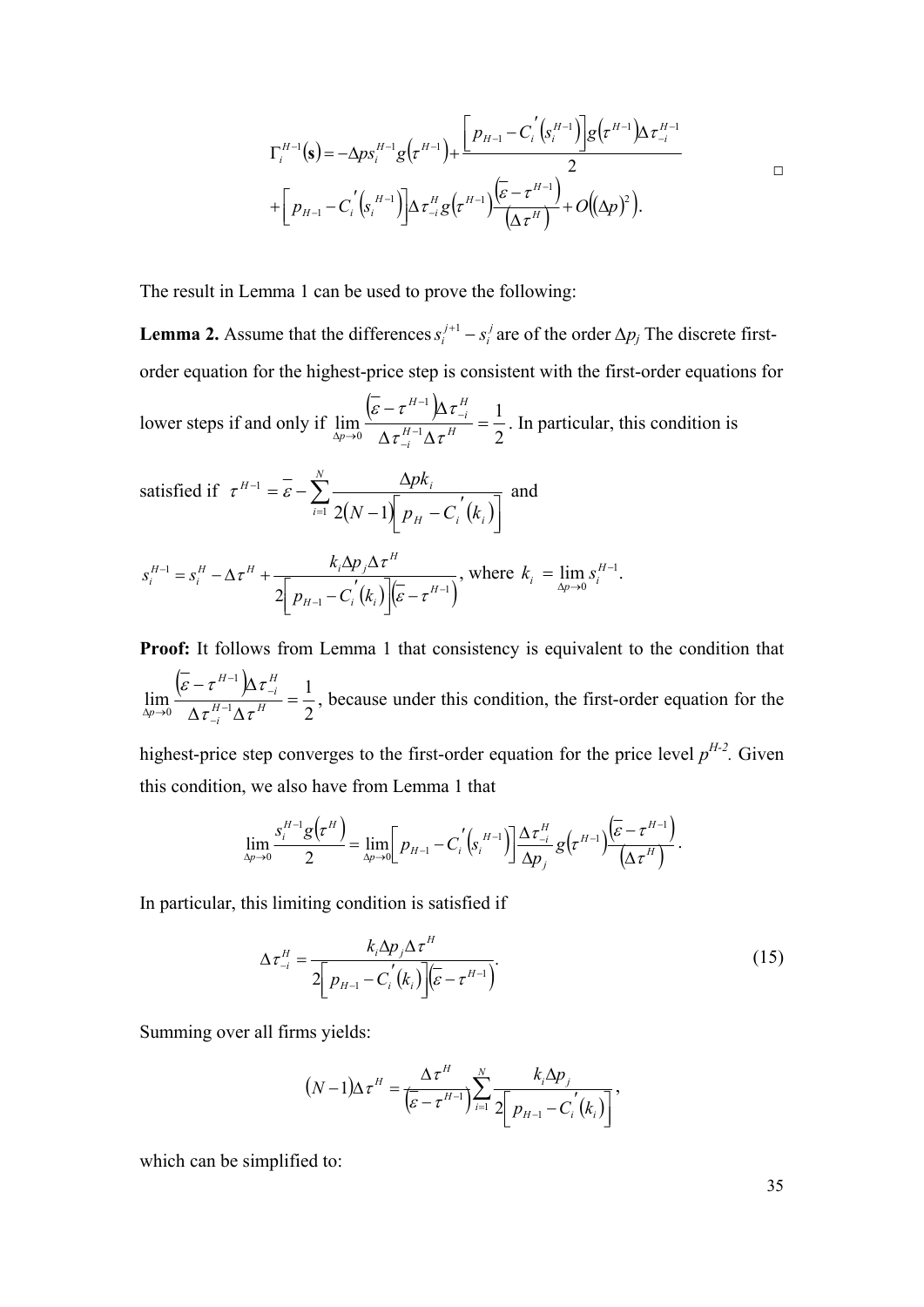$$
\tau^{H-1} = \overline{\varepsilon} - \frac{1}{(N-1)} \sum_{i=1}^{N} \frac{k_i \Delta p_j}{2 \left[ p_{H-1} - C_i^{'}(k_i) \right]}.
$$

Given this result we can now calculate  $s_i^{H-1}$  from ([15\)](#page-35-1):

$$
s_i^{H-1} = s_i^H - \Delta \tau^H + \frac{k_i \Delta p_j \Delta \tau^H}{2 \left[ p_{H-1} - C_i^{'}(k_i) \right] \left( \overline{\epsilon} - \tau^{H-1} \right)}.
$$

## **Proof of sufficient conditions**

In both the discrete and continuous case, only non-decreasing solutions of the firstorder system can constitute valid SFE, because electricity auctions do not accept decreasing offers. Thus a necessary condition for an SFE is that solutions are nondecreasing. Proposition **[2](#page-19-1)** shows that being non-decreasing is also a sufficient condition for a discrete SFE (so the non-decreasing condition acts rather like a second order condition in ensuring sufficiency). Note that the result relies on Assumption 1a and the assumptions that  $\Delta d^j \geq \Delta d^{j+1}$ , i.e. concave demand.

**Proof of Proposition [2](#page-19-1) :** Consider a set of non-decreasing solutions, for some price range  $[p_L, p_H]$  to a system of discrete first-order conditions as in Proposition [1](#page-14-1). The shock distribution is such that  $p<sub>L</sub>$  and  $p<sub>H</sub>$  are the lowest and highest realized prices. Denote the solution by  $\vec{s} = {\{\vec{s}_1, ..., \vec{s}_N\}}$ . In what follows it will be shown that an arbitrary chosen firm *i* has no incentive to unilaterally deviate from the supply schedule  $\mathbf{\bar{s}}_i = \{\bar{s}_i^1, \dots, \bar{s}_i^M\}$  to any  $\mathbf{s}_i = \{s_i^1, \dots, s_i^M\}$  given that  $\Delta p$  is sufficiently small and that competitors stick to  $\vec{s}_{-i} = \{ \vec{s}_i^1, \dots, \vec{s}_{-i}^M \}$ . Thus  $\vec{s} = \{ \vec{s}_1, \dots, \vec{s}_N \}$  constitutes a Nash equilibrium. Now, assume that competitors stick to  $\breve{\mathbf{s}}_{-i} = \left\{ \breve{s}^1_{-i}, \dots, \breve{s}^M_{-i} \right\}$  and calculate the total differential of the expected profit of firm *i* for some  $s_i$ :

$$
d\,\mathrm{E}(\pi_i(\mathbf{s}_i)) = \sum_{j=1}^M \frac{\partial \mathrm{E}(\pi_i(\mathbf{s}_i))}{\partial s_i^j} ds_i^j.
$$

<span id="page-36-0"></span>In the limit when the number of price levels approaches infinity, we get from Lemma **[1](#page-33-0)** (applicable as difference  $s_i^{j+1} - s_i^j$  are of the order  $\Delta p_j$ )  $s_i^{j+1} - s$ 

$$
\lim_{M \to \infty} d \mathbf{E}(\pi_i(\mathbf{s}_i)) = \sum_{j=1}^{M} \left\{ -\Delta p s_i^j + \left[ p_{j+1} - C_i^{'}(s_i^j) \right] \Delta \, \tilde{\tau}_{-i}^{j+1} \right\} g\!\left(s_i^j + \tilde{\tau}_{-i}^j\right) \! ds_i^j \,. \tag{16}
$$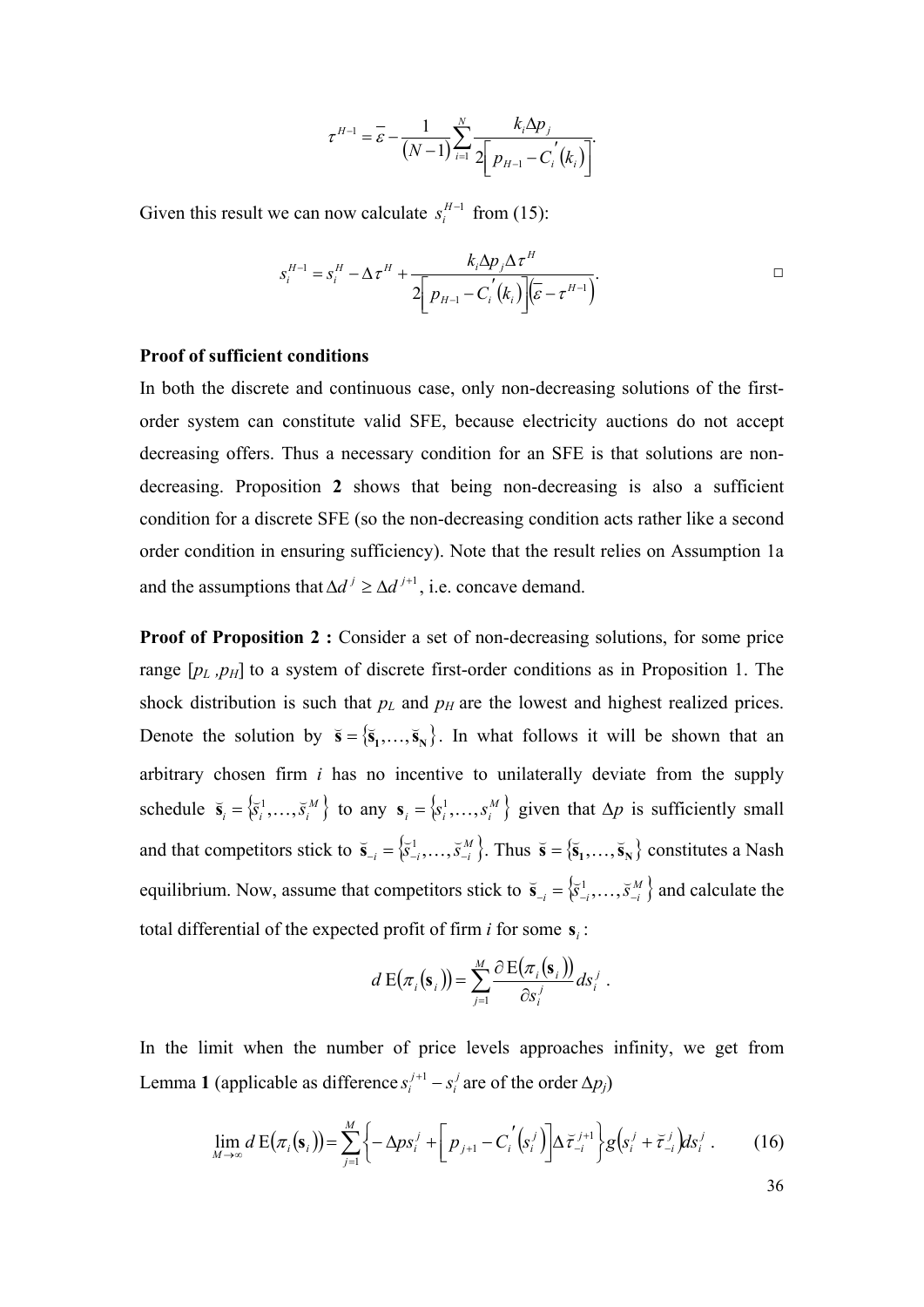Note that, under assumption 2, this limit result is valid also for *j=H-*1*.* For the solution  ${\bf \vec{s}}_i = {\bf \vec{\zeta}}_i^1, \ldots, {\bf \vec{s}}_i^M$  ${\bf \vec{s}}_i = {\bf \vec{\zeta}}_i^1, \ldots, {\bf \vec{s}}_i^M$  ${\bf \vec{s}}_i = {\bf \vec{\zeta}}_i^1, \ldots, {\bf \vec{s}}_i^M$  we know from Lemma 1 that

$$
-\Delta p \breve{s}_i^j + \left[ p_{j+1} - C_i' \left( \breve{s}_i^j \right) \right] \Delta \breve{\tau}_{-i}^{j+1} = O\left(\Delta p^2\right), \forall j \in L, ..., M. \tag{17}
$$

<span id="page-37-1"></span><span id="page-37-0"></span>Using the expression above, we can deduce that:

$$
-\Delta ps_{i}^{j} + \left[ p_{j+1} - C_{i}^{'}(s_{i}^{j}) \right] \Delta \tilde{\tau}_{-i}^{j+1} =
$$
  
 
$$
\Delta p(\tilde{s}_{i}^{j} - s_{i}^{j}) + \left[ C_{i}^{'}(\tilde{s}_{i}^{j}) - C_{i}^{'}(s_{i}^{j}) \right] \Delta \tilde{\tau}_{-i}^{j+1} + O(\Delta p^{2}) \forall j \in L...H.
$$
 (18)

The cost function is increasing and convex by assumption. It now follows from [\(16](#page-36-0)) that for any supply schedule  $s_i$  that differs from  $\bar{s}_i$  at some price  $j \in L \dots H-1$ , the expected profit can be increased by the following adjustment of the supply schedule (if the tick size is sufficiently small):

1) Marginally increase supply at each price level  $j \in L, ..., H-1$ , for which *j i*  $\tilde{s}_i^j > s_i^j$ , because for this case [\(18](#page-37-0)) implies that  $-\Delta ps_i^j + \left[ p_{j+1} - C_i' (s_i^j) \right] \Delta$  $\bigcup_{\Lambda} \neq j+1$  $\left[ P_{j+1} - C_i \setminus a_i \right] \Delta t$  $-\Delta ps_{i}^{\ j}+\left\lceil p_{_{j+1}}-C_{i}^{^{\prime}}\left(s_{i}^{\ j}\right)\right\rceil \Delta\breve{\tau}_{_{-i}}^{_{j}}$  $ps_i^j + \left| p_{i+1} - C_i \left( s_i^j \right) \right| \Delta \vec{\tau}_{-i}^{j+1} \ge 0 \text{ if } \Delta p$ is sufficiently small.

2) Marginally decrease supply at each price level  $j \in L, ..., H-1$ , for which *j i*  $\sum_{i}^{j} \langle s_i^j \rangle \langle s_i^j \rangle$ , because for this case [\(18](#page-37-0)) implies that  $-\Delta ps_i^j + \left[ p_{j+1} - C_i' \left( s_i^j \right) \right] \Delta$  $\bigcup_{\Lambda} \neq j+1$  $\left[ P_{j+1} - C_i \setminus a_i \right] \Delta t$  $-\Delta ps_{i}^{\ j}+\left\lceil p_{_{j+1}}-C_{i}^{^{\prime}}\left(s_{i}^{\ j}\right)\right\rceil \Delta\breve{\tau}_{_{-i}}^{_{j}}$ profitable unilateral deviations at the price levels  $j \in L, ..., H - 1$  from the equilibrium  $ps_i^j + \left| p_{i+1} - C_i \left( s_i^j \right) \right| \Delta \vec{\tau}_{-i}^{j+1} \leq 0 \text{ if } \Delta p$ is sufficiently small. This analysis applies to any firm and it implies that there are no candidate  $\breve{\mathbf{s}} = {\{\breve{\mathbf{s}}_1, ..., \breve{\mathbf{s}}_N\}}$ .

The next step is to prove that there are no profitable unilateral deviations for the other price levels either. According to Assumption 1a there are no profitable deviations in which the supply at  $p_H$  (and higher price levels) is less than maximum capacity. It is possible to push the market price below  $p<sub>L</sub>$ , the lowest realized price in the potential equilibrium. However, as shown below such deviations would not be profitable. Equation [\(5](#page-15-1)) and the assumption that  $\Delta d^j \geq \Delta d^{j+1}$  together imply that  $L_i$  for all  $j \leq L$  $\Delta \tilde{\tau}_{-i}^{j+1} \geq \Delta \tilde{\tau}_{-i}^{j}$  for all  $j \leq L$ . Thus it follows from ([17\)](#page-37-1) that

$$
\lim_{M\to\infty}-\Delta p\breve{s}_i^j+\left[p_{j+1}-C_i^{'}(s_i^j)\right]\Delta\breve{\tau}_{-i}^{j+1} for all  $j < L$ .
$$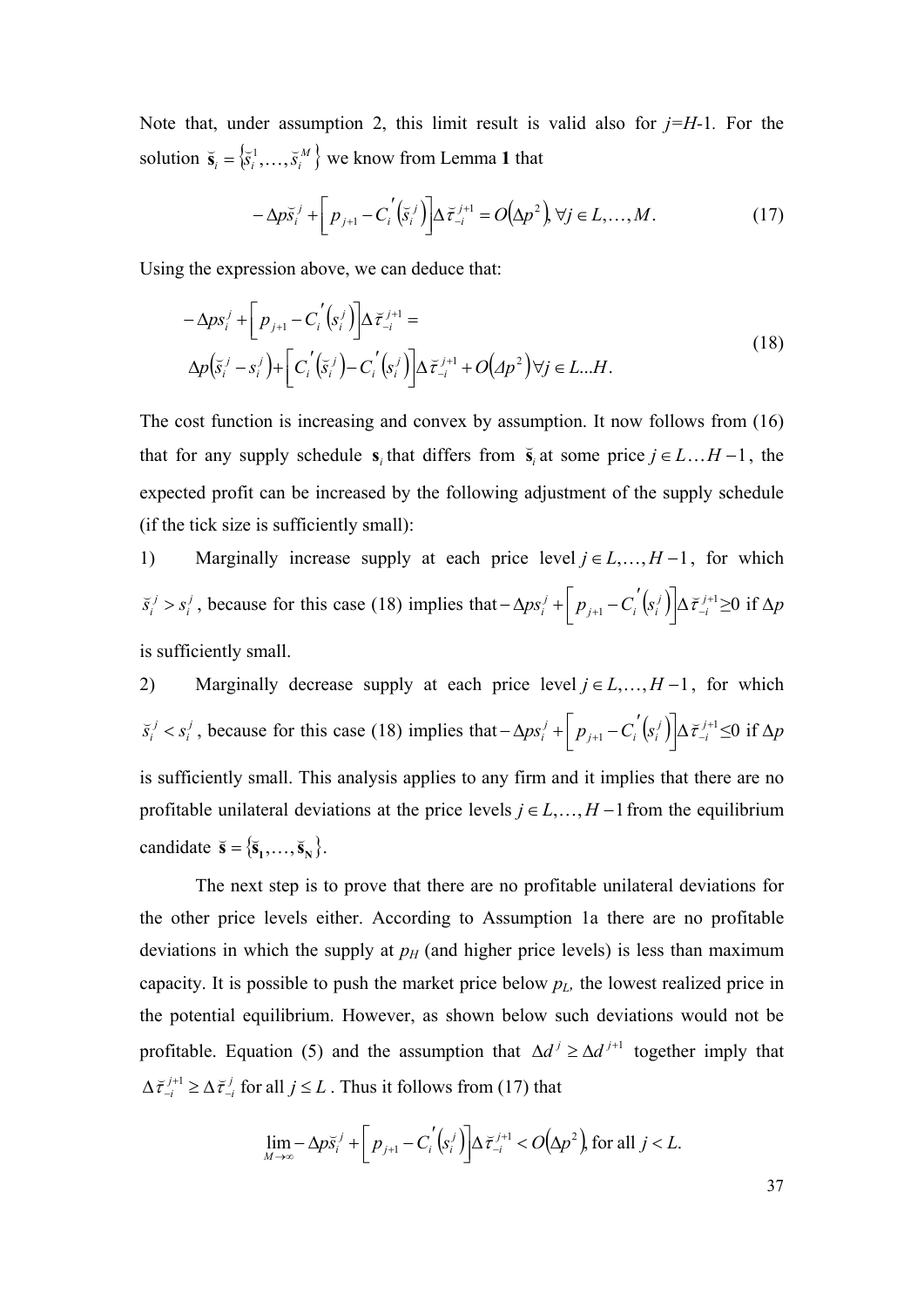The probability density  $g(s_i^j + \breve{\tau}_{-i}^j)$  $g(s_i^j + \breve{\tau}_{-i}^j)$  is positive for some *j* < *L* only if  $\breve{s}_i^j < s_i^j$  $\widetilde{s}_i^j < s_i^j$ . Hence,

<span id="page-38-0"></span>
$$
\lim_{M \to \infty} -\Delta ps_i^j + \left[ p_{j+1} - C_i' \left( s_i^j \right) \right] \Delta \, \tilde{\tau}_{-i}^{j+1} < O\left( \Delta p^2 \right) \text{ for all } j < L \text{, such that } g \left( s_i^j + \tilde{\tau}_{-i}^j \right) > 0. \tag{19}
$$

It now follows from ([16\)](#page-36-0) and ([19\)](#page-38-0) that for any supply schedule  $s_i$  that differs from  $\bar{s}_i$ at some price  $j < L$ , such that  $g(s_i^j + \overline{\tau}_{-i}^j) > 0$  $g(s_i^j + \breve{\tau}_{-i}^j) > 0$  the expected profit can be increased by marginally decreasing  $s_i^j$  if  $\Delta p$  is sufficiently small. This analysis applies to any firm and it accordingly implies that there are no profitable unilateral deviations at price levels  $j < L$  from the equilibrium candidate  $\breve{\mathbf{s}} = {\breve{\mathbf{s}}_1, \dots, \breve{\mathbf{s}}_N}$ . We have now shown this result for every price level. Accordingly, we can conclude that  $\vec{s}_i = \{\vec{s}_i^1, \dots, \vec{s}_i^M\}$ globally maximizes the expected profit of firm *i* and that  $\vec{s} = {\{\vec{s}_1, ..., \vec{s}_N\}}$  constitutes a Nash equilibrium. □

 Proposition **[3](#page-19-0)** states that a set of increasing solutions to the continuous firstorder conditions is a sufficient condition for supply function equilibrium if assumption 1b is satisfied and the demand curve is concave.

**Proof of Proposition [3](#page-19-0):** Let *X* be a potential equilibrium, i.e. all SFs are nondecreasing and satisfy the continuous f.o.c. in [\(6](#page-16-1)) in the whole price-setting region,  $(a,b)$ . Consider an arbitrary firm *i*. Assume that its competitors follow the potential equilibrium strategy. The question is whether it will be a best response of firm *i* to do the same. The profit of producer *i* for the outcome  $\varepsilon$  is given by

$$
\pi_i(p,\varepsilon) = (\varepsilon + D(p) - S_{-i}^X(p))p - C_i(\varepsilon + D(p) - S_{-i}^X(p)).
$$

<span id="page-38-1"></span>Hence

$$
\frac{\partial \pi_i(p,\varepsilon)}{\partial p} = [D'(p) - S_{-i}^{\prime X}(p)][p - C_i'( \varepsilon + D(p) - S_{-i}^X(p)]] + \varepsilon + D(p) - S_{-i}^X(p) \quad (20)
$$

From the first-order condition in [\(6\)](#page-16-1) it is known that

$$
[D'(p) - S'^{X}_{-i}(p)][p - C'_{i}(S^{X}_{i}(p))] + S^{X}_{i}(p) = 0 \quad \forall p \in [a, b].
$$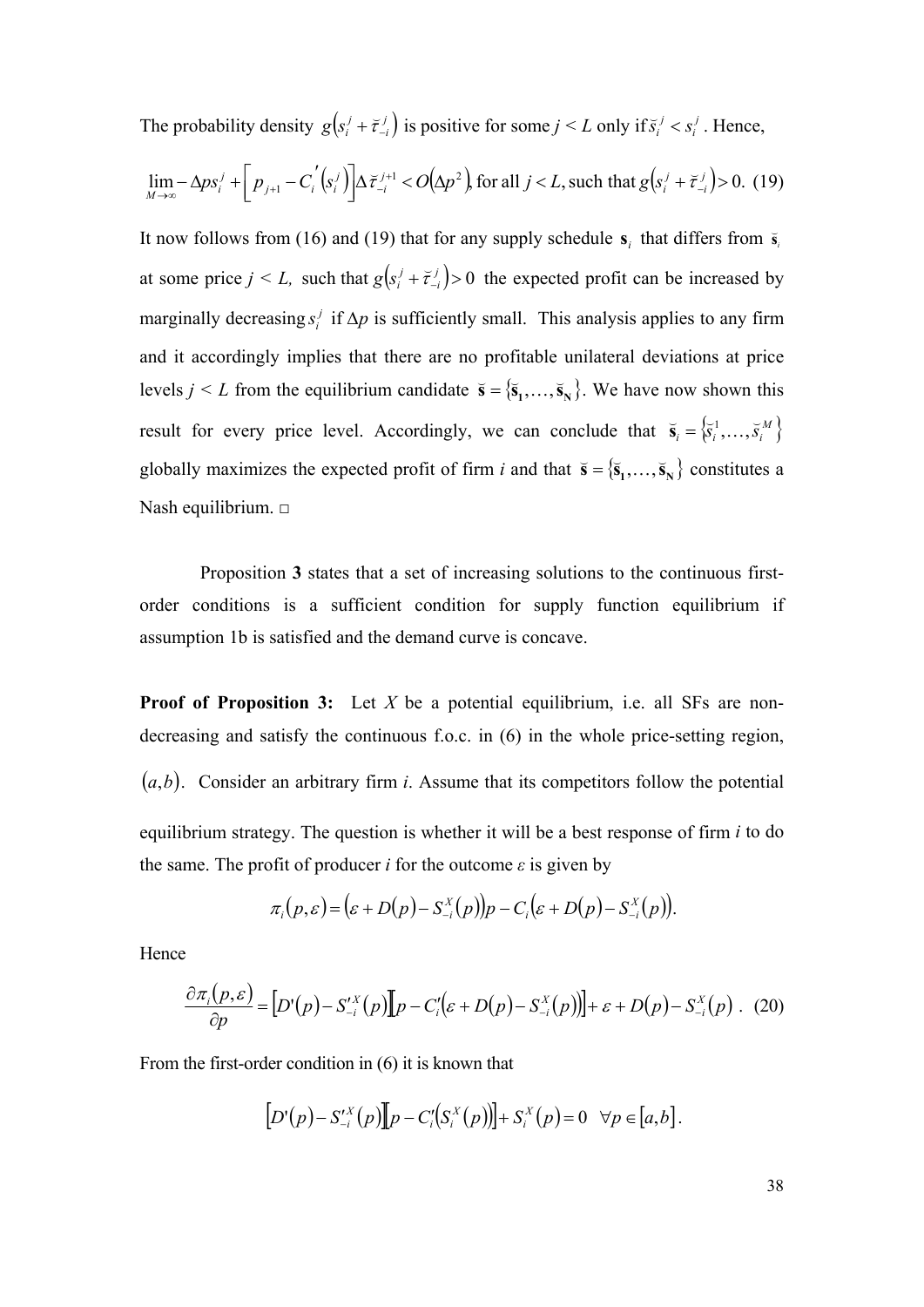<span id="page-39-0"></span>Subtracting this expression from [\(20](#page-38-1)) yields:

$$
\frac{\partial \pi_i(\varepsilon, p)}{\partial p} = \left[ S_{-i}^{tX}(p) - D'(p) \right] C_i' \left( \underbrace{\varepsilon + D(p) - S_{-i}^X(p)}_{S_i} \right) - C_i' \left( S_i^X(p) \right) \Bigg] +
$$
\n
$$
\left( \underbrace{\varepsilon + D(p) - S_{-i}^X(p) - S_i^X(p)}_{S_i} \right) \forall p \in \left[ p^X(\varepsilon), p^X(\overline{\varepsilon}) \right].
$$
\n(21)

Due to monotonicity of the supply functions we know that  $S_{-i}^{x'}(p) - D'(p) ≥ 0$  and that

$$
p(S_i) \le p(S_i^X) \Leftrightarrow S_i \ge S_i^X \Leftrightarrow C_i^{\prime}(S_i) \ge C_i^{\prime}(S_i^X).
$$

Thus for every  $p(S_i) \in [p^X(\underline{\varepsilon}), p^X(\overline{\varepsilon})] = [a, b]$  we can conclude from [\(21\)](#page-39-0) that

$$
\frac{\partial \pi_i(\varepsilon, S_i)}{\partial p} \ge 0 \quad \text{if} \quad p(S_i) \le p(S_i^X) \text{ and}
$$
\n
$$
\frac{\partial \pi_i(\varepsilon, S_i)}{\partial p} \le 0 \quad \text{if} \quad p(S_i) \ge p(S_i^X).
$$

Hence, given  $S_{-i}^X(p)$  and  $\varepsilon$ , the profit of firm *i* is pseudo-concave in the price range  $|a,b\rangle$  and the profit maximum is given by the first-order condition if prices are restricted to this range. The next step in the proof is to rule out profitable deviations outside this price range. According to Assumption 1b there are no profitable deviations in which the supply at *b* (and higher prices) is less than maximum capacity. It is possible to push market prices below *a,* but as will be shown such deviations will be unprofitable. The assumptions in ( [8\)](#page-17-0) imply that all supply functions of the potential equilibrium are perfectly inelastic below *a*. This assumption and concavity of the

demand curve implies that  $\frac{d \{D'(p) - S_i^X(p)\}}{d} \leq 0$ *dp*  $\frac{d\left\{D'(p)-S_{-i}^{X}(p)\right\}}{D} \leq 0$  if  $p \leq a$ . Thus

$$
\frac{\partial^2 \pi_i(p,\varepsilon)}{\partial p^2} = \left[ D''(p) - S''_{-i}(p) \right] \left[ p - C'_i \left( \varepsilon + D(p) - S''_{-i}(p) \right) \right] +
$$
\n
$$
+ \left[ D'(p) - S'^X_{-i}(p) \right] \left[ 1 - C'_i \left( \varepsilon + D(p) - S''_{-i}(p) \right) \left[ D'(p) - S'^X_{-i}(p) \right] +
$$
\n
$$
\left[ D'(p) - S'^X_{-i}(p) \right] \le 0 \ \forall p \in \left[ C'_i \left( S_i \right), a \right].
$$

39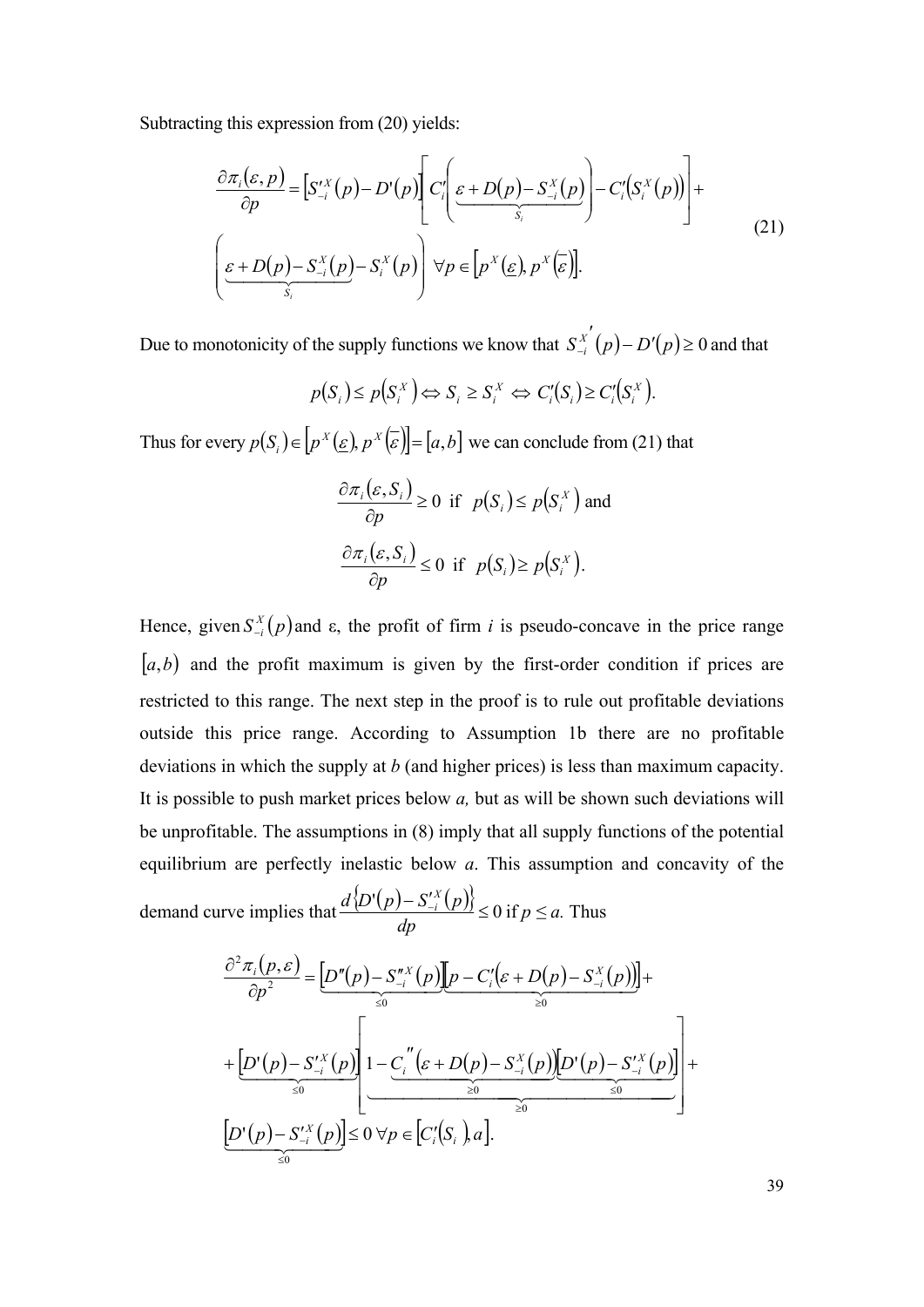Hence, given that competitors stick to their potential equilibrium strategies  $S_{-i}^X(p)$ , the profit function is concave in the range  $[C_i(S_i), a]$ . Offering supply below marginal cost can never be profit maximizing. Thus we can conclude that  $S_i^X(p)$  must be a best response to  $S_{-i}^X(p)$ . This is true for any firm and we can conclude that *X* is an equilibrium. □

#### **Proof of convergence**

Lemma **[3](#page-40-0)** below states that the system of first-order conditions implied by Proposition [1](#page-14-1) has a unique solution for the price level  $p_{j-1}$  if  $\Delta p_j$  is sufficiently small and if supplies for the two previous steps,  $p_j$  and  $p_{j+1}$ , are known and satisfy certain properties and if producers never bid below their marginal cost. We will later use Lemma **[3](#page-40-0)** iteratively to ensures that we will be able to find unique solutions to the discrete first-order condition for multiple price levels under some specified circumstances.

<span id="page-40-0"></span>**Lemma 3.** For a sufficiently small local tick-size  $\Delta p_i = \Delta p_{i+1}$ , assume that the known *supplies at price levels*  $p_{j+1}$  *and*  $p_j$  *are given by a pair of differentiable vector functions*  $\{s_i^{j+1}(\Delta p_j)\}_{i=1}^N$  and  $\left[\sum_{i=1}^{j+1} \left(\Delta p_{j}\right)\right]_{i=1}^{N}$  $\{(\Delta p_{j})\}_{j=1}^{N}$  and  $\{s_{i}^{j}(\Delta p_{j})\}_{j=1}^{N}$  $\left[\frac{S_i^j}{\Delta p_j}\right]_{i=1}^N$ . It is assumed that there exists  $\delta > 0$ , s.t.  $p_{j+1} - C_i'(s_i^{j+1}) \ge \delta > 0 \ \forall i = 1...N$  and  $p_j - C_i'(s_i) \ge \delta > 0 \ \forall i = 1...N$ . We also *assume a positive constant K can be found such that*  $0 \le s_i^{j+1} (\Delta p_j) - s_i^{j} (\Delta p_j) \le K \Delta p_j$  $0 \leq s_i^{j+1} (\Delta p_j) - s_i^j (\Delta p_j) \leq K \Delta p_j$ . *Under these circumstances, there exists a unique differentiable vector function*   $\left\{ S_i^{j-1} \left( \Delta p_j \right) \right\}_{i=1}^N$  that together with  $\left\{ S_i^{j} \left( \Delta p_j \right) \right\}_{i=1}^N$  $\sum_{i=1}^N$  and  $\left.\left.\left\{ \boldsymbol{\mathrm{s}}_i^{\ j+1}\Big(\!\Delta \boldsymbol{p}_j\Big)\!\right\} \right\}_{i=1}^N$ *i j*  $\left[\sum_{i=1}^{j+1} \left(\Delta p_{j}\right)\right]_{i=1}^{N}$  $\left\{ \text{A}_{p} \right\}_{i=1}^{N}$  satisfy the first-order *condition in Proposition [1](#page-14-1) for the price level j.* 

**Proof:** We want to determine  $\{s_i^{j-1}(\Delta p_j)\}_{i=1}^N$  $\left[\sum_{i=1}^{j-1} \left(\Delta p_i\right)\right]_{i=1}^{N}$  $\left[\Delta p_j\right]_{j=1}^N$ , i.e. a set of solutions for price level *j*-1 as *a* function of the local tick-size  $\Delta p_j$ . The implicit function  $\Gamma$  is defined by the firstorder condition in Proposition [1:](#page-14-1)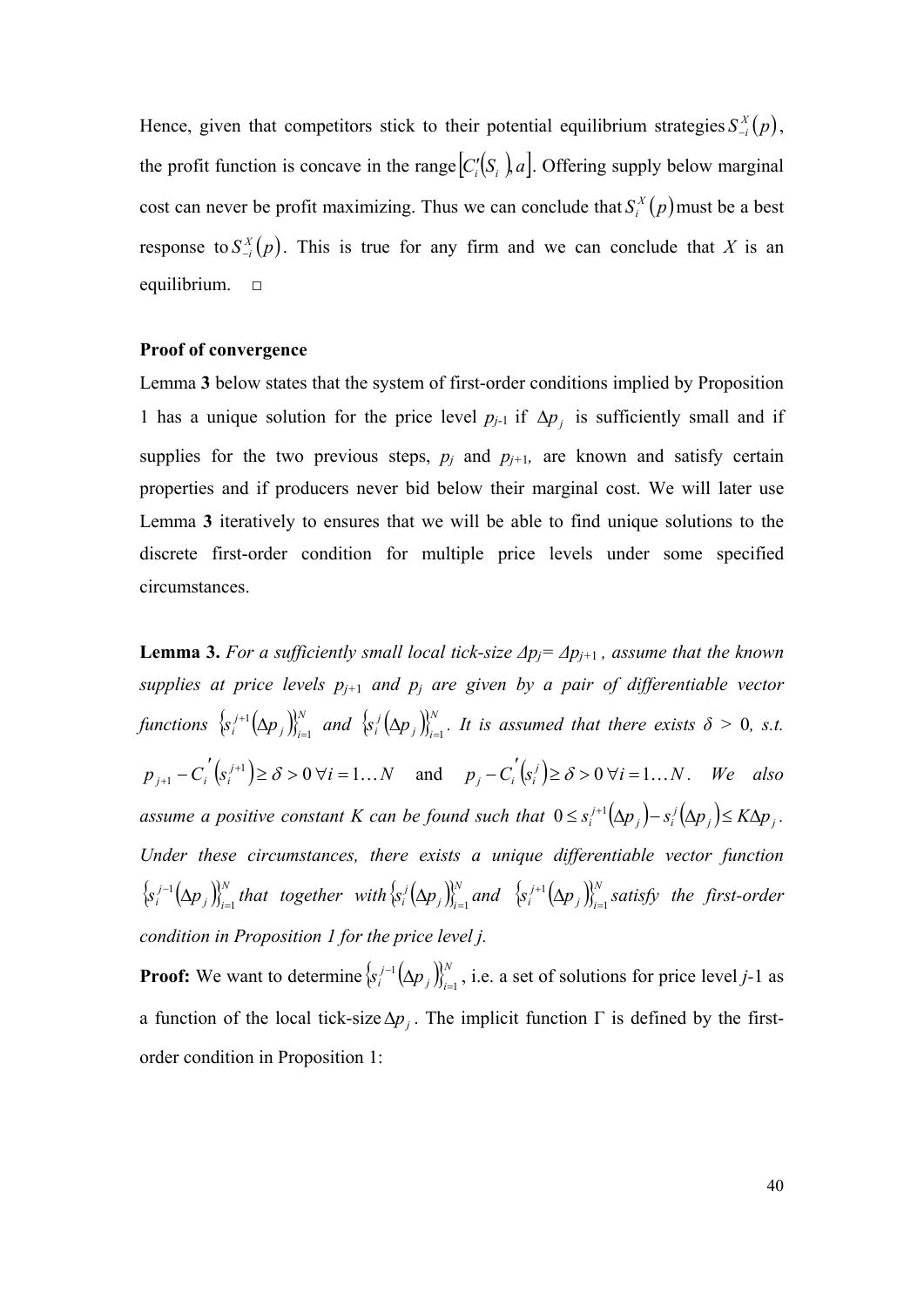<span id="page-41-0"></span>
$$
\Gamma_{i}^{j}(\mathbf{s}^{j-1},\Delta p_{j}) = -\Delta p_{j}(\tau^{j}-\tau_{-i}^{j})g(\tau^{j}) + \int_{\tau^{j-1}}^{\tau^{j}} \Big[ p_{j} - C_{i}^{'}(s_{i}(\varepsilon)) \Big] \frac{\Delta \tau_{-i}^{j}(\varepsilon-\tau^{j-1})}{(\Delta \tau^{j})^{2}} g(\varepsilon) d\varepsilon \n+ \int_{\tau^{j}}^{\tau^{j+1}} \Big[ p_{j+1} - C_{i}^{'}(s_{i}(\varepsilon)) \Big] \Delta \tau_{-i}^{j+1} \frac{(\tau^{j+1}-\varepsilon)}{(\Delta \tau^{j+1})^{2}} g(\varepsilon) d\varepsilon = 0.
$$
\n(22)

Note that  $\tau^{j+l}$ ,  $\tau^{j}$ ,  $\tau^{j+l}_{-i}$  and  $\tau^{j}_{-i}$  indirectly depend on  $\tau_{-i}^{j+1}$  and  $\tau_{-i}^{j}$  indirectly depend on  $\Delta p_{j}$  and that this dependence is given by  $\left\{ \! s_{i}^{j}\!\left(\! \Delta \! p_{j}\right) \! \right\} _{i=1}^{N}$  and  $\left\{ \left( s_i^j \big(\Delta p\big) \right)_{i=1}^N \text{ and } \left\{ s_i^{\left(j+1 \right)} \big(\Delta p\big)_j \right\}_{i=1}^N \right\}$  $\left[\sup_{i} \left( \Delta p_{i}\right) \right]_{i=1}^{N}$ , whereas the functions  $\tau^{j-1} \left( \Delta p_{j}\right)$  and  $\tau_{-i}^{j-1} \left( \Delta p_{j}\right)$  are unknown.

The first step in the application of the implicit function theorem is to fix a point for which [\(22](#page-41-0)) is satisfied for all firms. This is straightforward, because it is easy to show that  $s_i^{j-1} = s_i^j$  is a solution to (  $s_i^{j-1} = s_i^j$  is a solution to ([22\)](#page-41-0) when  $\Delta p_j = 0$ . The next step is to prove that the Jacobian  $\frac{U_1}{\partial s^{j-1}}$ ⎠  $\setminus$  $\parallel$ ⎝  $\sqrt{}$ ∂  $\partial Γ$ *j*−1 *i j i s* is invertible at this fixed point. By differentiating ([22\)](#page-41-0), it is straightforward to show that:

$$
\frac{\partial \Gamma_i^j}{\partial \tau_{-i}^{j-1}} = \int_{\tau_{-i}^{j-1}}^{\tau_j^{j}} C_i^{''}(s_i(\varepsilon)) \frac{\Delta \tau_{-i}^j(\varepsilon - \tau_{-i}^{j-1})(\tau_j - \varepsilon)}{(\Delta \tau_{-i}^{j})^3} g(\varepsilon) d\varepsilon - \int_{\tau_{-i}^{j-1}}^{\tau_j^{j}} \Big[ p_j - C_i^{'}(s_i(\varepsilon)) \Big] \frac{(\varepsilon - \tau_{-i}^{j-1})}{(\Delta \tau_{-i}^{j})^2} g(\varepsilon) d\varepsilon
$$

<span id="page-41-1"></span>Evaluating the integrals in the limit as we get closer to the fixed point yields

$$
\lim_{s_i^{j-1}\to s_i^{j}}\frac{\partial\Gamma_i^j}{\partial\tau_{-i}^{j-1}} = -\frac{\left[p_j - C_i^{'}(s_i^j)\right]g\left(\tau_i^j\right)}{2} < 0.
$$
\n(23)

Similarly,

$$
\frac{\partial \Gamma_i^j}{\partial \tau^{j-1}} = \int_{\tau^{j-1}}^{\tau^j} \left[ C_i^{''}(s_i(\varepsilon)) \right] \frac{(\Delta \tau_{-i}^j)^2 (\varepsilon - \tau^{j-1})(\varepsilon - \tau^j)}{(\Delta \tau^j)^4} g(\varepsilon) d\varepsilon
$$
  
+ 
$$
\int_{\tau^{j-1}}^{\tau^j} \left[ p_j - C_i^{'}(s_i(\varepsilon)) \right] \Delta \tau_{-i}^j \frac{2\varepsilon - \tau^{j-1} - \tau^j}{(\Delta \tau^j)^3} g(\varepsilon) d\varepsilon
$$

<span id="page-41-2"></span>and

$$
\lim_{s_i^{j-1}\to s_i^{j}}\frac{\partial\Gamma_i^j}{\partial\tau^{j-1}}=0.
$$
\n(24)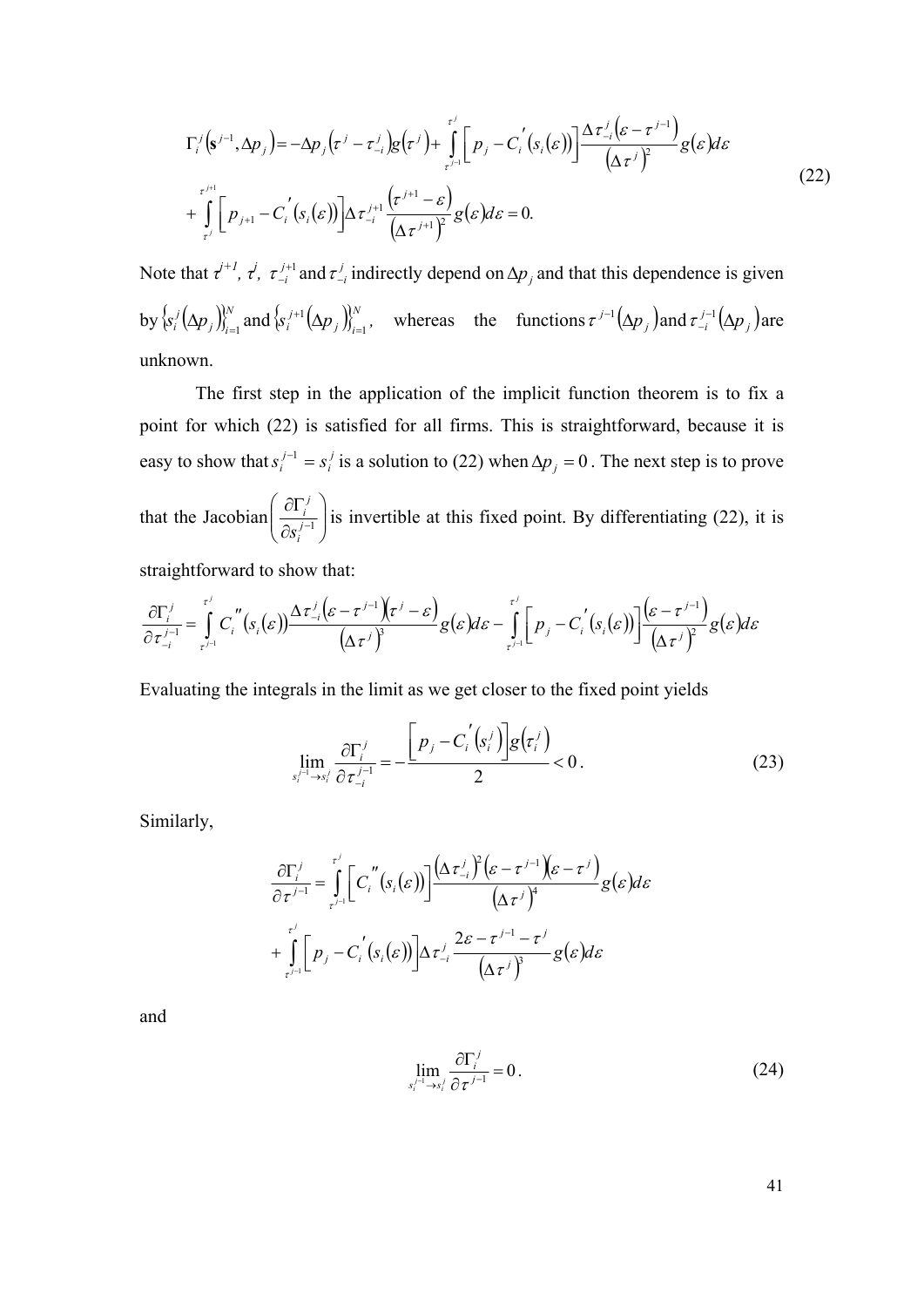For convenience let  $\alpha_i = \frac{\partial \Gamma_i^j}{\partial \tau^{j-1}}$  $\alpha_i = \frac{\sigma_i}{\partial \tau^{j-1}}$  and  $\beta_i = \frac{\sigma_i}{\partial \tau^{j-1}} + \frac{\sigma_i}{\partial \tau^{j-1}}$  $^{-1}$   $\partial \tau_{-}^{j}$  $+\frac{\partial\Gamma}{\partial t}$  $= \frac{\partial \Gamma_i^j}{\partial \tau^{j-1}} + \frac{\partial \Gamma_i}{\partial \tau_j^j}$ *i j i j j*  $\beta_i = \frac{\sigma_i}{\partial \tau^{j-1}} + \frac{\sigma_i}{\partial \tau^{j-1}}$ . We know that

$$
\frac{\partial \Gamma_j^j}{\partial s_i^{j-1}} = \frac{\partial \Gamma_i^j}{\partial \tau^{j-1}} = \alpha_i
$$
 and that 
$$
\frac{\partial \Gamma_i^j}{\partial s_k^{j-1}} = \frac{\partial \Gamma_i^j}{\partial \tau^{j-1}} + \frac{\partial \Gamma_i^j}{\partial \tau_{-i}^{j-1}} = \beta_i \ \forall k \neq i
$$
. Accordingly, it follows

<span id="page-42-0"></span>from [\(23](#page-41-1)) and ([24\)](#page-41-2) that at the fixed point when  $\Delta p_j = 0$  we have that

$$
\beta_i < \alpha_i \quad \text{and} \quad \beta_i < 0 \tag{25}
$$

The Jacobian matrix of the functions  $\Gamma_1^j \dots \Gamma_N^j$  is:  $\Gamma_1^j$  ...  $\Gamma$ 

$$
J_1 = \begin{bmatrix} \alpha_1 & \beta_1 & \dots & \beta_1 \\ \beta_2 & \alpha_2 & \dots & \beta_2 \\ \vdots & \vdots & & \vdots \\ \beta_N & \beta_N & \dots & \alpha_N \end{bmatrix}.
$$

To verify that the matrix is invertible, we want to prove that its determinant is nonzero. The non-zero property of the determinant is unaltered if we divide each row *i* by the factor  $\beta_i < 0$ .

$$
J_2 = \begin{bmatrix} \alpha_1/\beta_1 & 1 & \dots & 1 \\ 1 & \alpha_2/\beta_2 & \dots & 1 \\ \vdots & \vdots & & \vdots \\ 1 & 1 & \dots & \alpha_N/\beta_N \end{bmatrix}.
$$

The determinant cannot acquire a (but may lose its) non-zero property if one row is replaced by a linear combination of the rows. In the next step, each row (except for the last row) is subtracted by the row below.

$$
J_3 = \begin{bmatrix} \alpha_1/\beta_1 - 1 & 1 - \alpha_2/\beta_2 & 0 & \dots & 0 \\ 0 & \alpha_2/\beta_2 - 1 & 1 - \alpha_3/\beta_3 & \dots & 0 \\ 0 & 0 & \alpha_3/\beta_3 - 1 & \dots & 0 \\ \vdots & \vdots & \vdots & \vdots & \vdots \\ 1 & 1 & 1 & \dots & \alpha_N/\beta_N \end{bmatrix}
$$

It can now be shown that  $|J_3| = \sum_{j=1}^{N} \prod_{k \neq j} (\alpha_k / \beta_k$ *j*  $J_3$  =  $\sum_{i=1}$   $\prod_{k \neq j} (\alpha_k / \beta_k)$ 1  $\mathcal{L}_3 = \sum \prod (\alpha_k / \beta_k - 1)$ . By means of [\(25](#page-42-0)) we are now ready to conclude that  $|J_3| \neq 0$ . Consequently, we can also conclude that  $|J_2| \neq 0$  and that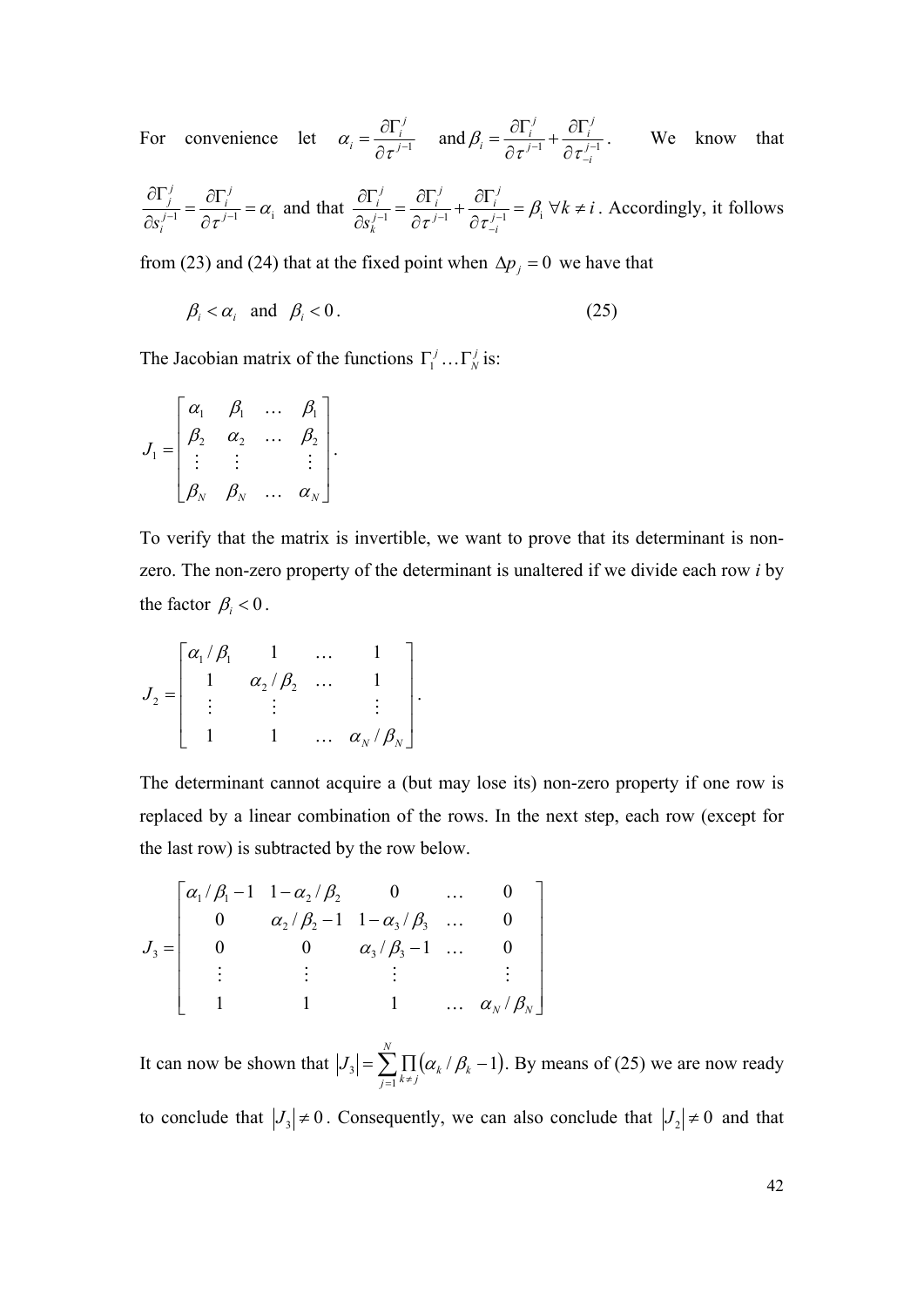$J_1 \neq 0$ . Thus the Jacobian matrix of the functions  $\Gamma_1^j \dots \Gamma_N^j$  with respect to  $s_k^{j-1}$  is invertible at the fixed point. Moreover, as  $\{s_i^j(\Delta p_i)\}_{i=1}^N$ *N*  $\Gamma_1^j$  ...  $\Gamma_N^j$  with respect to  $s_k^{j-1}$ *i j*  $\left\{\left(\frac{s}{f}\right)_{i=1}^{N}$  and  $\left\{\left(\frac{s}{f}\right)^{i+1} \left(\Delta p_j\right)\right\}_{i=1}^{N}$  are assumed to be differentiable, it is straightforward to verify that the functions  $\Gamma_1^j \dots \Gamma_N^j$  are continuously differentiable in *Δpj*. Thus we can conclude from the Implicit Function Theorem that for sufficiently small *Δpj,* there is a unique and differentiable solution to the discrete equation in Proposition [1](#page-14-1) around the fixed point given by  $s_i^{j-1} = s_i^j$  and  $\Delta p_j = 0$ .  $s_i^{j-1} = s_i^j$  and  $\Delta p_j = 0$ 

*ruled out for sufficiently small*  $\Delta p_j$ *. The property that*  $0 \le s_i^{j+1} - s_i^j \le K \Delta p_j$ *, for some*  $(s_i(\varepsilon))$  $(\varepsilon - \tau^{j-1})$  $(\Delta \, \tau^{\,j} \,)$ In the final step, solutions not in the neighbourhood of the fixed point are finite constant *K* implies that the integral  $\iint_{\mathbb{R}^d} \left[ p_j - C_i \left( s_i(\varepsilon) \right) \right] \frac{d^2 v_j(\varepsilon)}{(\Delta \tau)^2} g(\varepsilon) d\varepsilon$  $\mathsf I$ *j*  $\int_{I^{-1}}\left\lfloor p_j\right\rfloor$ τ  $\int_{\tau^{j-1}}^{\tau^{j}}$ Δ ⎥⎦ ⎤ <sup>−</sup> *j i* τ  $\tau_{-i}^j\big(\varepsilon-\tau^{j-1}$ *j*  $\tau^j$ 2  $-C_i^{'}(s_i(\varepsilon))\bigg]\frac{\Delta\tau^j_{-i}(\varepsilon-\tau^{j-1})}{(s_i-\tau)^2}g(\varepsilon)d\varepsilon$ must be of the order  $\Delta p_j$  if a vector  $\{S_i^{j-1}\}_{i=1}^N$  $i = 1$ 1 =  $\left\{ s_i^{j-1} \right\}_{i=1}^N$  is to satisfy the first-order condition in Proposition [1.](#page-14-1) Together with the assumption that marginal costs are non-decreasing and the constraint that  $p_j - C_i'(s_i') \ge \delta > 0 \ \forall i = 1...N$ , it follows that any solution  $-S_i^j$ vector  $\left\{ s_i^{j-1} \right\}_{i=1}^N$  must have the property that differences  $s_i^j - s_i^{j-1}$  are of the order  $\Delta p_j$ , otherwise the first-order condition cannot be satisfied for each firm. Thus solutions not in the neighbourhood of the fixed point can be ruled out, ensuring a unique solution to the discrete equation in Proposition [1](#page-14-1) for sufficiently small  $\Delta p_j$ .  $\Box$ *i*=1  $\left\{ \sum_{i=1}^{j-1} \int_{i=1}^{N} \text{must have the property that differences } s_i^j - s_i^{j-1} \right\}$ 

<span id="page-43-0"></span>**Lemma 4.** *Under Assumption 2, the difference equation in Proposition* [1](#page-14-1) *is consistent with the continuous equation in ([7](#page-16-0)) if*  $\{\widehat{s}_i(p)\}_{i=1}^N$  is bounded and

$$
p - C_i^{'}(\widehat{s_i}(p)) \ge \delta > 0 \,\forall i = 1...N.
$$

**Proof:** A discrete approximation of an ordinary differential equation is consistent if the local truncation error is infinitesimally small when the step length is infinitesimally small (LeVeque, 2007). The local truncation error is the discrepancy between the continuous slope and its discrete estimate when discrete values  $s_i$  are replaced with samples of the continuous solution  $\hat{s}_i(p_j)$ The continuous first-order condition in  $(7)$  and the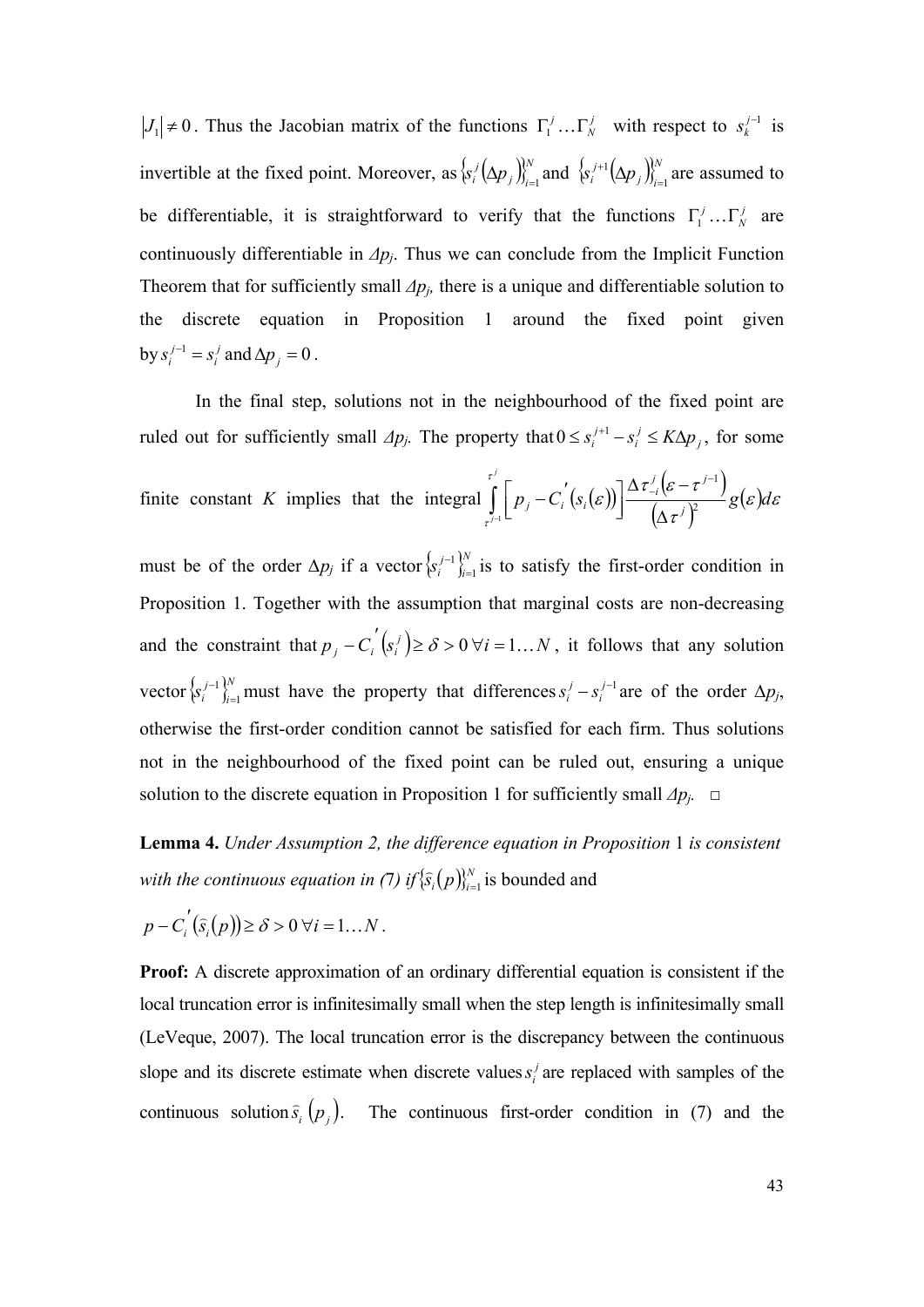constraint  $p - C_i'(\widehat{s_i}(p)) \ge \delta > 0$ , imply that  $\left\{\widehat{s_i}'(p)\right\}_{j=1}^N$  are bounded. Thus differences  $(\widehat{s}_{i}(p_{j+1}) - \widehat{s}_{i}(p_{j}))$  will be of the order  $\Delta p_{j}$ . Hence, we can use the Taylor approximation from Lemma **[1](#page-33-0)** to approximate the first-order condition in [\(12\)](#page-32-2):

$$
-\Delta p_j s_i^j g(\tau^j)+\Big[p_j-C_i^{'}(s_i^j)\Big]\Delta \tau_{-i}^j g(s_i^j+\tau_{-i}^j)+O(\Delta p_j^2)=0.
$$

Note that this approximation is valid for  $j=H-1$  as well if assumption 2 is satisfied. We have assumed that *g* is bounded away from zero. Thus

$$
-\Delta p_j s_i^j + \left[ p_j - C_i' \left( s_i^j \right) \right] \left( \Delta s_{-i}^j - \Delta d^j \right) + O\left( \Delta p_j^2 \right) = 0. \tag{26}
$$

<span id="page-44-1"></span><span id="page-44-0"></span>This lemma considers prices for which mark-ups are bounded away from zero. Hence, ([26](#page-44-0)) can be rewritten as:

$$
\frac{-\Delta p_j s_i^j + O(\Delta p_j^2)}{p_j - C_i^{'}(s_i^j)} + \Delta s_{-i}^j - \Delta d^j = 0.
$$
 (27)

<span id="page-44-2"></span>Summing the corresponding expressions of all firms and then dividing by *N-*1 yields:

$$
\Delta s^{j} - \frac{N}{N-1} \Delta d^{j} - \frac{1}{N-1} \sum_{k} \frac{\Delta p_{j} s_{k}^{j} + O(\Delta p_{j}^{2})}{p_{j} - C_{k}^{'}(s_{k}^{j})} = 0.
$$
 (28)

<span id="page-44-4"></span>By subtracting [\(27](#page-44-1)) from ([28\)](#page-44-2) followed by some rearrangements we obtain:

$$
\frac{s_i^j - s_i^{j-1}}{\Delta p_j} = \frac{\Delta d^j}{\Delta p_j (N-1)} - \frac{s_i^j + O(\Delta p_j)}{p_j - C_i^{'}(s_i^j)} + \frac{1}{N-1} \sum_k \frac{s_k^j + O(\Delta p_j)}{p_j - C_k^{'}(s_k^j)}.
$$
(29)

that  $d'(p)$ We know from the definition of the demand in the continuous system *j j*  $d'(p_{j}) = \lim_{\Delta p_{j} \to 0}$ *p d* Δ Δ  $\frac{\Delta u}{\Delta p}$ . Hence,

$$
\lim_{\Delta p_j \to 0} \frac{s_i^j - s_i^{j-1}}{\Delta p_j} = \frac{d^{\prime}(p_j)}{N-1} - \frac{s_i^j}{p_j - C_i^{'}(s_i^j)} + \frac{1}{N-1} \sum_k \frac{s_k^j}{p_j - C_k^{'}(s_k^j)}.
$$
(30)

<span id="page-44-3"></span>It remains to show that if  $s_i^j$  and  $s_k^j$  in the right hand side of ([30\)](#page-44-3) are replaced by samples of the continuous solution  $\hat{s}_i(p_j)$  and  $\hat{s}_k(p_j)$  then the right hand side converges to  $\hat{s}_i'(p_j)$ . But this follows from ( [7\)](#page-16-0). Thus the local truncation error is zero and we can conclude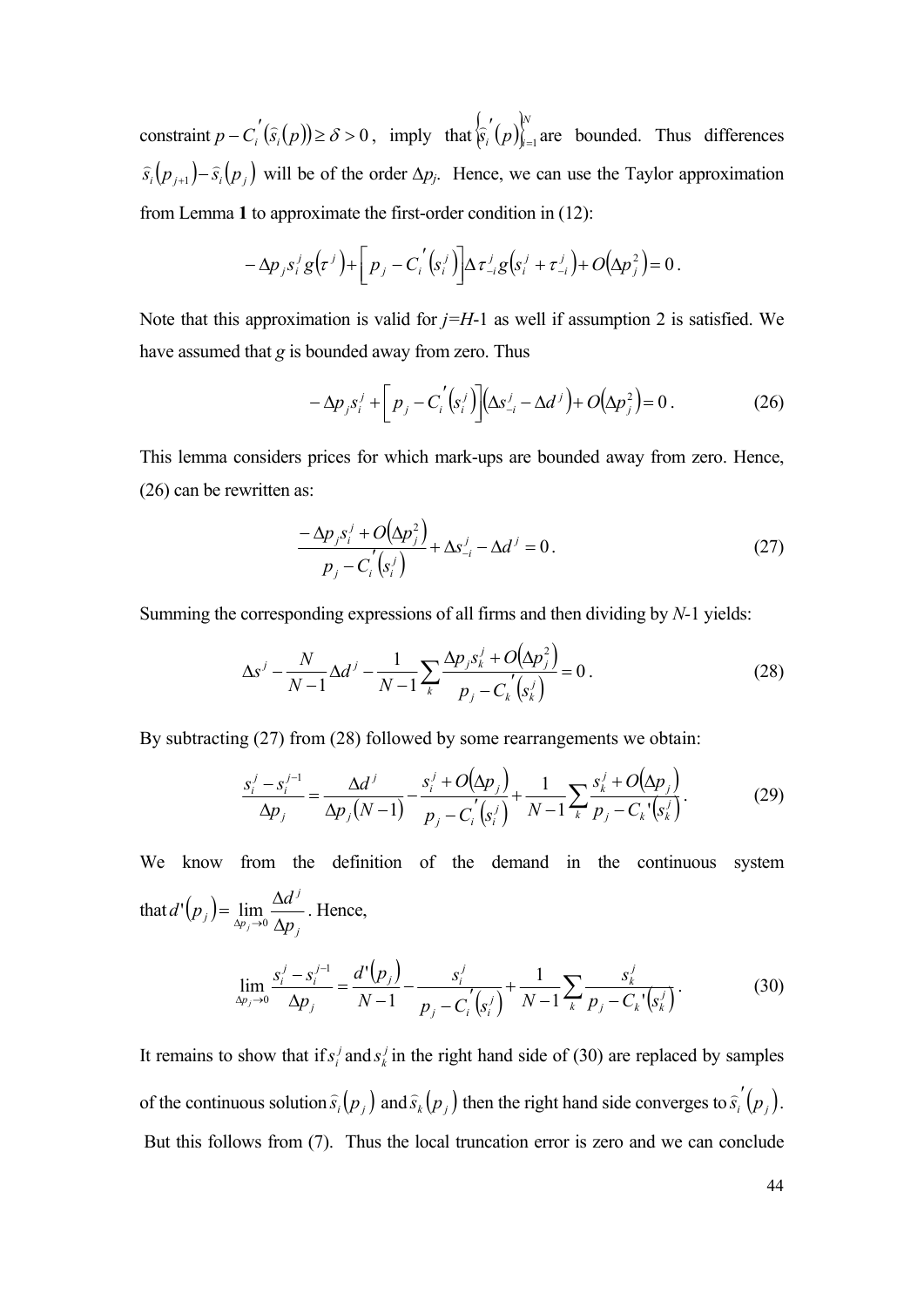that the discrete system is a consistent approximation of the continuous system.  $\Box$ 

We use this consistency property when proving convergence below. Recall that *L*  and *H* are the lowest and highest price indices, *j*, such that price  $p_j$  occurs with positive probability, and varies with *M* (and the initial or boundary conditions).

<span id="page-45-0"></span>**Proposition 4** *Let*  $\{\hat{s}_i(p)\}\$  *be a solution on the interval* [*a ,b*] *that satisfies Assumption* 3*. Consider the discrete first-order system (in Proposition* 1) *with initial conditions*   $\hat{s}_i^{H-1}$  and  $\hat{s}_i^H = s_i$  for each i. If as  $M \to \infty$  we have  $p_H \to b$  and that  $\hat{s}_i^{H-1}$  converges to  $k_i = \widehat{s}_i(b)$  *in a way consistent with Assumption 2, then for sufficiently large M there exists a unique discrete solution*  $\{S_i\}_{i=1}^N$ *i*  $\left(\sum_{i}^{n} j_{i=1}^{N} \right)$ . As the number of steps grows  $(M \to \infty)$ ,  $\left\{\widehat{s}_{i}^{j}\right\}_{i=1}^{N}$  $\left\{\widehat{s}_i^j\right\}_{i=1}^N$  converges to  $\left\{\widehat{s}_i(p)\right\}$  in the interval [*a* ,*b*].

**Proof:** Lemma **[4](#page-43-0)** states that the discrete equation is a consistent approximation of the continuous equation. To show that the discrete solution converges to the continuous solution, we need to prove that the discrete solution exists and is stable, i.e. the error does not explode as the number of steps increases without limit. The proof is inspired by LeVeque's **(**2007) convergence proof for general one-step methods.

Define the vector of global errors at the price  $p_j$ ,  $\mathbf{E}^j = \mathbf{s}^j - \hat{\mathbf{s}} \left( \mathbf{p}_j \right)$  and the corresponding vector for the local truncation error:

$$
v_i^{\ j} = \frac{\widehat{s}_i(p_{j+1}) - \widehat{s}_i(p_j)}{\Delta p_j} - \widehat{s}'_i(p_j).
$$

<span id="page-45-2"></span><span id="page-45-1"></span>It is useful to introduce a Lipschitz constant *λ* (LeVeque, 2007)*.* Let it be some constant that satisfies the inequality<sup>[10](#page-45-1)</sup>

$$
\left\| p - C_i'(\widehat{s_i}(p)) + \widehat{s_i}(p)C_i''(\widehat{s_i}(p)) \right\|_p + \left[ p - C_i'(\widehat{s_i}(p)) \right]^2 \right\|_p
$$
\n
$$
\frac{1}{N-1} \sum_k \left\| p - C_k'(\widehat{s_k}(p)) + \widehat{s_k}(p)C_k''(\widehat{s_k}(p)) \right\|_p < \lambda, \forall p \in (a, b).
$$
\n(31)

45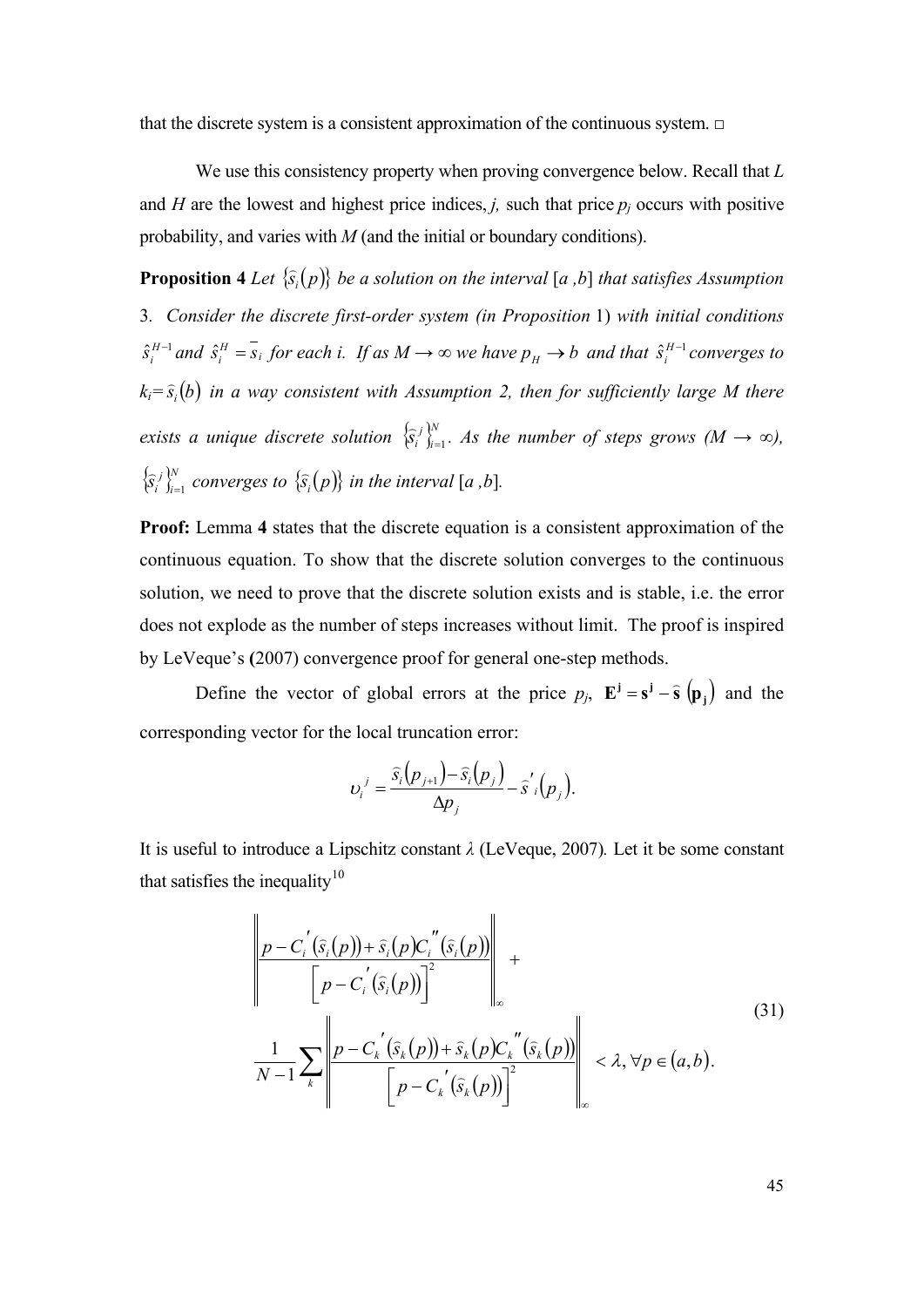Such a Lipschitz constant exists since we have assumed the mark-up, which appears in the denominator of each fraction in ([31](#page-45-2)), is bounded away from zero, the cost function is twice continuously differentiable, and the prices and corresponding strategy values are bounded. For sufficiently small *∆p, λ* puts a bound on the sensitivity of the vector *s <sup>j</sup>*-1 to small changes in the solution of the previous step. It is also useful to introduce another constant *κ,* such that

$$
\frac{d'(p)}{N-1} + \left\| \frac{\widehat{s}_i(p)}{p - C_i'(\widehat{s}_i(p))} \right\| + \frac{1}{N-1} \sum_{k} \left\| \frac{\widehat{s}_k(p)}{p - C_k'(\widehat{s}_k(p))} \right\| < \kappa \ \ \forall p \in (a, b). \tag{32}
$$

<span id="page-46-0"></span>The constant  $\kappa$  will bound the difference between the vectors  $s^j$  and  $s^{j-l}$ . Again we know that such a constant will exist, because the continuous solutions are bounded and markups are bounded away from zero on the interval.

One problem with the highest price step is that differences  $s_i^H - s_i^{H-1}$  are finite also for infinitesimally small *∆p,* which makes it problematic to use Lemma [3.](#page-40-0) But there  $s_i^H - s$ is a way around this problem. Assumption [2](#page-35-0) and Lemma 2 imply that  $\bar{\varepsilon} - \hat{\tau}^{H-1}$  and  $\int\limits_{\epsilon_{i-1}}^{\epsilon} \bigg[ p_{_H} - C^{'}_i\big(s^{}_{i}(\varepsilon)\big) \bigg] \!\Delta\, \tau_{_{-i}}^{_H} \bigg[ \frac{\Delta\,\tau^{\,\prime\prime} - (\varepsilon - \tau^{\,\prime\prime -1})}{\big(\Delta\,\tau^{\,\prime\prime}\big)^2} \bigg] g\big(\varepsilon\big)$ ⎟ ⎠ ⎞  $\overline{\phantom{a}}$ ⎜ ⎝ ⎛ Δ  $\bigg[\,p_{_H}-C^{'}_i\big(s_i(\varepsilon)\big)\bigg]\Delta\tau_{-i}^{_H}\bigg[\frac{\Delta\tau^{_H}-(\varepsilon-\tau^{^{_H-}})}{\big(\Delta\tau^{^{_H}}\big)^2}$ − ε τ ε ιαε τ  $\mathcal{T}_n \left[ p_{_H} - C_i^{'}(s_i(\varepsilon)) \middle| \Delta \tau_{_{-i}}^{_H} \right] \frac{\Delta \tau^{_{--}} - (\varepsilon - \tau)}{\left(\Delta \tau^{_H}\right)^2}$ 1  $\int_{H_{-i}}^H \left| P_H - C_i \left( s_i(\varepsilon) \right) \right| \Delta \tau_{-i}^H \left| \frac{\Delta \tau_{-i}^H}{\left( \Delta \tau^H \right)^2} \right| g(\varepsilon) d\tau$  $\int_{H}^{H} -C_{i}^{'}(s_{i}(\varepsilon))\left[\Delta\tau_{i}^{H}\left(\frac{\Delta\tau_{i}^{H}-\left(\varepsilon-\tau_{i}^{H}-1\right)}{\left(\varepsilon-\mu\right)^{2}}\right)g(\varepsilon)d\varepsilon$  are both of the order  $\Delta p$ . It is straightforward to verify that this condition can replace the condition that differences  $s_i^H - s_i^{H-1}$  are of the order  $\Delta p$  in Lemma [3.](#page-40-0) Thus it follows that  $\{s_i^{H-2}\}_{i=1}^N$ *i i*  $s_i^{H-2}$ =  $\int_{i=1}^{3}$  can be uniquely determined if  $\Delta p$  is sufficiently small. For sufficiently small *∆p,* it now follows from ([29](#page-44-4)) and ([31](#page-45-2)) that the global error satisfies the following inequality:

$$
\|\mathbf{E}^{H-2}\|_{\infty} = \left\|\mathbf{s}^{H-2} - \widehat{\mathbf{s}}(\mathbf{p}_{H-2})\right\|_{\infty} \le \left\|\mathbf{E}^{H-1}\right\|_{\infty} + \lambda \Delta p \left\|\mathbf{s}^{H-1} - \widehat{\mathbf{s}}(\mathbf{p}_{H-1})\right\|_{\infty} + \Delta p \left\|\mathbf{v}^{H-1}\right\|_{\infty} =
$$
  
=  $(1 + \lambda \Delta p) \|\mathbf{E}^{H-1}\|_{\infty} + \Delta p \|\mathbf{v}^{H-1}\|_{\infty}.$ 

Thus if  $\Delta p$  is sufficiently small, so that the initial error  $\left\| \mathbf{E}^{\mathbf{H} - 1} \right\|_{\infty}$  and the local truncation error  $\|\mathbf{v}^{H-1}\|$  are small enough, then  $\|\mathbf{E}^{H-2}\|_{\infty}$  is sufficiently small. It now follows from the assumed properties of the continuous solution that  $s_i^{H-1} - s_i^{H-2} \ge 0$  and that  $p_{H-2} - C_i'(s_i^{H-2}) \ge \delta > 0 \ \forall i = 1...N$ . We know from ([29](#page-44-4)) and [\(32](#page-46-0)) that  $s_i^{H-1} - s$ -

*j* <sup>10</sup> Note that  $\|\cdot\|_{\infty}$  is the max-norm, i.e.  $||E^j||_{\infty} = \max_{1 \le i \le N} |E_i^j|$  (LeVeque, 2007).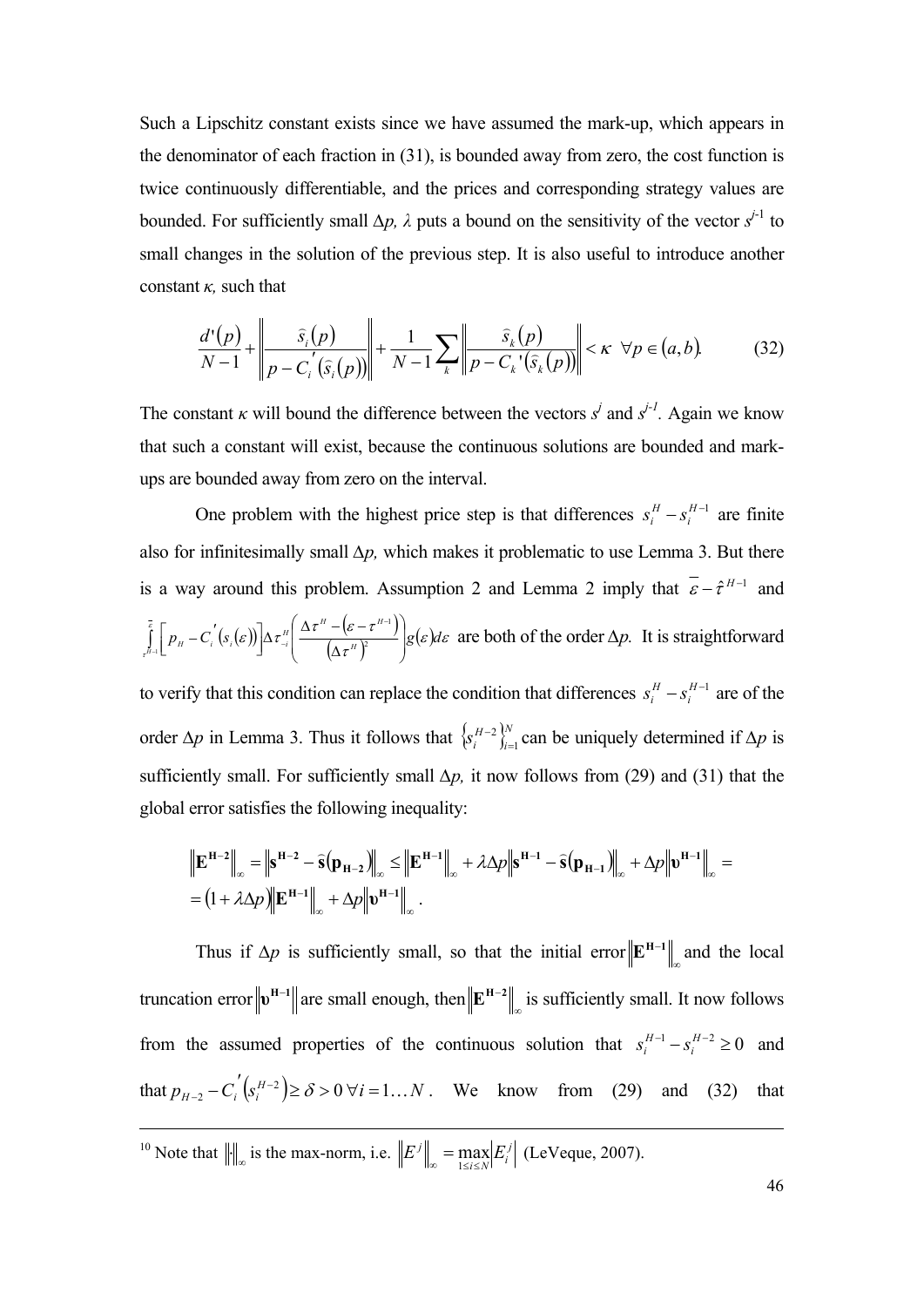$s_i^{H-1} - s_i^{H-2} \leq \kappa \Delta p$ *i*  $\sum_{i=1}^{H-1} - s_i^{H-2} \le \kappa \Delta p$ . Thus if  $\Delta p$  is sufficiently small, then the argument for the vector s<sup>H-2</sup> can be repeated iteratively to prove that the vectors<sup>k</sup>  $\forall k = L,..., H-3$  can be uniquely determined and that

$$
\|\mathbf{E}^{\mathbf{k}}\|_{\infty} = \left\|\mathbf{s}^{\mathbf{k}} - \widehat{\mathbf{s}}(\mathbf{p}_{\mathbf{k}})\right\|_{\infty} < \left(1 + \lambda \Delta p\right) \|\mathbf{E}^{\mathbf{k} + 1}\|_{\infty} + \Delta p \left\|\mathbf{v}^{\mathbf{k} + 1}\right\|_{\infty}.\tag{33}
$$

<span id="page-47-0"></span>Let  $v_{\text{max}}^k = \max \left\{ \left\| \mathbf{v}^n \right\|_{\infty} \right\}_{n=k}^{H-1}$ . From the inequality in ([33](#page-47-0)), we can show by induction that

<span id="page-47-1"></span>
$$
\|\mathbf{E}^{k}\|_{\infty} \leq (1 + \lambda \Delta p)^{H-1-k} \|\mathbf{E}^{H-1}\|_{\infty} + \Delta p \sum_{m=k+1}^{H-1} \|\mathbf{v}^{m}\|_{\infty} (1 + \lambda \Delta p)^{H-1-m} (1 + \lambda \Delta p)^{H-1-k} \left(\|\mathbf{E}^{H-1}\|_{\infty} + (H-k-1)\Delta p \mathbf{v}_{\max}^{k+1}\right) \leq (1 + \lambda \Delta p)^{H-1-k} \left(\|\mathbf{E}^{H-1}\|_{\infty} + (H-L)\Delta p \mathbf{v}_{\max}^{L}\right).
$$
\n(34)

In the limit as  $\Delta p \to 0$  then  $\|\mathbf{E}^{\mathbf{H}-1}\|_{\infty} \to 0$ ,  $\nu_{\max}^{L+1} \to 0$  (because of Lemma [4](#page-43-0)),  $(H-L)\Delta p \rightarrow b-a$ , and  $(1+\lambda\Delta p)^{H-L} \rightarrow e^{\lambda(b-a)}$ . Thus from ([34](#page-47-1))  $\|\mathbf{E}^{\mathbf{k}}\|_{\infty} \rightarrow 0$  when  $\Delta p \rightarrow 0$ , proving that the discrete solution converges to the continuous one.  $\Box$ 

Given the results of Propositions 2-4 we are now ready to prove Theorem 1:

**Proof of Theorem 1:** Part (a) is a restatement of Proposition **[3](#page-19-0)**. To show part (b), given Propositions **[4](#page-45-0)** and **[2](#page-19-1)**, it is sufficient to verify that Assumption 1a holds and to show that each player's discrete strategy – that exists and is convergent to the continuous strategy – satisfies  $0 \le s_i^{j+1} - s_i^j \le W \Delta p$ . Convergence implies that  $0 \leq s_i^{j+1} - s_i^j \leq W\Delta$ *p*  $s^i_{j+1} - s^i_j$ *i j* Δ  $\frac{(-1)^{i-1}-s^i}{s^i}$  converges to  $\hat{s}^{\prime}(p)$  *if*  $p_j \rightarrow p$ , uniformly in [*a,b*]. We know that  $\hat{s}^{\prime}(p)$  is bounded (due to the positive mark-up assumption) and strictly positive, uniformly in [ $a,b$ ]. Thus  $0 \le s_i^{j+1} - s_i^j \le W\Delta p$ . Convergence of competitors' supply curves implies that the difference between a producer's profits in the discrete and continuous system will converge to zero, and this is also true for all possible deviations of the producer. Hence, in the limit, assumption 1a is satisfied if assumption 1b is satisfied.  $□$  $0 \leq s_i^{j+1}$  −

The result below ensures that whenever a discrete equilibrium exists in the limit, when the number of steps becomes arbitrarily large, then there always exists a corresponding continuous equilibrium. This reverses the implication of Theorem 1, and thereby establishes that the family of discrete NE is, asymptotically, in one-to-one correspondence with the family of continuous equilibria.